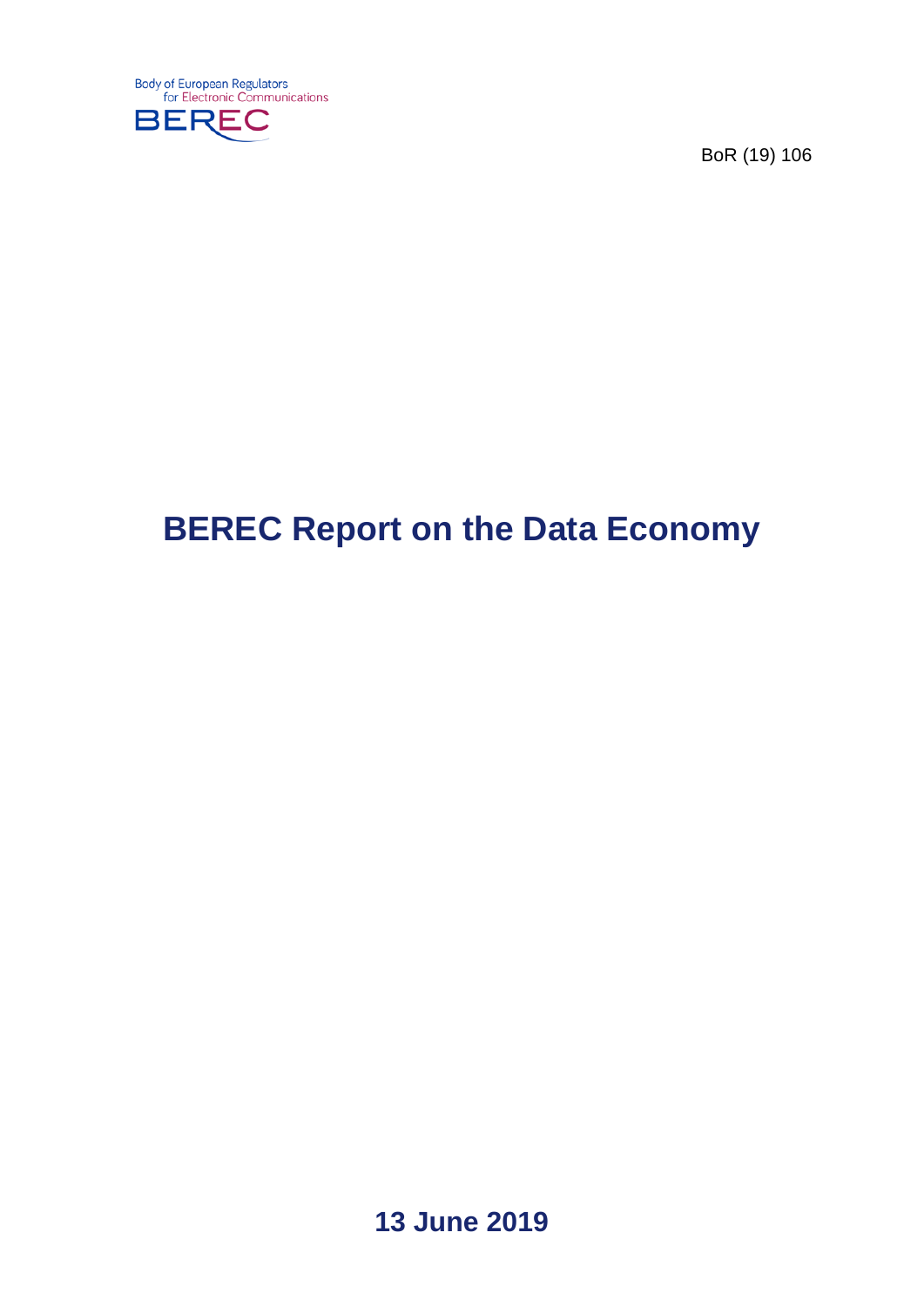# **Contents**

| 1. |                                                                                                 |  |
|----|-------------------------------------------------------------------------------------------------|--|
| 2. |                                                                                                 |  |
| 3. |                                                                                                 |  |
|    |                                                                                                 |  |
|    |                                                                                                 |  |
|    |                                                                                                 |  |
| 4. | REGULATORY FRAMEWORK AND COMPETENT AUTHORITIES FOR THE DATA ECONOMY<br>14                       |  |
|    |                                                                                                 |  |
|    |                                                                                                 |  |
|    |                                                                                                 |  |
| 5. |                                                                                                 |  |
|    |                                                                                                 |  |
|    |                                                                                                 |  |
|    |                                                                                                 |  |
|    | 5.4. The role of Interpersonal Communication Service Providers as a specific type of ECS in the |  |
| 6. |                                                                                                 |  |
|    |                                                                                                 |  |
|    |                                                                                                 |  |
| 7. |                                                                                                 |  |
|    |                                                                                                 |  |
|    |                                                                                                 |  |
|    |                                                                                                 |  |
| 8. |                                                                                                 |  |
|    |                                                                                                 |  |
|    |                                                                                                 |  |
|    |                                                                                                 |  |
| 9. |                                                                                                 |  |
|    |                                                                                                 |  |
|    |                                                                                                 |  |
|    | ANNEX 2 - NATIONAL AND EC DECISIONS/ INVESTIGATIONS RELATING TO THE DATA                        |  |
|    | ANNEX 3 - TAXONOMY OF DATA IN THE CONTEXT OF THE TELCO SECTOR  55                               |  |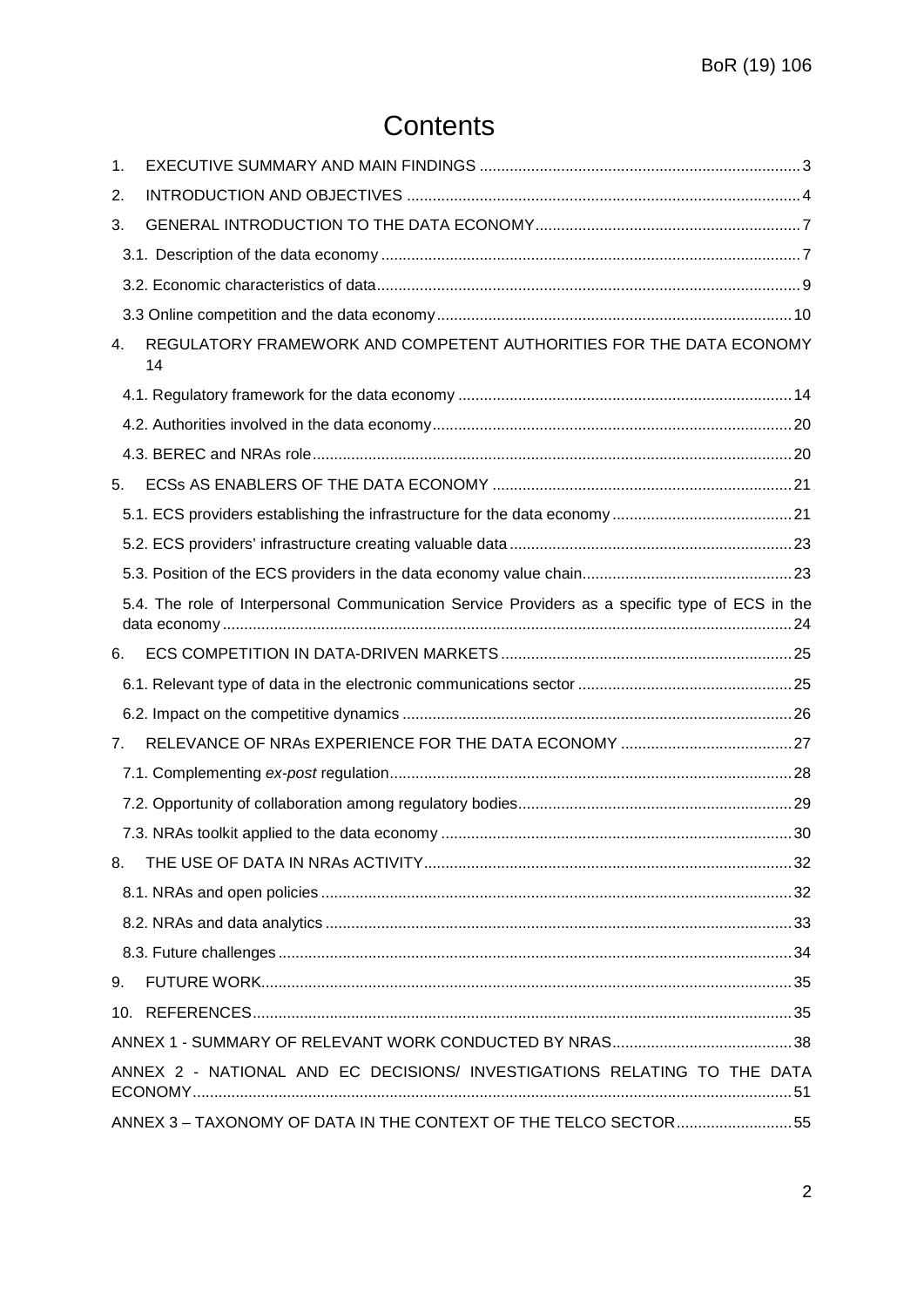# <span id="page-2-0"></span>**1. EXECUTIVE SUMMARY AND MAIN FINDINGS**

The increasing availability of data and tools to analyse data is changing a large portion of the European economy. BEREC is interested in knowing about the impact of the data economy on electronic communications services (ECS), the role of ECSs in facilitating the development of the data economy, as well as how National Regulatory Authorities (NRAs) can benefit in their activities from the tools of the data economy. BEREC is also interested in analysing how NRAs can collaborate with other institutions, as well as to explore if the experience acquired by NRAs in regulating ECSs can be valuable in tackling possible competitive concerns pertaining to the development of the data economy.

As shown in Annex 1, some NRAs are currently analysing different aspects of the data economy, as well as its impacts on the telecommunications sector. In 2018, BEREC also launched a public consultation to collect views from different stakeholders. The present report has taken account of the valuable inputs to this consultation that were sent by 19 stakeholders from a variety of sectors<sup>[1](#page-2-1)</sup>, whilst also taking into account the views of NRAs.

The report reviews the concept of the "data economy", the economic characteristics of data, the particularities of online competition, as well as explains the relevant regulatory framework and outlines the competent authorities for the data economy at the European level. The analysis of the existing legal framework shows that there are several regulations that address different issues, ranging from privacy and data protection to e-commerce and open data. The European Electronic Communications Code (EECC) only touches on issues related to the data economy in a very lateral way, focusing on electronic communications services (including interpersonal communications services). Regulatory powers related to different aspects of the data economy are assigned to different institutions, such as data protection authorities, competition authorities (applying general competition law to the data economy), governmental offices promoting open data policies, or cybersecurity authorities. Broadly speaking, although NRAs are involved in the interactions between ECS providers and Internet content providers, in general NRAs have limited direct power in the data economy. In the cases where they have a stronger role to play, it is derived from their role as integrated regulators covering ex-post regulation or other sectors.

Electronic Communications Networks act as the infrastructure over which data is transmitted and are critical for the flow of data. The promotion of competitive and innovative ECS markets is necessary, although not sufficient, to ensure that European society makes optimal use of the data economy.

ECSs are also a relevant source of rich and valuable data. For example, smartphone location data –given compliance with the corresponding legal provisions on data protection and confidentiality – can be used by public institutions to provide relevant value-added services to business. This report provides a taxonomy of different types of data that are

<span id="page-2-1"></span><sup>1</sup> See "BEREC summary on the outcome of the public consultation on the data economy" BoR (19) 45. BEREC, June 2019. Available at https:// berec.europa.eu/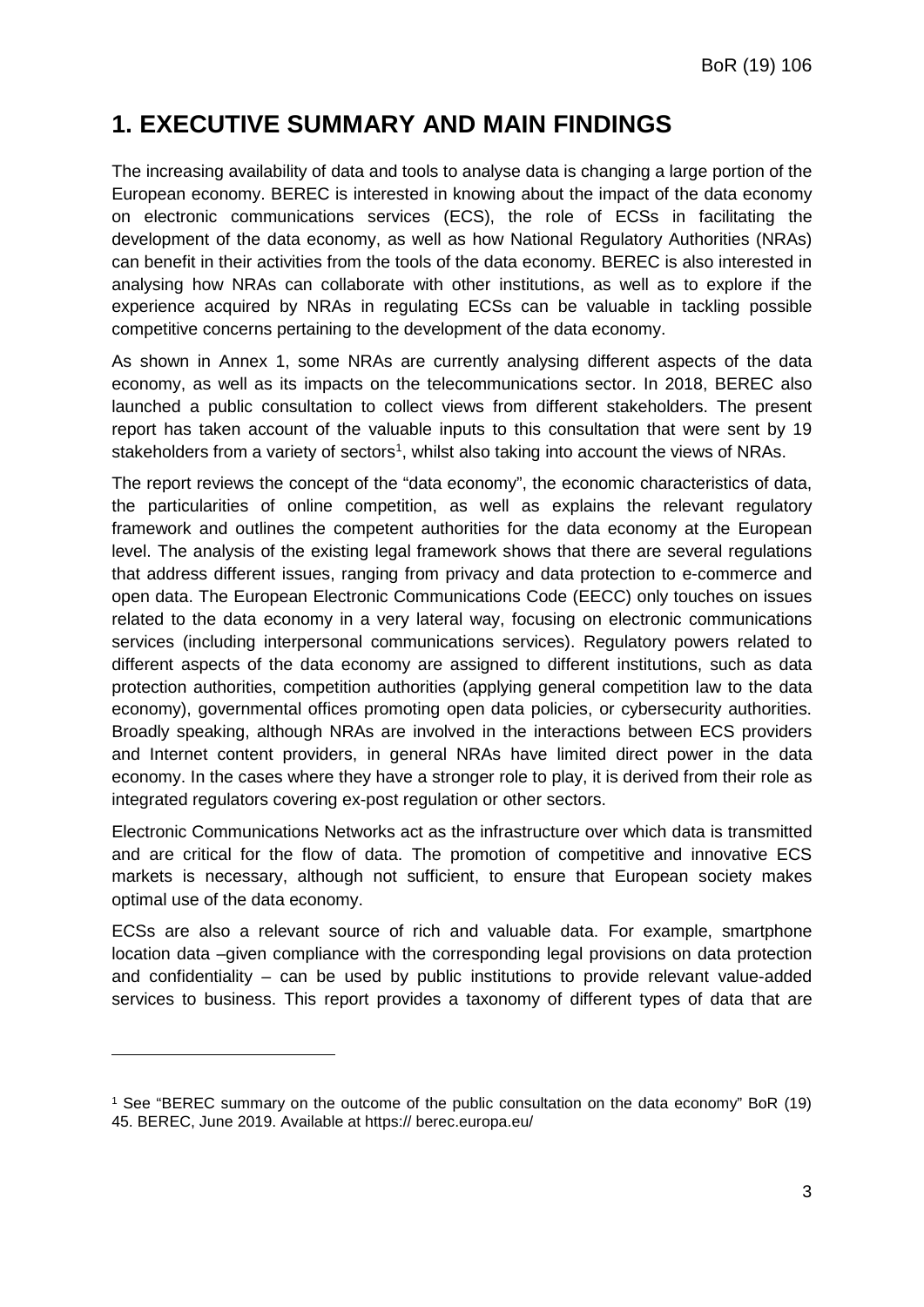available to different actors, such as fixed operators,  $MNOs<sup>2</sup>$  $MNOs<sup>2</sup>$  $MNOs<sup>2</sup>$ ,  $MVNOs<sup>3</sup>$  $MVNOs<sup>3</sup>$  $MVNOs<sup>3</sup>$ ,  $OTT<sup>4</sup>$  $OTT<sup>4</sup>$  $OTT<sup>4</sup>$  providers and device manufacturers.

Due to the growing importance of data collection and analysis, the ability to collect and process data can be of competitive significance to ECS providers, and  $-$  just as in other sectors – economies of scale and scope exist in the collection and processing of data. For instance, in the context of mobile services, the competitive positions of MNOs and MVNOs may be different, taking into account whether they have exclusive access to network data.

NRAs also benefit from the use of data to take regulatory decisions supported by data-driven empirical evidence. This report reviews different areas in which NRAs apply data collection and analysis, for instance in *ex post* evaluation of regulatory policies, market analyses and when publishing additional public information to consumers and stakeholders. In the future, there is likely to be greater scope for regulators to use the tools and methods of the data economy, which will bring its own challenges and demand for resources.

The last section of this report explores how the experience that NRAs have gained in regulating ECS markets can be used now and in the future when dealing with the data economy. NRAs and other institutions, such as competition authorities or data protection authorities, could collaborate to address issues on the data economy, especially in areas where NRAs have gained relevant experience (e.g. market power assessments, interoperability, access obligations, etc.). In addition, the experience of NRAs could be very valuable in the future if any *ex ante* economic regulation within the data economy becomes necessary. For instance, NRAs have acquired practical experience in balancing incentives for innovation and the need for competition when imposing access or interoperability obligations, including the implementation and monitoring of such measures in a timely and efficient manner.

As part of its planning for the future, BEREC intends to work on sharing experiences with regard to the application of tools for collecting and analysing data in order to improve regulatory activities, to support initiatives with regard to the monitoring of data markets, and to collaborate with other institutions in these areas. BEREC and the NRAs will also monitor and take into account the impact of data on competition in ECSs.

Finally, BEREC considers that, taking account of the increasing relevance of the data economy, monitoring the evolution of data-related markets (which may be done by any relevant institution, not necessarily BEREC) is key to identifying potential future competition issues, protecting consumer welfare and promoting innovation.

# <span id="page-3-0"></span>**2. INTRODUCTION AND OBJECTIVES**

Data has become a key resource for companies, civil society and administrations. The advances in communications, especially the increasing use of the internet by all actors and

<span id="page-3-1"></span><sup>2</sup> Mobile Network Operators

<span id="page-3-2"></span><sup>3</sup> Mobile Virtual Network Operators

<span id="page-3-3"></span><sup>4</sup> Over The Top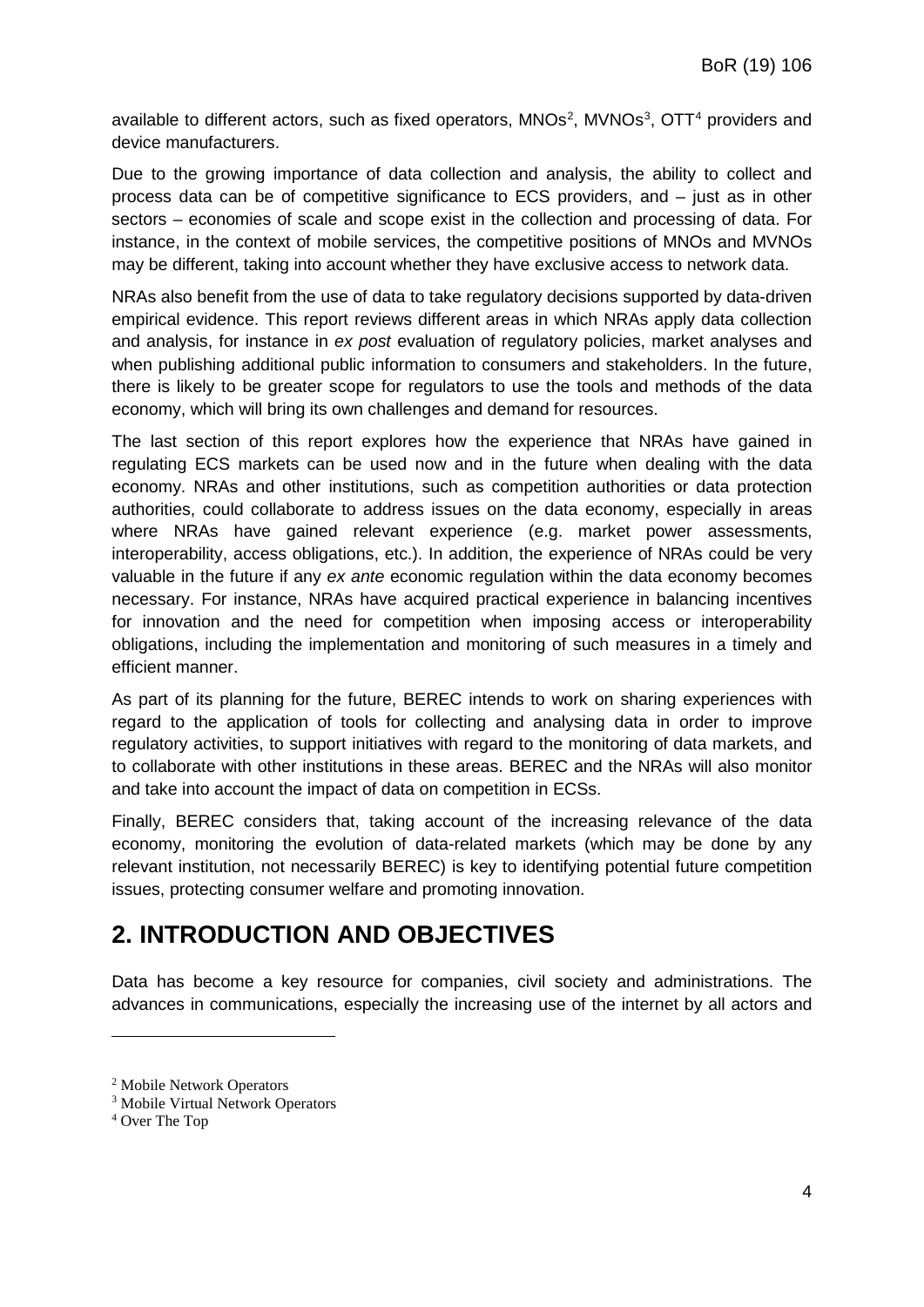the connection of all types of equipment, sensors and other objects to the Internet, are leading to an exponential increase in data generated by consumers and private and public entities.

The increasing availability of data and analytical tools is changing a large portion of the European economy, enabling innovative business models, new products and processes, cost reductions, better-informed decisions by consumers, institutions and firms, as well as providing new growth opportunities. All societies, including the European society, should ensure that firms, institutions and citizens are ready to use the vast potential of this strategic asset, whilst being cognisant of the risks and challenges it may pose and prepared to mitigate these potential downsides.

The associated challenges have raised the interest of most, if not all, public policy organisations. The reasons for the interest of BEREC and NRAs, as expressed in the public consultation launched in 2018[5](#page-4-0) , are:

- Electronic Communication Networks and Services (ECN/Ss) provide the infrastructure over which data flow. Regulatory authorities focused on these services, such as BEREC members, should be aware that infrastructure regulation can have a significant impact on the data economy.
- The data economy may be changing the competition dynamics in the ECS markets. These markets produce a great volume of data. Its availability and aggregation can be a key competitive tool. For this reason, NRAs are interested in knowing how the use and aggregation of data may change competition dynamics and how it should be considered when assessing ECS markets.
- NRAs themselves collect and use data to perform the regulatory tasks entrusted to them, and may strive for data-based improvements in their regulatory activities. Besides this, NRAs can explore how to improve the collection and publication of the data they gather while carrying out their duties.
- Lastly, while the scope of the data economy is broader than ECS markets, as the data economy comprises services not directly belonging to ECS markets, ECS and data economy markets share common competition concerns and some actors are active in both sectors. In the future, addressing potential competition concerns in the data economy might be necessary. As such, the tools, economic concepts and technical capabilities to analyse these markets, to identify potential problems and, in particular, to implement appropriate remedies, can be similar to those applied in the ECS framework. In particular, the report "Competition policy for the digital era" $6$

<span id="page-4-0"></span><sup>5</sup> "BEREC Public Consultation on the data economy" BoR (18) 168. October 2018. Available at [https://berec.europa.eu/eng/document\\_register/subject\\_matter/berec/public\\_consultations/8245](https://berec.europa.eu/eng/document_register/subject_matter/berec/public_consultations/8245-berec-public-consultation-on-the-data-economy) [berec-public-consultation-on-the-data-economy](https://berec.europa.eu/eng/document_register/subject_matter/berec/public_consultations/8245-berec-public-consultation-on-the-data-economy)

<span id="page-4-1"></span><sup>&</sup>lt;sup>6</sup> EC Report, Competition policy for the digital era, April 2019. Prepared by report by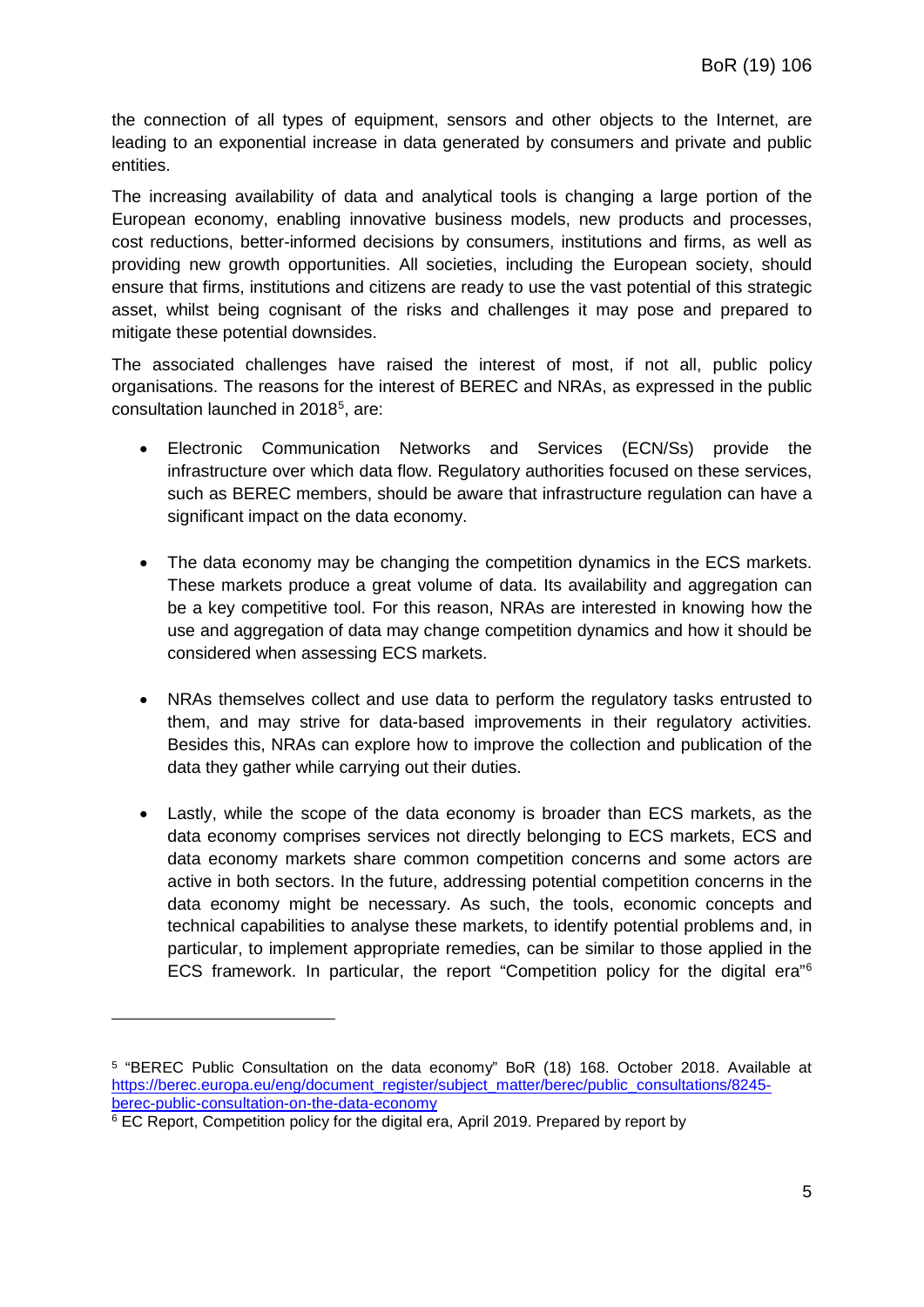suggests that interoperability is a tool well suited to foster the data economy and NRAs have developed skills in this area<sup>[7](#page-5-0)</sup>. In this regard, the experience acquired by NRAs regulating ECSs and monitoring and securing net neutrality can be valuable in tackling actual and foreseeable competition concerns pertaining to the data economy.

BEREC has prepared this report with the aim of identifying issues related to the transition towards a data-driven economy in Europe that might be relevant for NRAs in the future. The report takes into account views expressed by different actors in the public consultation launched by BEREC in the fourth quarter of 201[8](#page-5-1)<sup>8</sup>.

The primary audience for this report are BEREC members that need to consider the data economy in the context of their regulatory activities. Additionally, this report details the relationship between ECSs and the data economy, and provides a general view on the areas in which NRAs and BEREC can collaborate with other bodies to better monitor any aspects of the data economy for the time being. Lastly, stakeholders and any actors involved in the data economy could also benefit from getting a general view of the role of BEREC members in the context of the data economy.

To prepare for the current report, BEREC organised several events with various stakeholders throughout 2018. In the first half of the year, BEREC held three workshops. The first two hosted experts from NRAs, the European Commission, universities and telecoms associations, where participants exchanged their experiences and views on the subject matter and expressed their opinions on the future challenges and roles for the NRAs. The third workshop, with high level participants from interested associations, the European Commission and NRAs, was devoted to an exchange of institutional perspectives on the transition to a data economy.

The report starts with a short description of the 'Data Economy' and key aspects of data itself (Chapter 3.1). It then sets out some of the important economic characteristics of data and markets in the data economy. It identifies a number of issues around the use and exploitation of data, which have an impact on the operation of markets in the data economy (Chapter 3.2). These issues are then discussed in more detail in subsequent sections. In Chapter 3.3, key characteristics of online markets are described. Afterwards, the regulatory framework is explained in Chapter 4. Chapters 5 and 6 show how ECN/Ss act as enablers of the data economy and how data could influence competition in ECN/S markets. Chapters 7 and 8 discuss the relevance and use of data by NRAs, while the report ends with an outlook towards future work in Chapter 9.

Jacques Crémer, Yves-Alexandre de Montjoye and Heike Schweitzer. Available at <http://ec.europa.eu/competition/publications/reports/kd0419345enn.pdf>

<span id="page-5-0"></span> $7 \times$  [...] ensuring frictionless data interoperability on an ongoing basis will surpass the capacities of competition authorities. In such cases, there may, therefore, be a case for some sort of regulation – which must, at times, be sector-specific.» p74

<span id="page-5-1"></span><sup>&</sup>lt;sup>8</sup> See "BEREC summary on the outcome of the public consultation on the data economy" BoR (19) 45.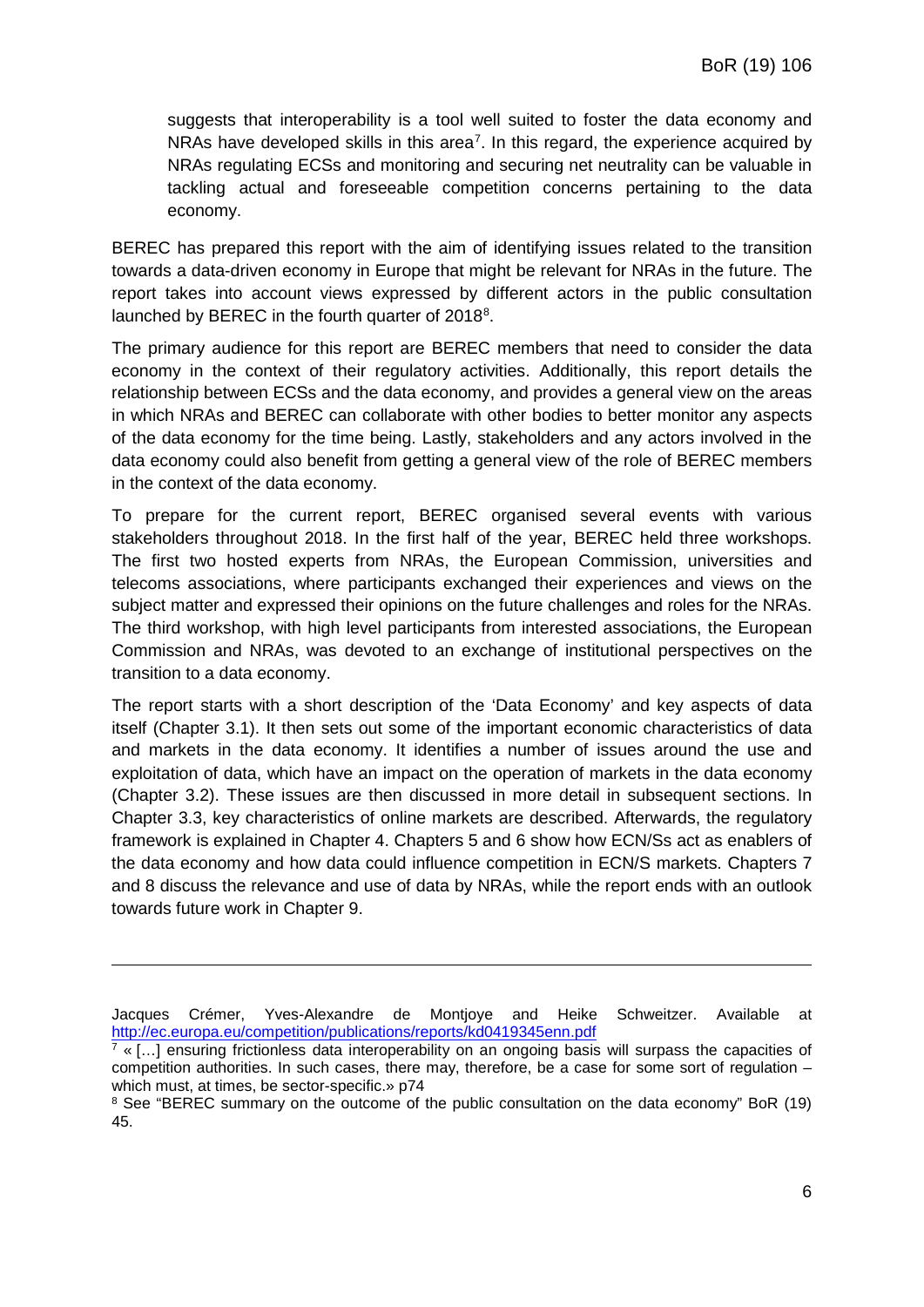Finally, it is also important to note that some NRAs have already started looking at data economy-related issues. Annex 1 provides a detailed description of the initiatives taken by NRAs with respect to building knowledge of data economy-related topics, reflecting, at the same time, the considerations regarding the increased relevance of the data economy for the sectors under their regulatory scope.

# <span id="page-6-0"></span>**3. GENERAL INTRODUCTION TO THE DATA ECONOMY**

It is difficult to be precise about a definition of the data economy and there is no generally accepted definition: the rapid pace of change in this area means that a definition that is applicable today may well be superseded in a matter of months with the introduction of new technologies. As a result, BEREC considers that – for the purpose of this document – it is more appropriate to use a broad (non-legal) description of the data economy and to discuss the activities that fall within its scope.

### <span id="page-6-1"></span>**3.1. Description of the data economy**

-

The term 'Data Economy' encompasses the (increase in the) availability of data, the related business opportunities, as well as the (potential) social value of the insights that can be generated. According to the EC report "Building a European Data Economy"[9](#page-6-2) , the *"data economy measures the overall impacts of the data market – i.e. the marketplace where digital data is exchanged as products or services derived from raw data – on the economy as a whole. It involves the generation, collection, storage, processing, distribution, analysis, elaboration, delivery, and exploitation of data enabled by digital technologies".* A key development in the data economy in recent years has been the increase in the variety and volume of data being generated through online activities.

The ability to collect and analyse significant volumes of data, from a variety of sources and at a rapid pace underpins the business models of a wide range of online activities. For example, the processing of data plays a very important role in the development of new healthcare, transport and leisure products and services. Data is also a critical input for the development of artificial intelligence applications. For many online services, revenue generation is based on collecting and analysing data from users in order to offer more personalised services to the users or to offer advertisers the ability to target potential customers more precisely. The ability to collect, process, analyse, store and combine large and complex datasets can be an important or sometimes decisive competitive advantage<sup>10</sup>.

The data economy is different from the digital economy. The digital economy encompasses transactions that are facilitated via digital means: data is not exchanged as the product or service itself, but information and communications technologies (ICT) enable or improve the efficiency of the transaction. By contrast, in the data economy, companies, and in particular

<span id="page-6-3"></span><span id="page-6-2"></span><sup>9</sup> Communication from the Commission to the European Parliament, the Council, the European Economic and Social Committee and the Committee of the Regions "Building a European Data Economy" {SWD(2017) 2 final. Brussels, 10.1.2017 COM(2017) 9 final <sup>10</sup> See "Competition policy for the digital era", p. 9. and p. 101 ff.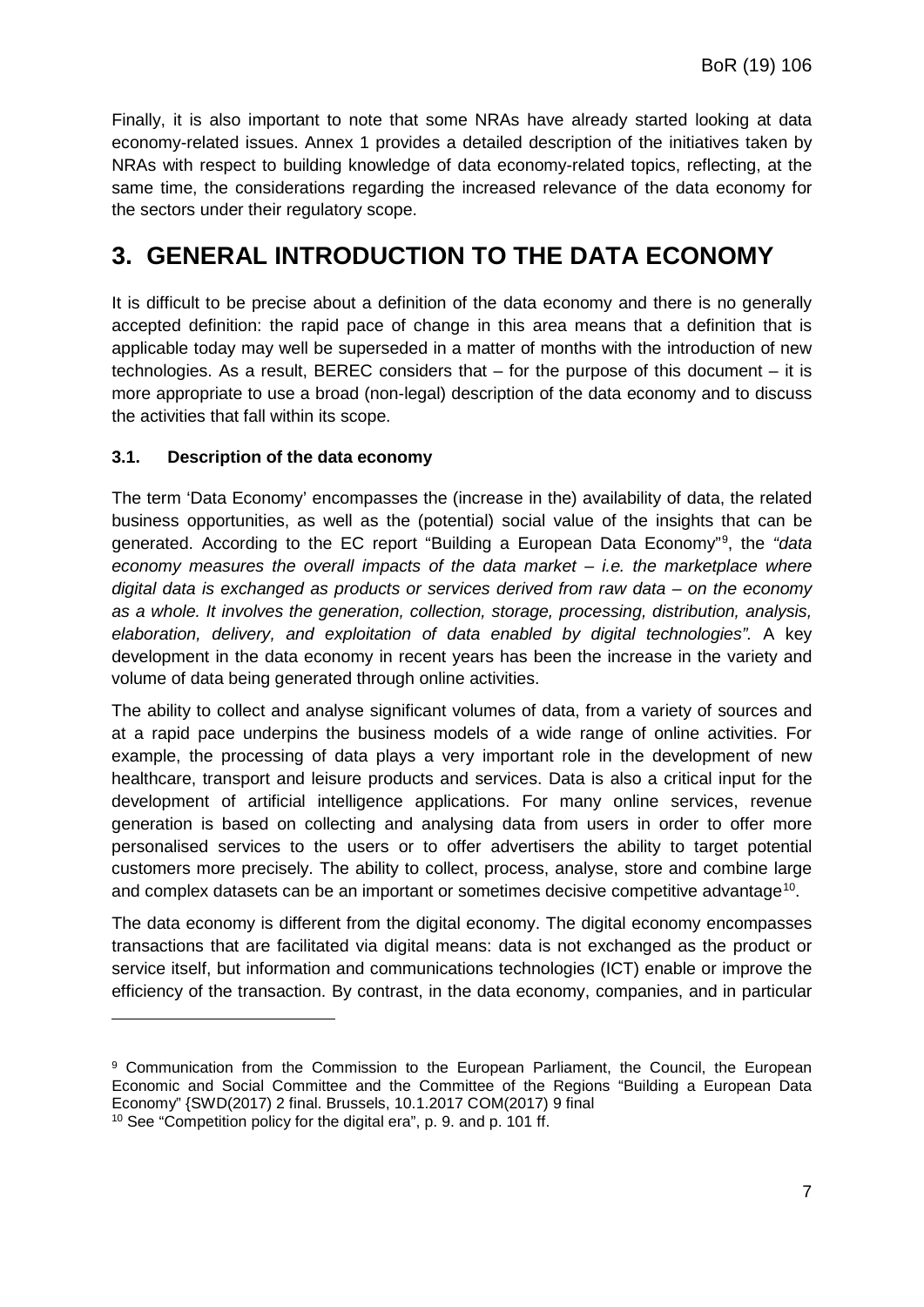platforms, use consumer data to create revenue-generating opportunities.<sup>[11](#page-7-0)</sup> Data is the most relevant production factor.

The EC stated that the value of the data economy in the European Union was more than €285 billion in 2015, representing over 1.94% of EU GDP. Accordingly, favourable and timely policy and legislative conditions and incentives to invest in ICT might support an increase of the value of the European data economy to €739 billion by 2020, representing 4% of overall EU GDP[12](#page-7-1).

### *Different types of Data*

Data can be categorised in several ways. The data categories are influenced for example by volume, velocity, variety and veracity<sup>[13](#page-7-2)</sup>. For instance, the volume of data may be important when looking to identify patterns in consumer behaviour at the aggregate level. Conversely, the velocity of data – that is, how quickly data is collected and processed – will be more relevant to services promoting products based on what users are currently searching.<sup>[14](#page-7-3)</sup> Variety means that data from many different sources are used, leading to heterogeneous datasets, while veracity stands for the integrity and the meaningfulness of the data, which could be of less quality if the data is incomplete, inconsistent or untrue.

For example, data could be distinguished in the categories:

- Between **personal and non-personal data**, as being made in the GDPR. The GDPR limits access to personal data of others.
- Between **public** (research funded with public money) **and non-public (proprietary) data**. The EC PSI Directive, which aims to facilitate the creation of a common data space in the EU, will provide a better insight into the boundaries between public (freely available) and private data<sup>15</sup>.
- The report on "Competition policy for the digital era"<sup>[16](#page-7-5)</sup> further differentiates between **volunteered**, **observed and inferred data**, as well as between **historical** and **realtime data access**.

<span id="page-7-0"></span><sup>&</sup>lt;sup>11</sup> E.g. Google uses the search results of its users to gather data about their behaviour online and gain insights into user personality and preferences. This is then use to sell targeted advertising opportunities to companies. By targeted ads, firms can reduce costs to acquire interested consumers. <sup>12</sup> <https://ec.europa.eu/digital-single-market/en/towards-thriving-data-driven-economy> 25th of April 2018.

<span id="page-7-2"></span><span id="page-7-1"></span><sup>&</sup>lt;sup>13</sup> For instance, see "Big data: Interim report in the context of the joint inquiry on Big data" launched by the AGCOM deliberation No. 217/17/CONS.

<span id="page-7-3"></span><sup>&</sup>lt;sup>14</sup> The rate at which the relevance of data depreciates and the costs involved to acquire data will also be relevant factors. See for instance Oxera, (2018) "Data in Digital Markets", available at: [https://www.oxera.com/wp-content/uploads/2018/10/Data-in-digital-markets.pdf.](https://www.oxera.com/wp-content/uploads/2018/10/Data-in-digital-markets.pdf) 15 <https://ec.europa.eu/digital-single-market/en/open-data>

<span id="page-7-5"></span><span id="page-7-4"></span><sup>&</sup>lt;sup>16</sup> Ibid footnote 3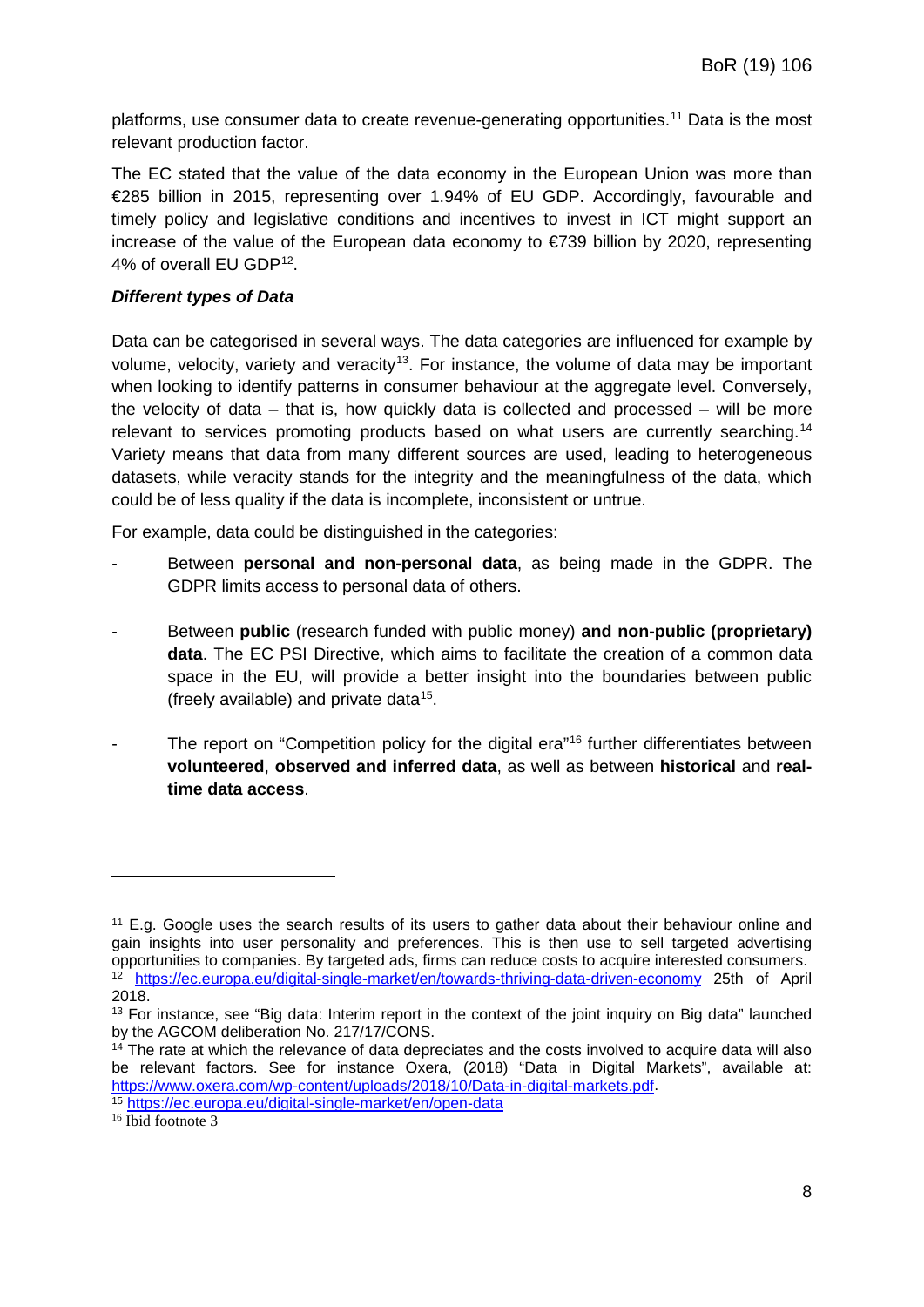Having raised this issue, BEREC considers that the dividing lines between different types of data are not always clear-cut and combinations are possible. This also emerged from the outcomes of the public consultation, where no consensus emerged. Moreover, making the distinctions in practice might not always be straightforward, as the relevance of a specific taxonomy depends on its purpose.

### <span id="page-8-0"></span>**3.2. Economic characteristics of data**

### *Data is heterogeneous*

The various types of data mentioned in Chapter 3.1 have distinct values to different types of businesses because the value of data will depend on its context. Data is heterogeneous by nature and the value of data ultimately depends on the ability for producers and consumers to generate insights and products.

### *Scale of data can be important*

As also referred to above, data is an important input to many newly emerging services and, at the same time, more and more data is being generated by online activities. However, it is hard to assess the value of an individual data point. It might be that a single data point has a negligible value by itself, but that data will start generating added value when a significant amount of information is merged, processed and structured in a meaningful manner. Insights derived from data, and thus its value, depend on the quality and reliability of data, as well as the ability to combine that data with other datasets. Algorithms need access to data in order to work well and to update themselves: for instance, the more queries on a search engine, the more data the underlying search algorithm will have to learn from and the more accurate its search results will be. Machine learning and AI applications, in particular, depend on access to large datasets.

### *Data is non-rivalrous in consumption*

Raw data is generally *non-rivalrous* in consumption. That is, the same data about a consumer can be made available to many different companies, rather than only being used by a single firm.

However, even though data is non-rivalrous, that does not mean that it is non-exclusive: that is, firms can be prevented from having access to the raw data. For example, some types of data may be specific to a particular platform and can thus be made *exclusive* through commercial or technical means or can simply not be made available to third parties. Exclusive access to data can provide firms with an important competitive edge in terms of providing insights into consumer behaviour and this exclusiveness will provide an important incentive to invest into data collection and analysis. However, at the same time, exclusive access to data can give rise to concerns about the exercise of market power. There is an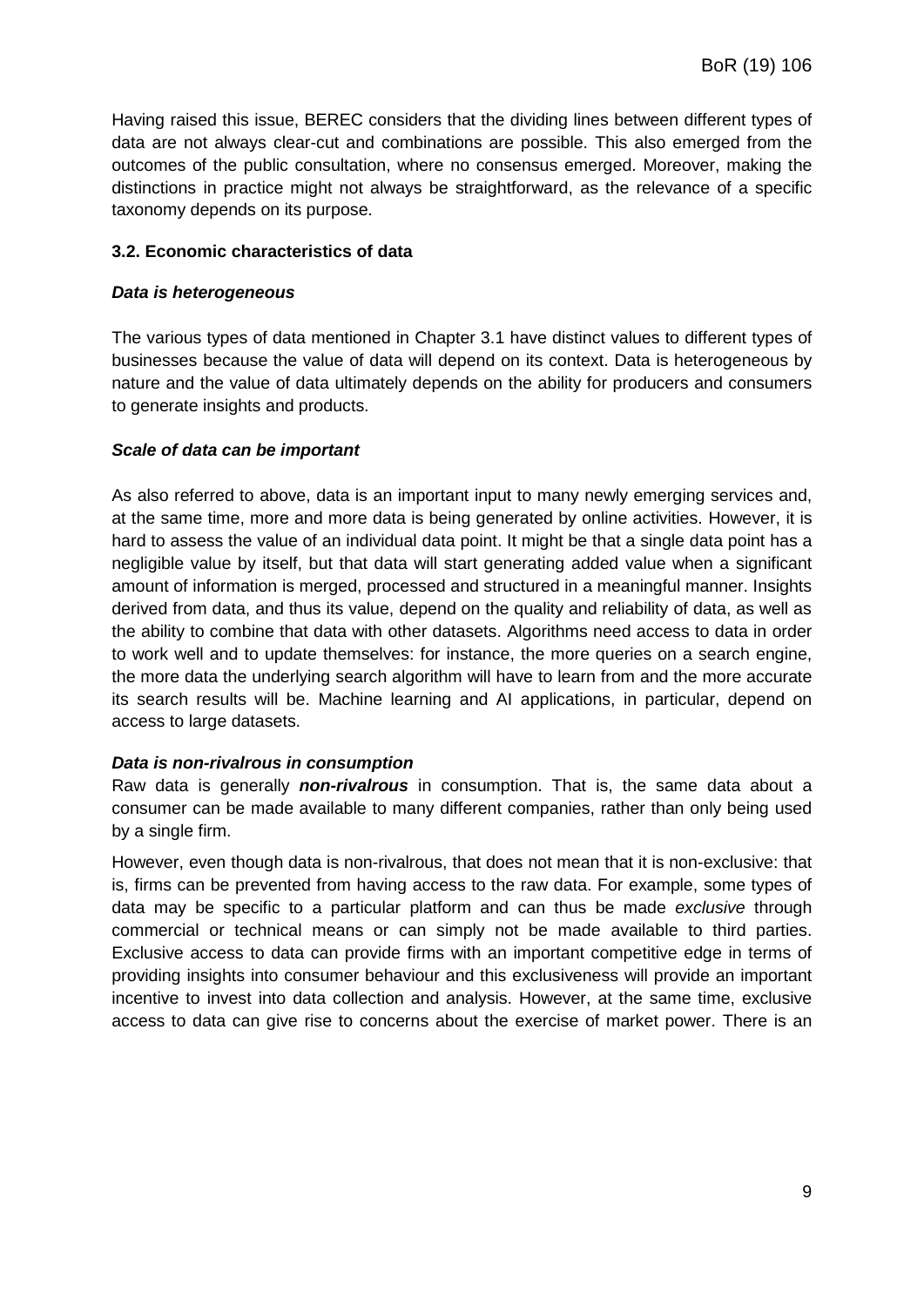ongoing debate<sup>[17](#page-9-1)</sup> about how to address this tension between static and dynamic effects in relation to access to data and datasets.

As a result of these characteristics, data can, on the one hand, be a valuable input for new activities, providing means to innovate and spurring competition. On the other hand, data that is held exclusively by firms with large scale and network advantages could have negative consequences for the data economy.

### <span id="page-9-0"></span>**3.3 Online competition and the data economy**

Many online businesses can be analysed as "two-sided markets", where the platform acts as an intermediary to bring users from different groups or 'sides' of a market together (transaction platform) or to bring different markets together (non-transaction platform), thus facilitating transactions or interactions that might otherwise not have taken place because of high transaction costs. In addition, the platform sets two different "prices" to the two types of intermediated actors (e.g. collecting data on one side and setting a monetary price on the other).

### *Platform markets*

-

Two-sided markets are not a new or online-specific concept: for example, broadcasting platforms bring into contact two types of agents – advertisers and viewers. However, the emergence of a data economy with the development of the internet and OTT services has led to a proliferation of new, online platforms. Online platforms reduce transaction costs for consumers and reduce the costs of acquiring customers for firms: e.g. price comparison websites for broadband services, hotel booking sites, etc.

Platform markets may cover a wide range of different products and services, but they share many of the economic features of communications services, which in turn influences how competition operates in platform markets:

### - *Direct and indirect network effects*

The way in which data is used and monetised by firms can lead to *network effects*. For instance, there can be **direct network effects**, where the benefits to a user increase as the number of users increase (e.g. social networks and messaging services). An increase in the number of users of a platform on one side of the market increases the value of the platform for other users (on the same side of the market). These effects can also be associated with "user feedback loops"<sup>[18](#page-9-2)</sup>: the more users a platform has, the more the data about those users or their activities can be utilised to sell targeted advertising or to provide better services,

<span id="page-9-1"></span><sup>17</sup> See for example, Sivinski, G., Okuliar, A. & Kjolbye, L. (2017). "Is Big Data a Big Deal?" European Competition Journal [Online] Available at: <https://www.tandfonline.com/doi/full/10.1080/17441056.2017.1362866> which sets out a framework for thinking about the competitiveness of data.

<span id="page-9-2"></span><sup>&</sup>lt;sup>18</sup> Big Data and Competition Policy: Market power, personalised pricing and advertising, at: [http://cerre.eu/sites/cerre/files/170216\\_CERRE\\_CompData\\_FinalReport.pdf](http://cerre.eu/sites/cerre/files/170216_CERRE_CompData_FinalReport.pdf)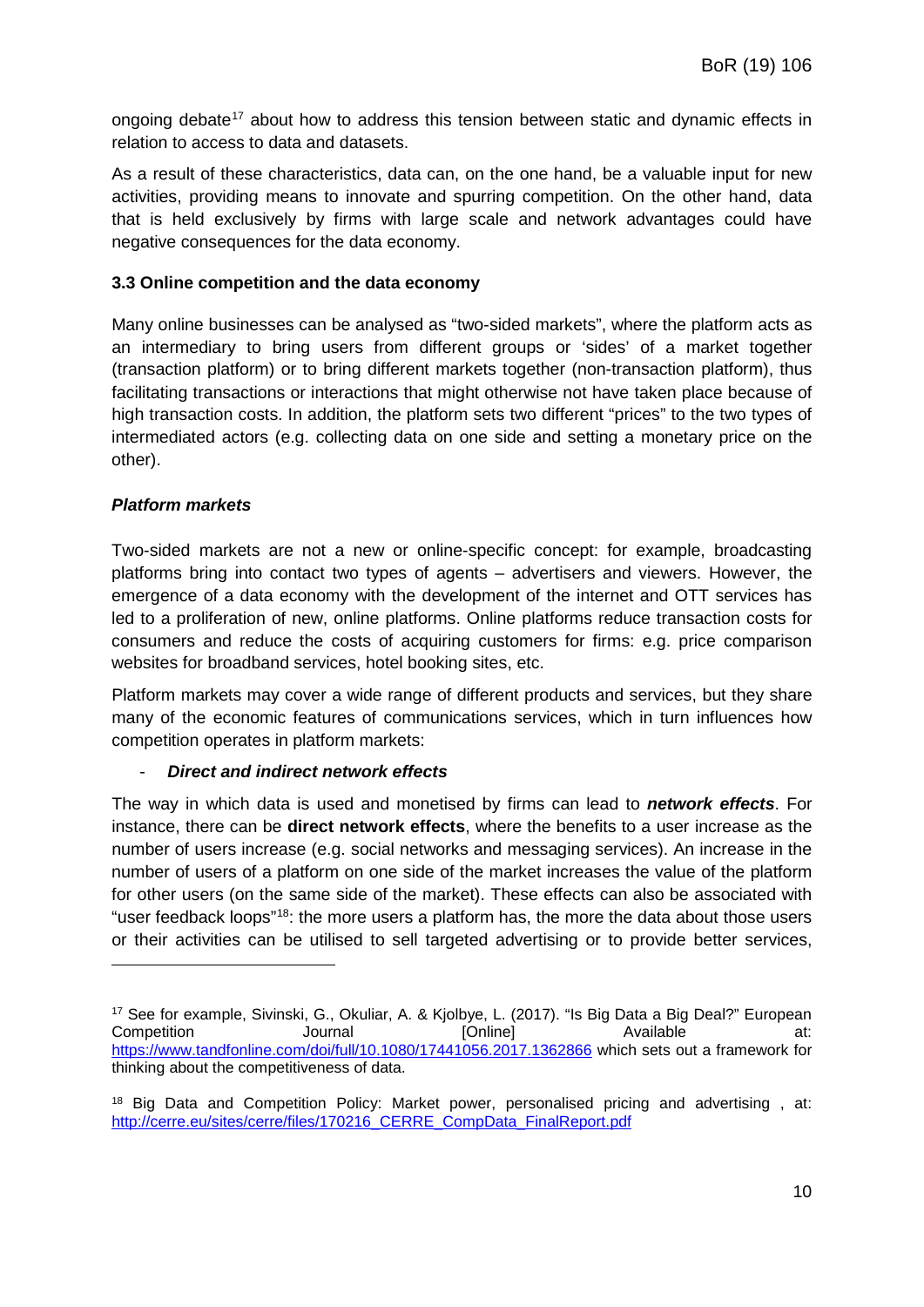which in turn can increase the number of users, which in turn can generate even more data to be collected.

One of the other key features of platforms is the existence of indirect network effects or cross-group effects. These effects occur when the benefits to users on one side of a platform increase with the number of users on the other side of the platform. These effects can be associated with "monetisation feedback loops". For example, in the case of targeted advertising, as more users engage with a service or online platform, the more data is collected by that service provider or platform, allowing it to offer better targeted advertising, which raises the likelihood that users will engage with the ads that are shown to them. This may attract more advertisers and further increase the revenue earned by the service, allowing the service provider to invest in its ability to improve the service and attract more users, allowing the cycle to continue.

Strong direct and indirect network effects make it very hard for a competitor, regardless of how good or bad their service is in comparison<sup>[19](#page-10-0)</sup>, to compete directly, especially when there are switching barriers. This can result in "winner-takes-all" outcomes<sup>[20](#page-10-1)</sup>, sometimes referred to as "tipping markets". A new competitor needs to coordinate the joint switching of users in order to create the same level of network effects.

### - *Economies of scale*

The cost profile of online platforms is often characterised in terms of high fixed costs and very low variable costs. The marginal cost of collecting data can also be low (if not negligible), which means that significant *economies of scale* can be present.

At the same time, platform markets also have features that are not typical for traditional communications services.

### - *Economies of Scope*

Online platforms with appreciable network effects can also enjoy economies of scope by using the information from the data streams generated by the activities of their clients on the different sides of the platform in other services that they provide, leading to a reduction in costs or an increase in service quality. For instance, a platform can improve not only the performance of a service offered on one side of the platform, but also develop auxiliary services or even new business streams by analysing the data collected on the other side of the platform.

### - *Asymmetric pricing*

-

<span id="page-10-1"></span>[https://pure.uvt.nl/ws/portalfiles/portal/15514079/2017\\_006.pdf](https://pure.uvt.nl/ws/portalfiles/portal/15514079/2017_006.pdf)

<span id="page-10-0"></span><sup>&</sup>lt;sup>19</sup> This has been referred to as the "incumbency advantage" in a recent report prepared by an expert panel for the European Commission. See footnote 3 <sup>20</sup> See for example *Competing with Big data*, Prüfer, 2017: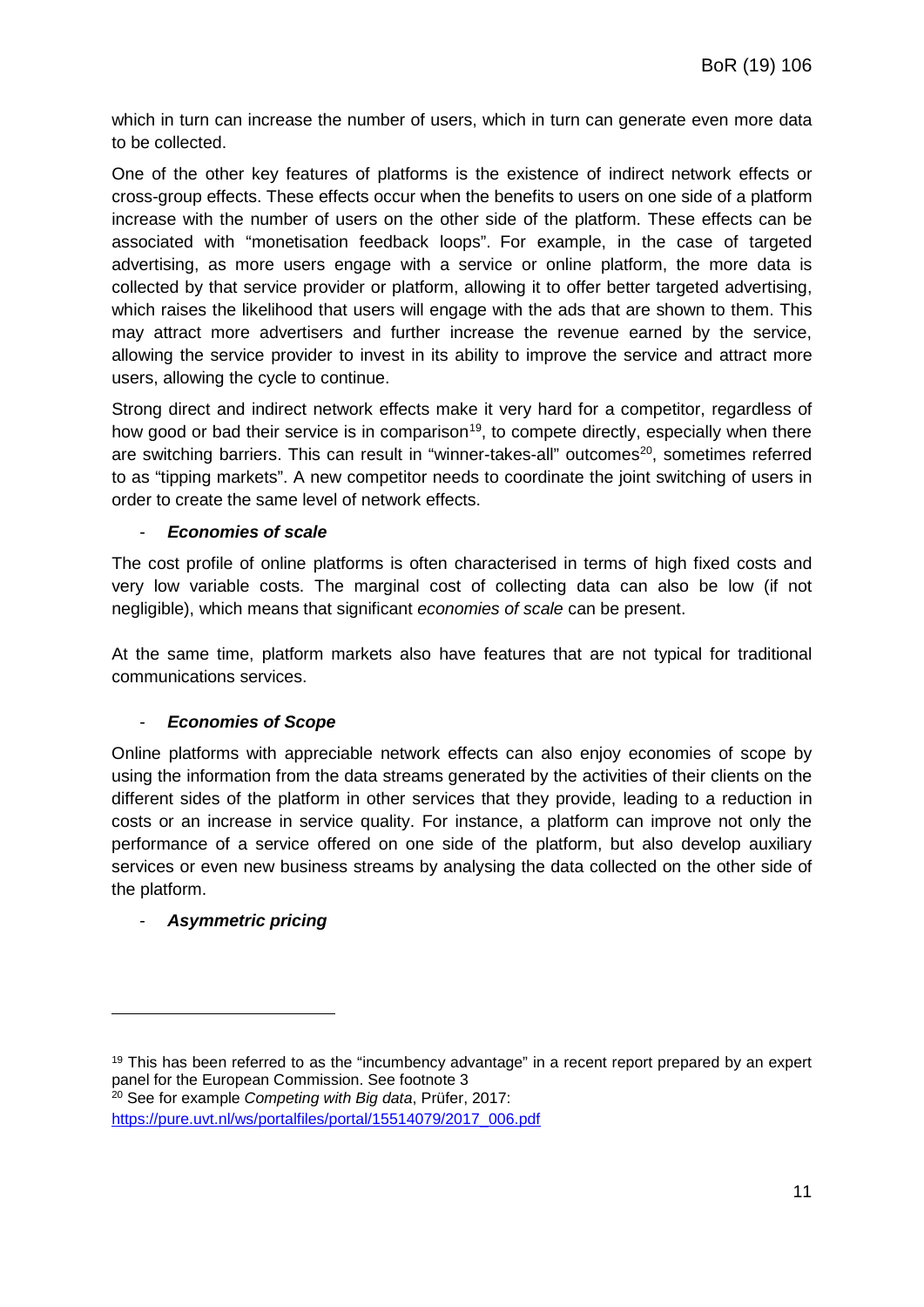One side of the platform may offer services at below cost (or even at no charge) to the other side in order to attract more users on that side of the platform<sup>21</sup>. With regard to such markets, the cost on one side cannot be directly linked to revenues on the same side of the market.

### - *Linked ecosystems*

Because many of the largest players in the data economy are vertically integrated, horizontally integrated and/or conglomerates, extensively covering the online "value chain", they connect many online markets and form ecosystems. This means that large players can combine data from several markets, leading to data sets that enable specific insights that cannot easily be replicated.

Ecosystems may raise barriers to entry if the established ecosystem providers integrate complementary services without making them interoperable with alternative offers, thereby often requiring potential rivals to offer a similarly wide range of services to compete for consumers<sup>[22](#page-11-1)</sup>. In the end, switching costs for consumers and thus barriers to entry increase. Market power in the supply of certain services might also be related to exploitative acquisition of additional data<sup>[23](#page-11-2)</sup>.

### *Other factors which can affect the functioning of online markets*

Besides concerns about market power, online markets can be affected by other forms of market challenges, which in turn can (directly or indirectly) lead to consumer harm and should be considered in competition analyses:

- **Informational asymmetry**: consumers may not have all the relevant information that would be required for making optimal choices about choosing which service to use. This can lead to imperfect choices. For example, they may lack relevant information on what data are being collected from them and for what purposes. In the absence of such information, users who value privacy may not choose their services appropriately.
- **Behavioural bias**: consumers' decision-making can be biased, potentially leading to imperfect choices. For example, the value some consumers place on privacy can appear inconsistent with the extent of data they share in exchange for free services –

<span id="page-11-0"></span><sup>21</sup> See *Platform competition in two-sided markets*, Tirole and Rochet, 2003.

<span id="page-11-1"></span> $22$  For instance, mobile operating systems may be offered alongside several compatible services (geolocation, messaging, search engines) that are very popular. A competing operating system could have to also offer equivalent services to attract users.

<span id="page-11-2"></span><sup>&</sup>lt;sup>23</sup> See for example the recent decision of the German Bundeskartellamt on Facebook at [https://www.bundeskartellamt.de/SharedDocs/Meldung/EN/Meldungen%20News%20Karussell/2019/](https://www.bundeskartellamt.de/SharedDocs/Meldung/EN/Meldungen%20News%20Karussell/2019/07_02_2019_Facebook.html) [07\\_02\\_2019\\_Facebook.html](https://www.bundeskartellamt.de/SharedDocs/Meldung/EN/Meldungen%20News%20Karussell/2019/07_02_2019_Facebook.html)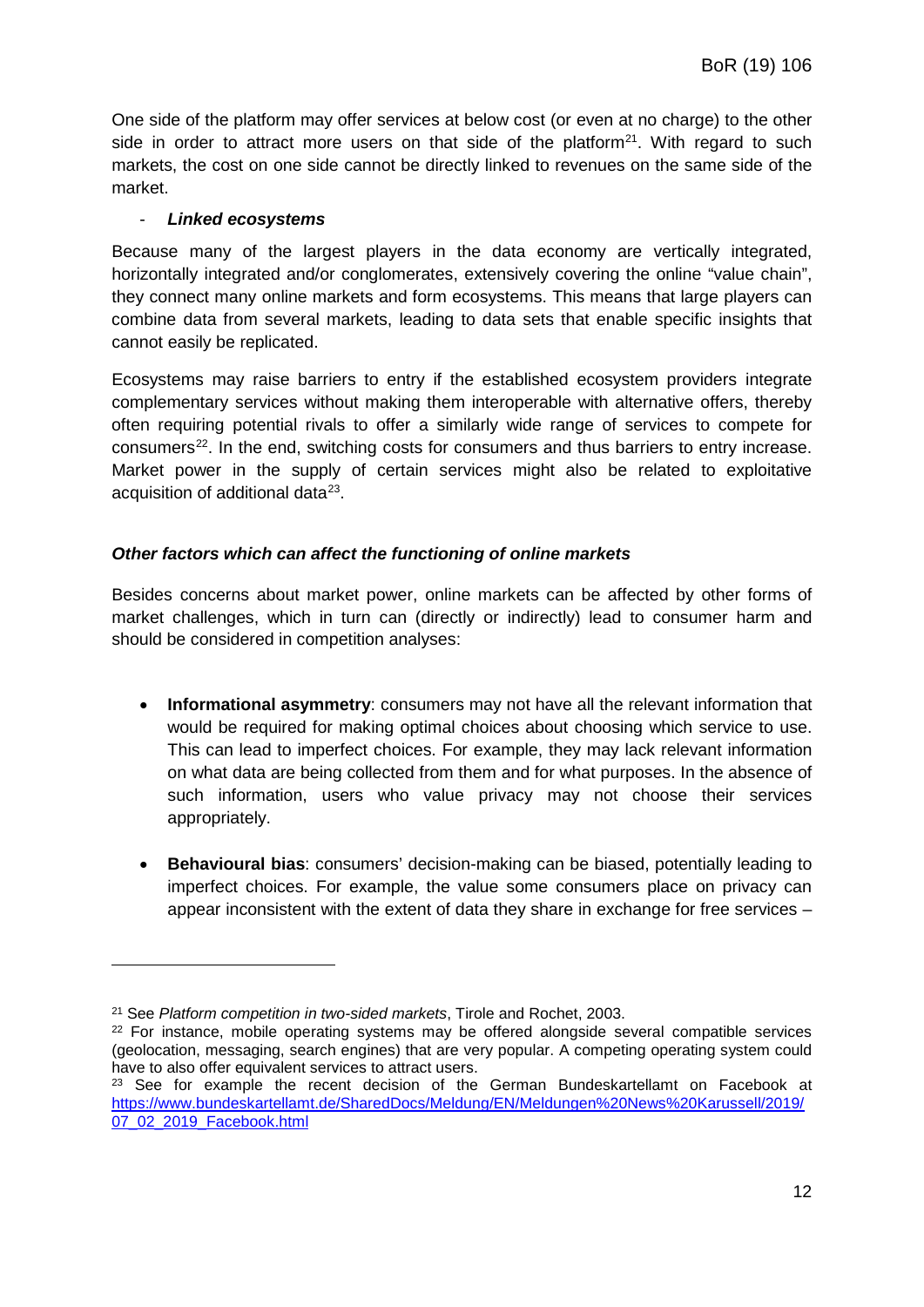the so-called 'Privacy Paradox<sup>24</sup>'. Consumers also find it difficult to trade off the immediate benefits of accessing a 'free' service (e.g. social media) with longer-term costs (e.g. the risk of a data breach and the associated costs from identity theft)  $25$ .

- **Externalities**: consumers and/or providers may not always consider the impact of their actions on the wider society. For example, online providers may underinvest in data protection if they do not sufficiently account for the cost to society if their data depositories are hacked.
- **Zero-price markets**: Services are often provided for free in exchange for personal data<sup>26</sup>. Besides privacy issues, this can also require a specific analysis of consumer harm for the application of competition law.

As a result of a combination of the above factors, concerns have been raised across the globe recently about the power of online platforms. Initiatives has been launched in a number of countries (Germany<sup>27</sup>, Australia<sup>[28](#page-12-4)</sup>, the UK<sup>[29](#page-12-5)</sup>, the Netherlands<sup>[30](#page-12-6)</sup> and the US<sup>[31](#page-12-7)</sup>, among others) and by a number of regulatory authorities to produce reports to analyse these issues and begin to assess whether they justify action from regulators. Of particular importance in this context, is the recently published report by an expert panel of academics for the European Commission on "Competition policy for the digital era"<sup>[32](#page-12-8)</sup>. This report proposes the adaption and refinement of competition enforcement, including shifting the

<span id="page-12-3"></span><sup>27</sup> Competition policy: The challenge of digital markets, at:

<span id="page-12-4"></span><sup>28</sup> ACCC, (2018). "Digital Platforms Inquiry: Preliminary Report" Available at: [https://www.accc.gov.au/system/files/ACCC%20Digital%20Platforms%20Inquiry%20-](https://www.accc.gov.au/system/files/ACCC%20Digital%20Platforms%20Inquiry%20-%20Preliminary%20Report.pdf)

<span id="page-12-8"></span> $32$  Ibid footnote 3

<span id="page-12-0"></span><sup>&</sup>lt;sup>24</sup> See for example "A privacy paradox: Social networking in the United States", Susan B. Barnes, 2006.

<span id="page-12-1"></span><sup>&</sup>lt;sup>25</sup> Crémer, Montjoye & Schweitzer (2019) claim that biases towards the default option and for short term gratification should be considered in market power assessments. See footnote 3

<span id="page-12-2"></span><sup>&</sup>lt;sup>26</sup> See OECD (2018). "Quality considerations in digital zero-price markets" Available at: [https://one.oecd.org/document/DAF/COMP\(2018\)14/en/pdf](https://one.oecd.org/document/DAF/COMP(2018)14/en/pdf)

[https://www.monopolkommission.de/images/PDF/SG/s68\\_fulltext\\_eng.pdf,](https://www.monopolkommission.de/images/PDF/SG/s68_fulltext_eng.pdf) Facebook, Exploitative business terms pursuant to Section 19(1) GWB for inadequate data processing, at: [https://www.bundeskartellamt.de/SharedDocs/Entscheidung/EN/Fallberichte/Missbrauchsaufsicht/201](https://www.bundeskartellamt.de/SharedDocs/Entscheidung/EN/Fallberichte/Missbrauchsaufsicht/2019/B6-22-16.pdf?__blob=publicationFile&v=3) 9/B6-22-16.pdf? blob=publicationFile&v=3 and Modernising the law on abuse of market power, at: [https://www.bmwi.de/Redaktion/DE/Downloads/Studien/modernisierung-der-missbrauchsaufsicht](https://www.bmwi.de/Redaktion/DE/Downloads/Studien/modernisierung-der-missbrauchsaufsicht-fuer-marktmaechtige-unternehmen-zusammenfassung-englisch.pdf?__blob=publicationFile&v=3)[fuer-marktmaechtige-unternehmen-zusammenfassung-englisch.pdf?\\_\\_blob=publicationFile&v=3](https://www.bmwi.de/Redaktion/DE/Downloads/Studien/modernisierung-der-missbrauchsaufsicht-fuer-marktmaechtige-unternehmen-zusammenfassung-englisch.pdf?__blob=publicationFile&v=3)

[<sup>%20</sup>Preliminary%20Report.pdf](https://www.accc.gov.au/system/files/ACCC%20Digital%20Platforms%20Inquiry%20-%20Preliminary%20Report.pdf)

<span id="page-12-5"></span> $29$  House of Lords (2019). "Regulating in a digital World" House of Lords, Select Committee on Communications Available at:

<https://publications.parliament.uk/pa/ld201719/ldselect/ldcomuni/299/299.pdf> and "Unlocking Digital Competition" Available at:

[https://assets.publishing.service.gov.uk/government/uploads/system/uploads/attachment\\_data/file/78](https://assets.publishing.service.gov.uk/government/uploads/system/uploads/attachment_data/file/785547/unlocking_digital_competition_furman_review_web.pdf) 5547/unlocking digital competition furman review web.pdf

<span id="page-12-6"></span><sup>30</sup> ACM launches investigation into abuse of dominance by Apple in its App Store, at: <https://www.acm.nl/en/publications/acm-launches-investigation-abuse-dominance-apple-its-app-store>

<span id="page-12-7"></span><sup>31</sup>New FTC task force to tackle competition in tech sector, at: [https://www.ft.com/content/2801ced2-](https://www.ft.com/content/2801ced2-39f7-11e9-b856-5404d3811663) [39f7-11e9-b856-5404d3811663](https://www.ft.com/content/2801ced2-39f7-11e9-b856-5404d3811663)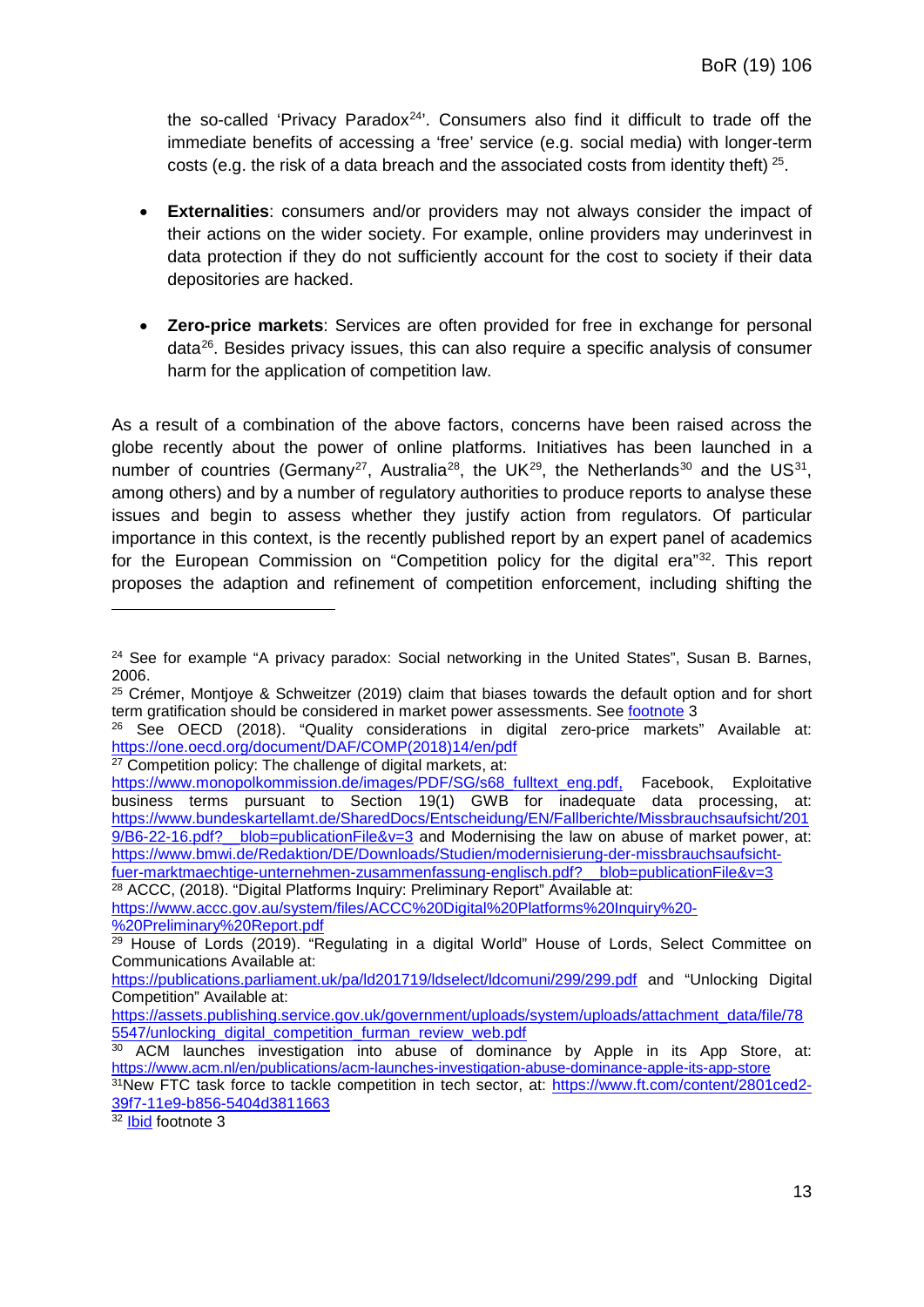burden of proof (in some circumstances), more stringent data portability and stricter merger control.

# <span id="page-13-0"></span>**4. REGULATORY FRAMEWORK AND COMPETENT AUTHORITIES FOR THE DATA ECONOMY**

The worldwide rise in data collection<sup>[33](#page-13-2)</sup> and the strategic use of data has promoted changes in the institutional landscape by empowering some regulators and, more generally, public bodies with new regulatory responsibilities and tools or by inducing them to analyse new practices, issues and emerging markets.

### <span id="page-13-1"></span>**4.1. Regulatory framework for the data economy**

-

The relevant regulatory framework for the data economy in Europe touches upon several existing EU directives and regulations (which are currently applicable or will enter into force shortly) and corresponding national laws, as well as legislative initiatives by the European Commission. The table and description below offer a non-exhaustive overview of this regulatory framework. Overall, existing data-related regulation, be it in the form of soft or hard law, aims to set the conditions for a secure, fair and transparent data-driven ecosystem. The new challenges posed by the data-driven economy are heterogeneous; they range from the need to continue protecting fundamental rights (e.g. the right for privacy) to the need to enhance the competitive development of markets and adequate consumer protection.

There are several regulatory initiatives that update and adapt existing pieces of legislation to the new data economy. On a pan-European level, this is the case for the data protection laws, the Telecoms Package, and the Cybersecurity Act. Other initiatives are newer and more strictly related to the new business models/opportunities and value chains launched by the data economy, i.e. the P2B online platform Regulation, or the PSI Directive (see next table). Further, some Member States, for instance Germany, have also already updated their competition law.

### **Table 1 – Overview of the regulatory framework applicable to the data economy**

<span id="page-13-2"></span><sup>&</sup>lt;sup>33</sup> In 2013, IBM estimated that 90% of the data in the world were created in the last two years, see [https://www.ibm.com/blogs/insights-on-business/consumer-products/2-5-quintillion-bytes-of-data](https://www.ibm.com/blogs/insights-on-business/consumer-products/2-5-quintillion-bytes-of-data-created-every-day-how-does-cpg-retail-manage-it/)[created-every-day-how-does-cpg-retail-manage-it/](https://www.ibm.com/blogs/insights-on-business/consumer-products/2-5-quintillion-bytes-of-data-created-every-day-how-does-cpg-retail-manage-it/)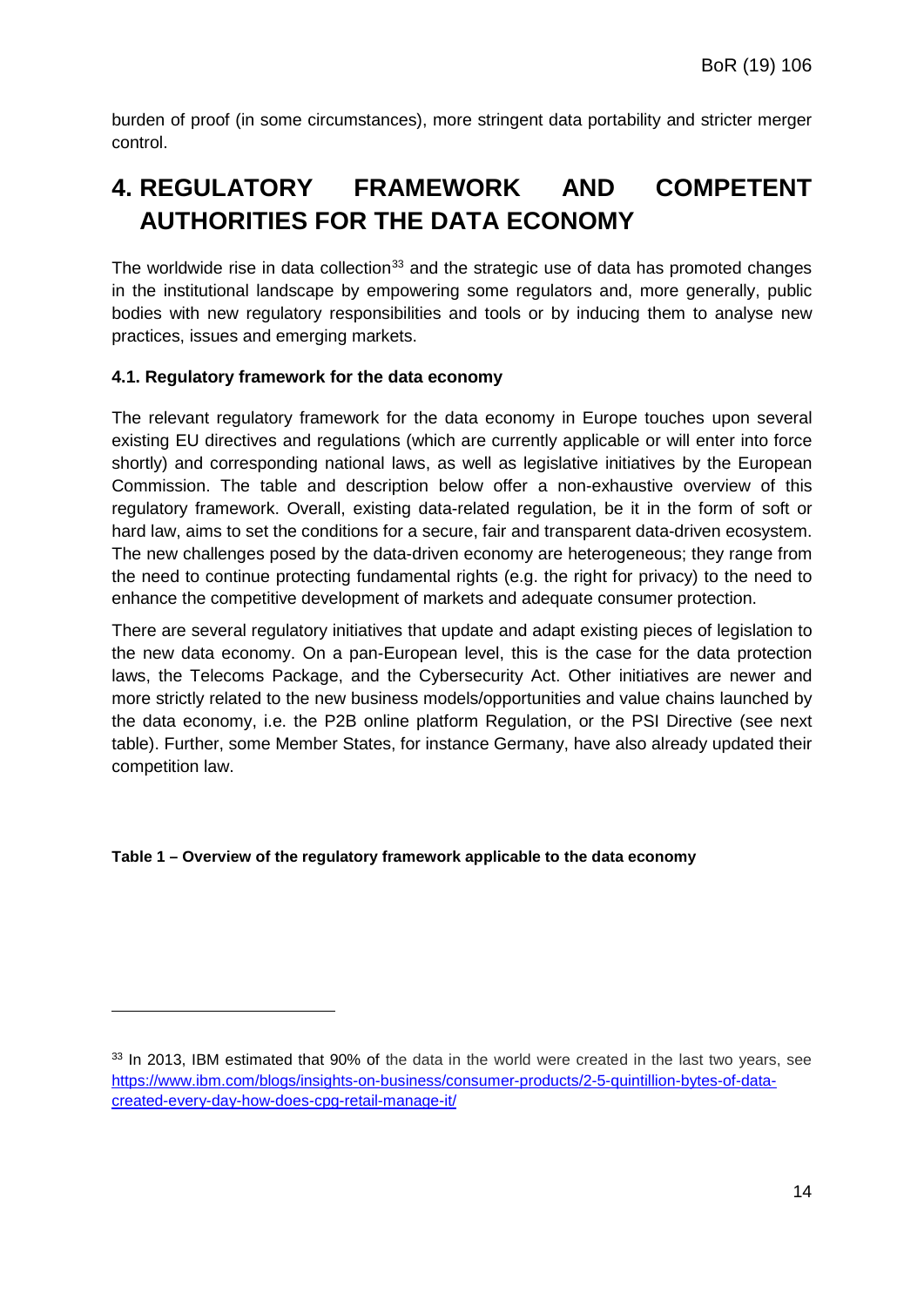| <b>Legal provision</b>                                                     | No / status                                                                                                                                                                               | <b>Competent Authorities</b>                                                                                                |  |
|----------------------------------------------------------------------------|-------------------------------------------------------------------------------------------------------------------------------------------------------------------------------------------|-----------------------------------------------------------------------------------------------------------------------------|--|
| General<br>Data<br>Protection<br>Regulation (GDPR)                         | Regulation EU/2016/679                                                                                                                                                                    | Data Protection Authorities (DPAs)                                                                                          |  |
| specific<br>Sector<br>privacy<br>protection (ePrivacy Directive)           | Directive 2002/58/EC<br>Currently diverging competences<br>across Europe, depending on the                                                                                                |                                                                                                                             |  |
| Will be replaced by ePrivacy<br>Regulation                                 | <b>Draft Regulation</b>                                                                                                                                                                   | Member State (NRAs, DPAs etc.)                                                                                              |  |
| General competition law                                                    | Articles 101-109 TFEU, EC Merger<br>Regulation 139/2004 and corresponding<br>national laws                                                                                                | and<br>National<br>EC<br>Competition<br>Authorities                                                                         |  |
| EU Telecommunications Policy<br>Package                                    | Directives:<br>2002/19/EC<br>2002/20/EC<br>2002/21/EC<br>2002/22/EC<br>Applicable until transposition not later<br>than December 2020                                                     | National<br>Regulatory Authorities<br>(NRAs)                                                                                |  |
| Electronic<br>European<br>Communications Code (EECC)                       | Directive EU/2018/1972<br>Applicable from December 2020                                                                                                                                   | Regulatory Authorities<br>National<br>and other Competent Authorities,<br>subject<br>Member<br>States'<br>to<br>designation |  |
| P <sub>2</sub> B<br>(online<br>platform)<br>Regulation                     | Proposed regulation. Political agreement<br>reached. $34$<br>COM (2018) 238 <sup>35</sup> , adopted on 26 April<br>2018                                                                   | To be determined.                                                                                                           |  |
| E-commerce (B2C and B2B)<br>intermediaries'<br>liability<br>and<br>regime. | Directive 2000/31/EC                                                                                                                                                                      | Member States ensure protection                                                                                             |  |
| Open data and PSI Directive                                                | PSI<br>Revision<br>of<br><b>Directive</b><br>Draft<br>2003/98/EC already revised by Directive<br>2013/37/EU - 2017 public<br>online<br>consultation                                       | EU, Member States                                                                                                           |  |
| Free flow of non-personal data                                             | Regulation 2018/1807 of 14 November<br>201836<br>Guidance on the Regulation on a<br>framework for the free flow of non-<br>personal data in the European Union,<br>adpted on 29 May 2019. | EU, Member States                                                                                                           |  |
| Database Directive                                                         | Directive 96/9/EC<br>Database<br>Evaluation report on the                                                                                                                                 | Member States ensure compliance                                                                                             |  |

<span id="page-14-0"></span><sup>34</sup> See: http://europa.eu/rapid/press-release\_IP-19-1168\_en.htm

<span id="page-14-1"></span><sup>35</sup> See [http://ec.europa.eu/transparency/regdoc/rep/1/2018/EN/COM-2018-238-F1-EN-MAIN-PART-](http://ec.europa.eu/transparency/regdoc/rep/1/2018/EN/COM-2018-238-F1-EN-MAIN-PART-1.PDF)[1.PDF](http://ec.europa.eu/transparency/regdoc/rep/1/2018/EN/COM-2018-238-F1-EN-MAIN-PART-1.PDF)

<span id="page-14-2"></span> $\frac{1.1 \text{ E1}}{36}$  Final text to be published. Currently adopted text can be found here [http://www.europarl.europa.eu/sides/getDoc.do?type=AMD&format=PDF&reference=A8-](http://www.europarl.europa.eu/sides/getDoc.do?type=AMD&format=PDF&reference=A8-0201/2018&secondRef=047-047&language=EN) [0201/2018&secondRef=047-047&language=EN](http://www.europarl.europa.eu/sides/getDoc.do?type=AMD&format=PDF&reference=A8-0201/2018&secondRef=047-047&language=EN)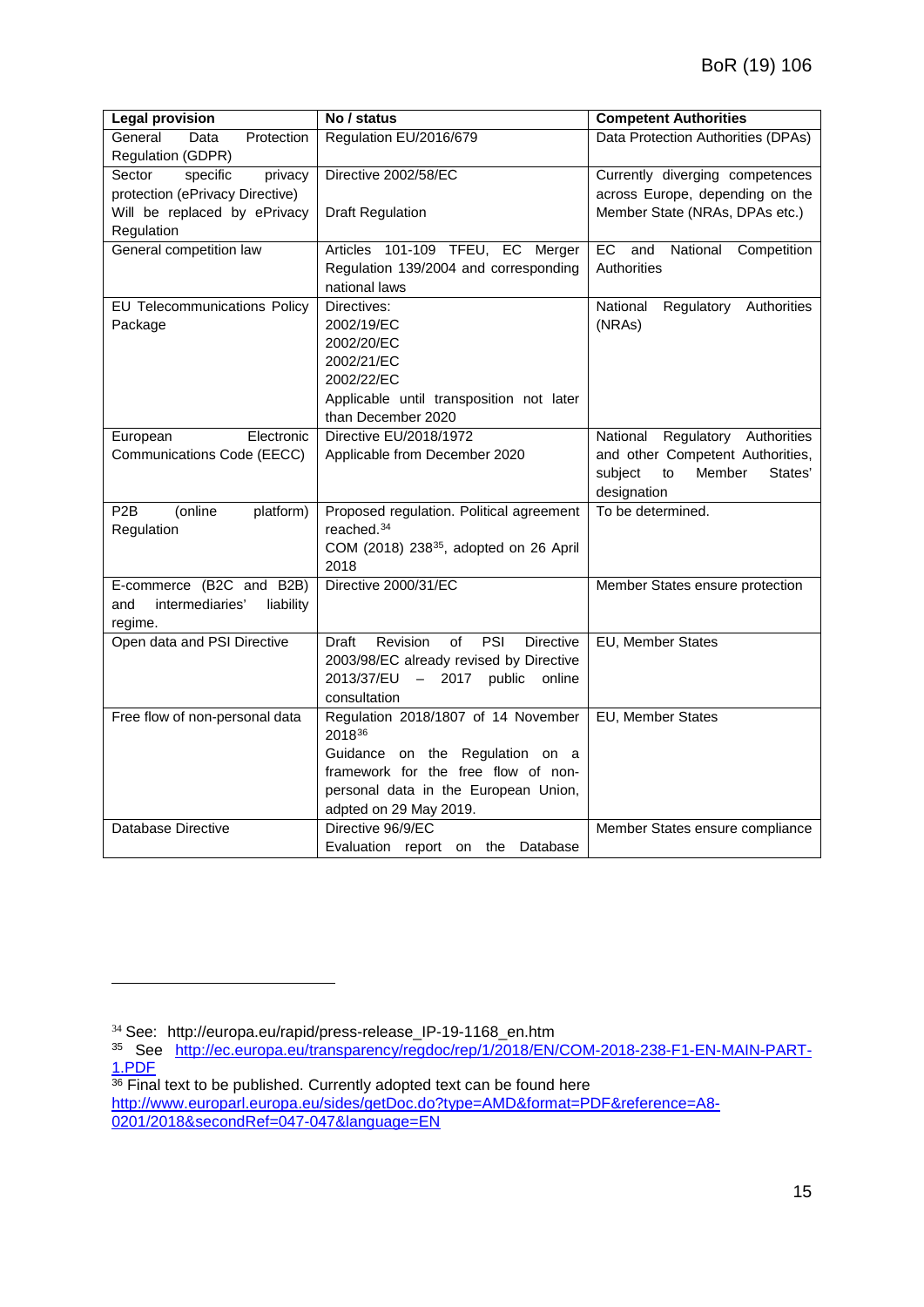|                                                                                      | Directive published on the 25 April 2018        |                                       |  |
|--------------------------------------------------------------------------------------|-------------------------------------------------|---------------------------------------|--|
|                                                                                      | (see text below)                                |                                       |  |
| Cybersecurity Act adopted on 9 April ENISA and respective<br>Cybersecurity<br>201937 |                                                 | national<br>cybersecurity authorities |  |
| Digital Content Directive (DCD)                                                      | Proposed directive COM (2015) 634 <sup>38</sup> | Member States ensure compliance       |  |

### *General Data Protection Regulation (GDPR) and sector specific privacy protection (ePrivacy Directive)*

The GDPR is one of the key pieces of data-related legislation that defines the legal boundaries of personal data processing. Hence, it contains a set of basic requirements to which, in principle, all subjects active in the personal data economy must be compliant. By contrast, the ePrivacy Directive, which is currently under review, has a more selective and focused scope, insofar as it prescribes specific safeguards addressed to electronic communications content and electronic communications metadata.[39](#page-15-0)

### *General competition law*

As for every economic sector, general competition law applies to the data economy, either by penalizing abusive conduct or through merger control. Furthermore, competition law has sector inquiries as a specific instrument to analyse and significantly influence specific markets through *ex post* measures<sup>40</sup>. However, *ex post* competition law is focused on cease and desist orders, but not on implementing regulated access aimed to prevent competition problems. Additionally, in some cases, such *ex post* intervention may not keep up with the fast changing issues related to the data economy.

It is interesting to also mention that, according to the report "Competition policy for the digital era", competition policy might be overburdened $41$  with interoperability and access obligations.

<span id="page-15-3"></span><sup>37</sup> The text can be found here: [https://data.consilium.europa.eu/doc/document/PE-86-2018-](https://data.consilium.europa.eu/doc/document/PE-86-2018-INIT/en/pdf) [INIT/en/pdf.](https://data.consilium.europa.eu/doc/document/PE-86-2018-INIT/en/pdf) The regulation shall enter into force on the twentieth day following that of its publication in the OJEU.

<span id="page-15-4"></span><sup>38</sup>See

http://www.europarl.europa.eu/RegData/docs\_autres\_institutions/commission\_europeenne/com/2015/ 0634/COM\_COM(2015)0634\_EN.pdf

<span id="page-15-0"></span><sup>&</sup>lt;sup>39</sup> For the interplay between the GDPR and the e-privacy Directive, see EDPB, Opinion of the board 5/2019

[https://edpb.europa.eu/sites/edpb/files/files/file1/201905\\_edpb\\_opinion\\_eprivacydir\\_gdpr\\_interplay\\_e](https://edpb.europa.eu/sites/edpb/files/files/file1/201905_edpb_opinion_eprivacydir_gdpr_interplay_en_0.pdf) [n\\_0.pdf](https://edpb.europa.eu/sites/edpb/files/files/file1/201905_edpb_opinion_eprivacydir_gdpr_interplay_en_0.pdf)

<span id="page-15-1"></span> $40$  See for example, the sector inquiry of the Bundeskartellamt on online advertising, [https://www.bundeskartellamt.de/SharedDocs/Publikation/EN/Pressemitteilungen/2018/01\\_02\\_2018\\_](https://www.bundeskartellamt.de/SharedDocs/Publikation/EN/Pressemitteilungen/2018/01_02_2018_SU_Online_Werbung.html?nn=3591568) [SU\\_Online\\_Werbung.html?nn=3591568.](https://www.bundeskartellamt.de/SharedDocs/Publikation/EN/Pressemitteilungen/2018/01_02_2018_SU_Online_Werbung.html?nn=3591568) More in general, with regard to antitrust practice, see table 4, 5 and 6 in Annex 2.

<span id="page-15-2"></span><sup>41</sup> See page 74: "*In other settings, however, duties to ensure data access – and possibly "data interoperability" – may have to be imposed. While the general criteria for doing so can be taken from Article 102 TFEU, ensuring frictionless data interoperability on an ongoing basis will surpass the capacities of competition authorities. In such cases, there may, therefore, be a case for some sort of*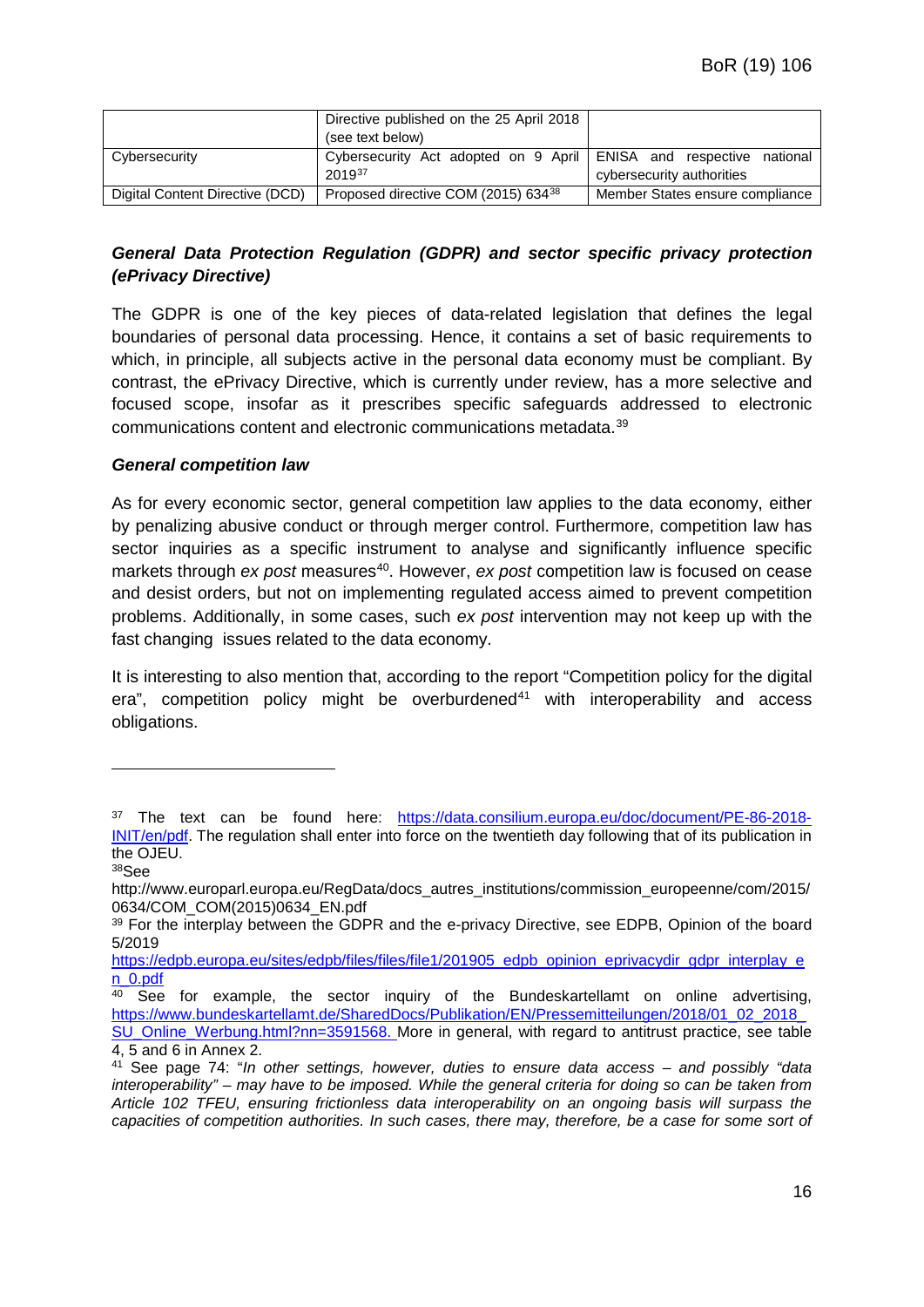### *EU Telecommunications Policy Package*

The directives contained in this policy package are impacted by the data economy, but also have a relevant impact on some stakeholders of the data economy (see [Figure 1\)](#page-20-2).

ECS providers, which are also participants in the data economy, are subject to the obligations under these directives, e.g. through transparency and access obligations or provisions for the protection of end-users.

However, former OTT-1 and OTT-2<sup>[42](#page-16-0)</sup> providers, such as number-independent messenger services or online platforms, are out of the scope of these directives. A question can arise about the competitive advantage derived from this difference in the case where OTT providers compete with ECS providers – these issues are developed in section 6.

### *European Electronic Communications Code (EECC)*

The same question applies to the new EECC directive, except that OTT-1 providers now qualify as ECS providers as well. Thus, OTT-1 providers have to comply with specific rules from the EECC (e.g. regarding several of the provisions for the protection of end users). In this regard, the impact of the EECC on the data economy has widened compared to the EU Telecommunications Policy Package (see figure 1 below). In justified cases, competent authorities may oblige providers of interpersonal communications services to make their services interoperable<sup>43</sup>.

### **Platform to Business Regulation**

-

The Regulation on transparency in platform-to-business relations covers, amongst other things, online e-commerce market places, online software application stores, online social media and general search services. This regulation aims to tackle the issue of transparency problems regarding B2B relationships, which are intermediated by a small number of large platforms. Examples of this include unclear delisting, risk of discrimination, excessive data collection and – with respect to general search services – unclear ranking criteria. These problems were insufficiently addressed by sectoral regulation (Directive 2005/29/EC on Unfair Commercial Practices and Council Directive 93/13/EEC on Unfair Contract Terms).

### *E-commerce (B2C and B2B) and intermediaries' liability regime.*

*regulation – which must, at times, be sector-specific. When it comes to ensuring access to data for the purpose of promoting AI in general in order to foster innovation – i.e. a form of data access that is unrelated to the business activity of the data controller – we believe that a legal regime outside of competition law will be needed*."

<span id="page-16-1"></span><span id="page-16-0"></span> $42$  See the BEREC report on OTT services (BoR (15) 142) for this classification, available at [https://berec.europa.eu/eng/document\\_register/subject\\_matter/berec/reports/5751-berec-report-on-ott-services](https://berec.europa.eu/eng/document_register/subject_matter/berec/reports/5751-berec-report-on-ott-services)  $43$  Art 61(2) b EECC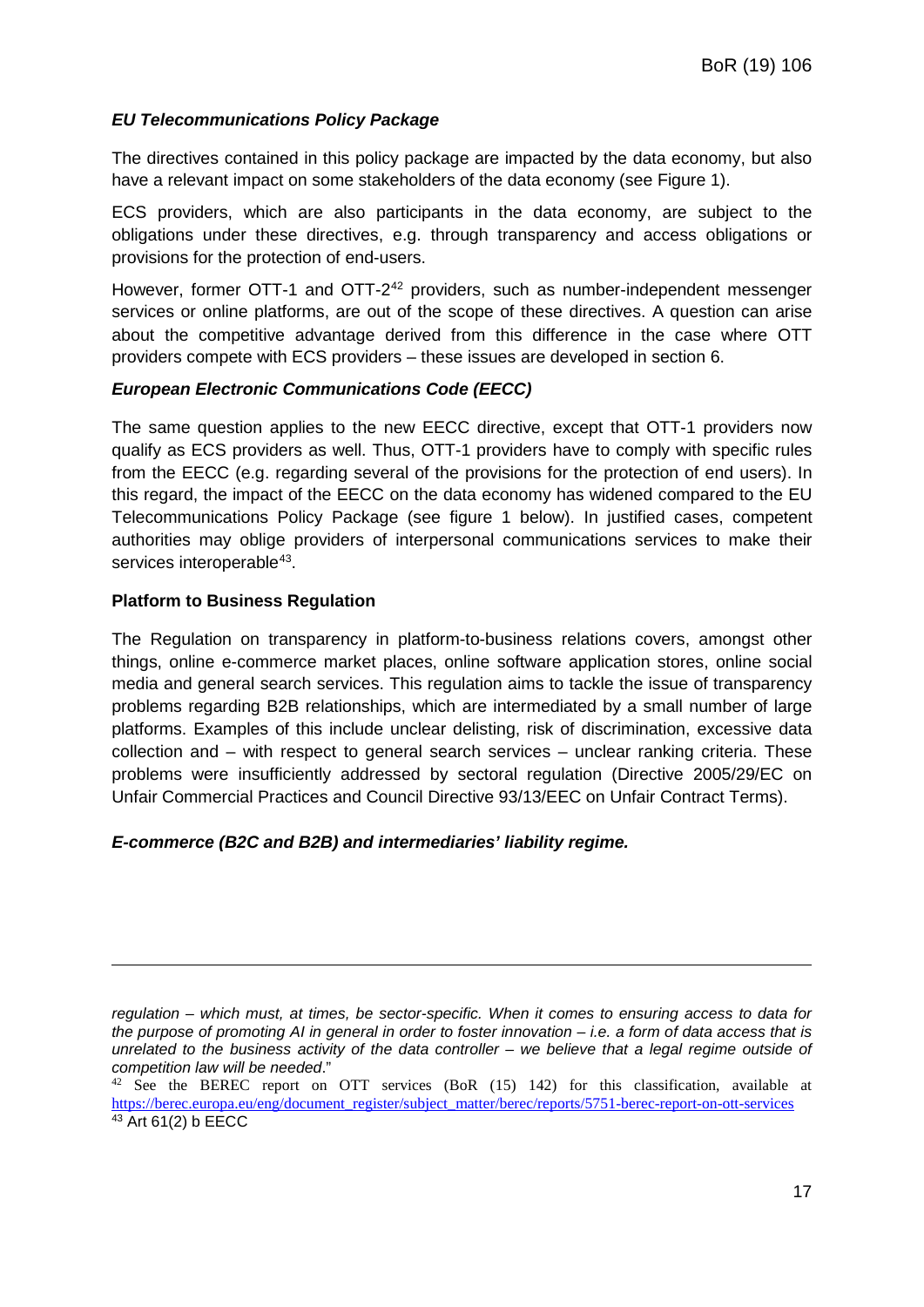The Electronic Commerce Directive<sup>[44](#page-17-0)</sup> sets up a framework for electronic commerce in Europe and provides legal certainty for businesses and consumers alike. The Directive establishes harmonised rules on issues such as the transparency and information requirements for online service providers, commercial communications, electronic contracts and limitations of liability of intermediary service providers. In the context of the Digital Single Market Strategy, the European Commission is supplementing this Directive with several initiatives, aiming to enhance the development of a European Single Market and to promote competition in the digital markets. [45](#page-17-1)

### *Open government data policies and PSI Directive*

-

Open data policies are intended to promote the extraction of value from the availability of publicly-owned data, which can be used, re-used and distributed. In Europe, both the Commission and Member States are enacting open data policies for data produced or commissioned by themselves and/or by other public entities. As a result, apart from establishing open data portals, most EU and national public bodies are developing applications and services to allow smart use of public open data and/or to facilitate opportunities to select, exploit and, extract value from such data. The final aim of these policies is not only to reduce costs for performing governmental and public functions, but, primarily, to help businesses to create value and to promote innovation. Indeed, the EU open data market is a key driver of the European data economy.

Currently, one of the legislative pillars, the EU Directive on the re-use of public sector information, also known as the 'PSI Directive' [\(Directive 2003/98/EC](http://eur-lex.europa.eu/legal-content/en/ALL/?uri=CELEX:32003L0098) already revised by [Directive 2013/37/EU\)](http://eur-lex.europa.eu/legal-content/FR/ALL/?uri=CELEX:32013L0037), is under review: proposal COM (2018) 234<sup>46</sup>, adopted by the European Commission on 25 April 2018, is the subject of discussion with the European Parliament and the Council<sup>[47](#page-17-3)</sup>. It requires:

- 1) information to be made openly available at a price no higher than marginal costs as a default rule;
- 2) information and metadata to be made available in machine-readable and interoperable data formats wherever possible; and

<span id="page-17-1"></span><span id="page-17-0"></span><sup>44</sup> Directive 2000/31/EC of the European Parliament and of the Council of 8 June 2000 on certain legal aspects of information society services, in particular electronic commerce, in the Internal Market. <sup>45</sup> For instance, Regulation (EU) 2018/302 of the European Parliament and of the Council of 28 February 2018 on addressing unjustified geo-blocking and other forms of discrimination based on customers' nationality, place of residence or place of establishment within the internal market and amending Regulations (EC) No 2006/2004 and (EU) 2017/2394 and Directive 2009/22/EC (available at <https://eur-lex.europa.eu/legal-content/EN/TXT/?uri=CELEX:32018R0302> ) or Proposal for a Directive on certain aspects concerning contracts for the supply of digital content (available at [https://eur-lex.europa.eu/legal-content/EN/TXT/?qid=1450431933547&uri=CELEX:52015PC0634\)](https://eur-lex.europa.eu/legal-content/EN/TXT/?qid=1450431933547&uri=CELEX:52015PC0634). <sup>46</sup> See the draft text here: [https://eur-lex.europa.eu/resource.html?uri=cellar:4e790e4c-4969-11e8](https://eur-lex.europa.eu/resource.html?uri=cellar:4e790e4c-4969-11e8-be1d-01aa75ed71a1.0001.02/DOC_1&format=PDF) [be1d-01aa75ed71a1.0001.02/DOC\\_1&format=PDF](https://eur-lex.europa.eu/resource.html?uri=cellar:4e790e4c-4969-11e8-be1d-01aa75ed71a1.0001.02/DOC_1&format=PDF)

<span id="page-17-3"></span><span id="page-17-2"></span><sup>&</sup>lt;sup>47</sup> The full text can be found here: [https://eur-lex.europa.eu/resource.html?uri=cellar:4e790e4c-4969-](https://eur-lex.europa.eu/resource.html?uri=cellar:4e790e4c-4969-11e8-be1d-01aa75ed71a1.0001.02/DOC_1&format=PDF) [11e8-be1d-01aa75ed71a1.0001.02/DOC\\_1&format=PDF;](https://eur-lex.europa.eu/resource.html?uri=cellar:4e790e4c-4969-11e8-be1d-01aa75ed71a1.0001.02/DOC_1&format=PDF) for the revision process see <https://ec.europa.eu/digital-single-market/en/proposal-revision-public-sector-information-psi-directive>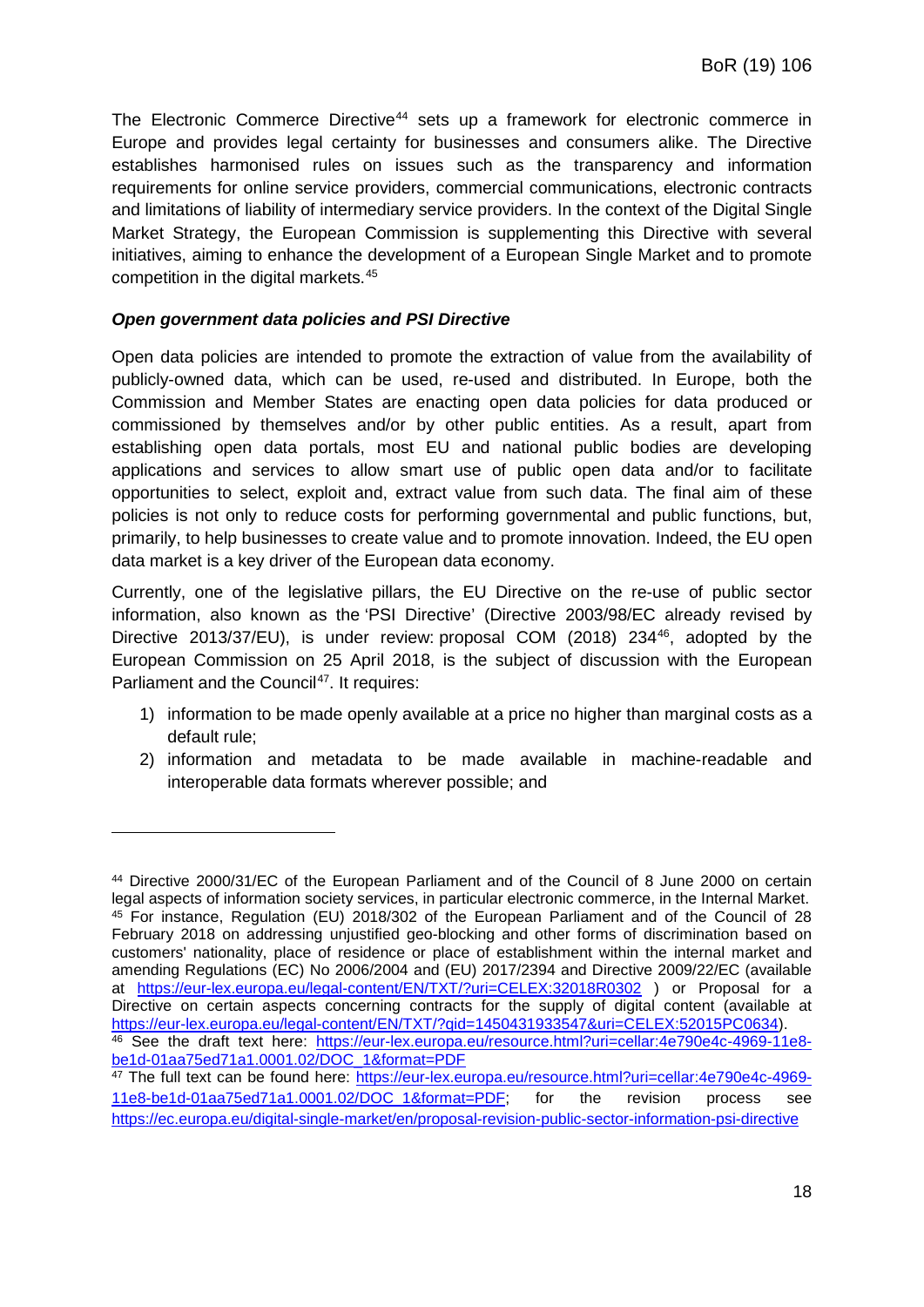3) all legally public documents to be re-usable for commercial or non-commercial purposes.

The total direct economic value of public sector information in the European Union is expected to increase from a baseline of EUR 52 billion in 2018, to EUR 194 billion in 2030<sup>[48](#page-18-0)</sup>.

### *Free flow of non-personal data*

In November 2018, Regulation 2018/1807 $49$  on the free flow of non-personal data<sup>[50](#page-18-2)</sup> was adopted, with the aim of removing obstacles to data mobility in the Union. It complements the legal framework on the protection of personal data. The EC has also published guidance on free flow of non-personal data<sup>[51](#page-18-3)</sup> that aims to clarify which rules apply when processing personal and non-personal data

### **Database protection**

The Database Directive tries to strike a balance between the legal protection of databases and free access and re-use of their content. The aim is twofold, in one part to promote investment in setting -up and updating databases, and in another part to promote the development of a free and consistent information market within the Union. It provides rules for lawful and unlawful access and it applies in cases where copyright law is not applicable. Given the importance of software development in the data-driven economy, it has to be specified that software is usually protected by copyright as a literary work, although it may attract protection under the Database Directive when developed in modular form. The Database Directive is currently under review. The last step of the revision process is the Synopsis report, released in April 2018<sup>52</sup>.

### **Cybersecurity**

-

EU Cybersecurity law lays down general security obligations to anyone providing electronic communications services or networks or processing personal or electronic communications data. The rationale is to contribute to the growth of trust, to the benefit of market operators, businesses and retail consumers, as well as citizens, whose fundamental rights are increasingly affected by online exposure and digital identity. In Europe, the EU Cybersecurity Act, adopted on 9 April 2019<sup>[53](#page-18-5)</sup> provides the main framework for promoting cybersecurity, deterrence and resilience. It is complemented by pieces of hard and soft law, such as the

<span id="page-18-0"></span><sup>48</sup> See https://ec.europa.eu/digital-single-market/en/proposal-revision-public-sector-information-psidirective

<span id="page-18-1"></span><sup>49</sup> See<https://eur-lex.europa.eu/legal-content/EN/TXT/PDF/?uri=CELEX:32018R1807&from=EN>

<span id="page-18-2"></span><sup>&</sup>lt;sup>50</sup> Examples of non-personal data include aggregate and anonymised datasets used for big data analytics, data to manage industrial machines, etc.

<span id="page-18-3"></span><sup>&</sup>lt;sup>51</sup> "Guidance on the Regulation on a framework for the free flow of non-personal data in the European Union" Brussels, 29 May 2019. Available at https://eur-lex.europa.eu/legal-content/EN/TXT/?uri=COM:2019:250:FIN

<span id="page-18-4"></span><sup>52</sup> [https://ec.europa.eu/digital-single-market/en/news/synopsis-report-public-consultation-evaluation](https://ec.europa.eu/digital-single-market/en/news/synopsis-report-public-consultation-evaluation-directive-969ec-legal-protection-databases)[directive-969ec-legal-protection-databases](https://ec.europa.eu/digital-single-market/en/news/synopsis-report-public-consultation-evaluation-directive-969ec-legal-protection-databases)

<span id="page-18-5"></span><sup>53</sup> See [https://ec.europa.eu/commission/news/cybersecurity-act-2018-dec-11\\_en](https://ec.europa.eu/commission/news/cybersecurity-act-2018-dec-11_en)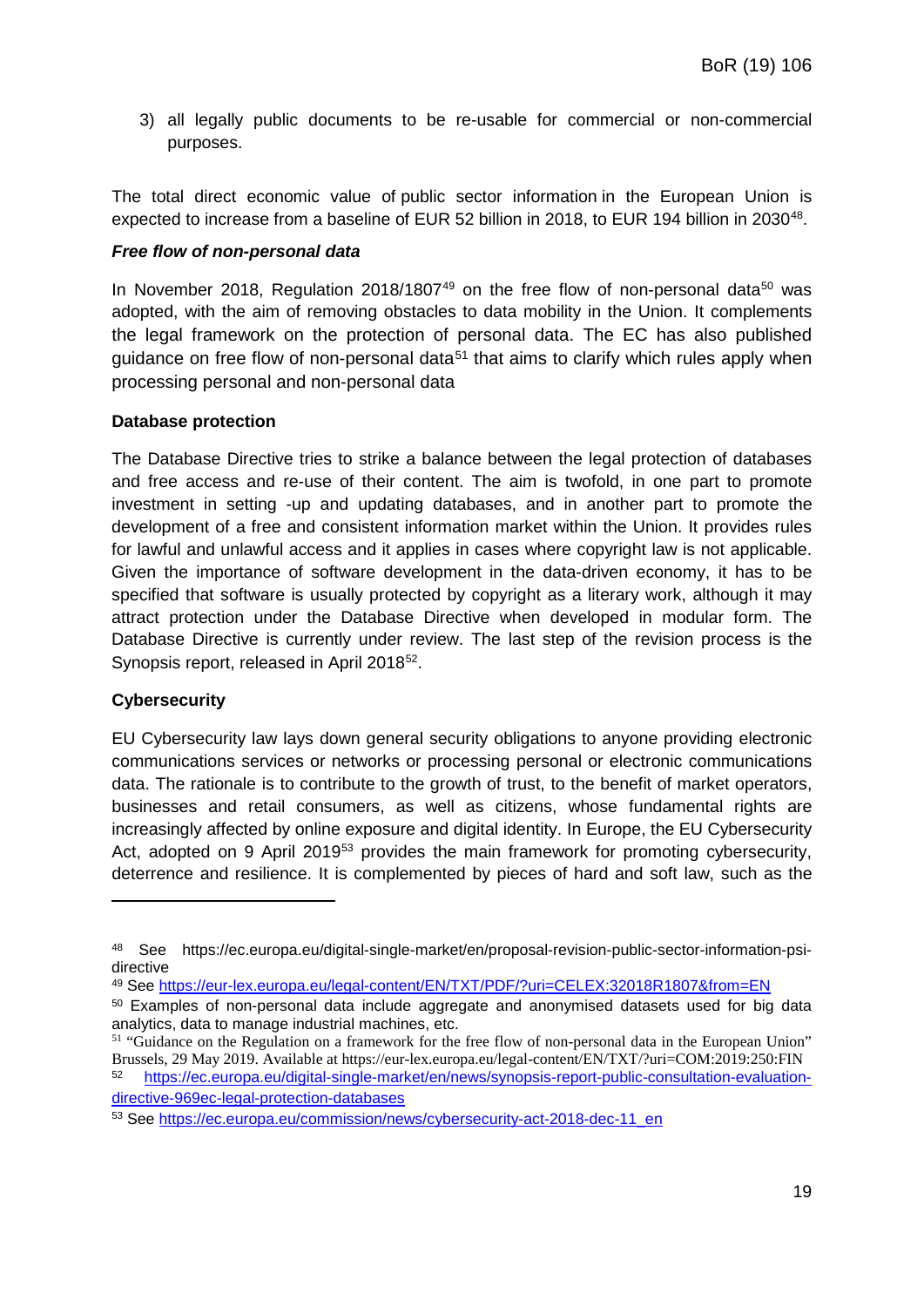Commission Recommendation on the Cybersecurity of 5G networks<sup>[54](#page-19-2)</sup> and the forthcoming Commission guidelines on the interaction with the GDPR.

## **Digital Content Directive**

The proposed Directive applies to contracts for the supply of digital content (computer programmes, mobile apps, social media services, cloud computing). It intends to strengthen consumers' protection across the EU by ensuring conformity of the digital content with the related contract. The issue of consistency with sectoral regulation and the GDPR has been debated in more than one forum.[55](#page-19-3)

### <span id="page-19-0"></span>**4.2. Authorities involved in the data economy**

In the context described above, the following public stakeholders are currently involved:

- **Competition authorities** (application of competition law). Tables 2, 3 and 4 in Annex 2 show the main relevant cases dealt with by DG COMP and the NCAs (national competition authorities);
- **Data protection authorities** (application of the GDPR and, in some cases, the ePrivacy Directive);
- **Electronic Communications National Regulatory Authorities (NRAs)** (regulation of the telecoms market and application of the ePrivacy Directive (Germany, the Netherlands) (see section 4.3 for more details);
- **Cybersecurity authorities** (application of the EU cybersecurity framework);
- **Governmental offices** promoting open data policies/information fairness. For example, AgID in Italy<sup>[56](#page-19-4)</sup>, Etat Lab in France<sup>57</sup>, IVPK in Lithuania<sup>[58](#page-19-6)</sup> and the Information Commissioner's Office in the UK. [59](#page-19-7)

### <span id="page-19-1"></span>**4.3. BEREC and NRAs' role**

Regarding more specifically the case of NRAs, the regulatory framework for the data economy transcends the scope of typical NRAs' responsibilities, even though part of NRAs' competences is influenced by the data economy. The following figure depicts the services in the scope of the data economy in relation to the future competences of NRAs according to the EECC.

<span id="page-19-2"></span><sup>54</sup> <https://ec.europa.eu/digital-single-market/en/news/cybersecurity-5g-networks>

<span id="page-19-3"></span><sup>55</sup>http://www.europarl.europa.eu/RegData/etudes/BRIE/2017/608748/EPRS\_BRI%282017%2960874 8\_EN.pdf

<span id="page-19-4"></span><sup>56</sup> See<https://www.agid.gov.it/>

<span id="page-19-5"></span><sup>57</sup> See<https://www.agid.gov.it/> See https://www.etalab.gouv.fr/

<span id="page-19-6"></span><sup>58</sup> See<https://ivpk.lrv.lt/en/>

<span id="page-19-7"></span><sup>59</sup> See<https://ico.org.uk/>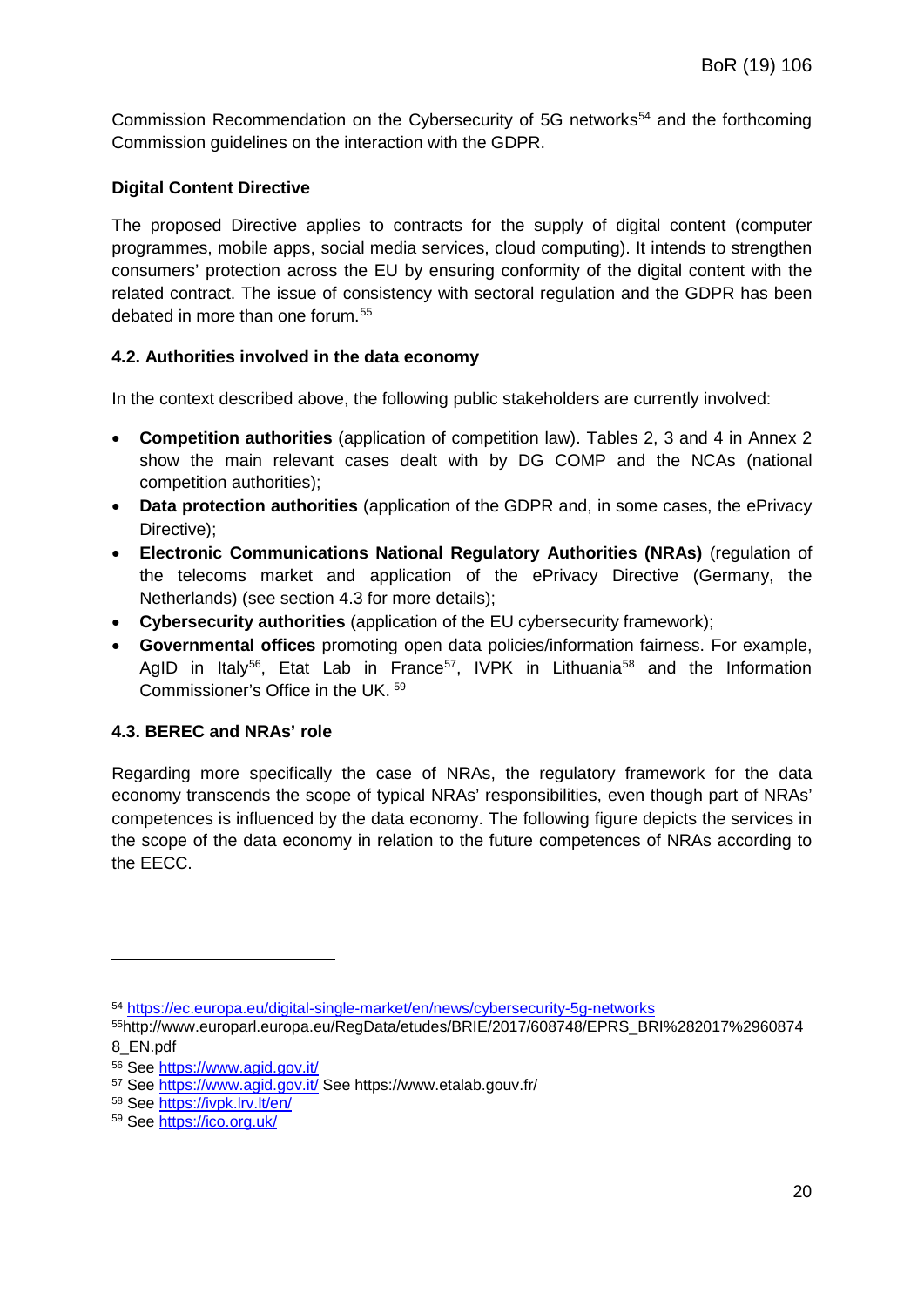

<span id="page-20-2"></span>**Figure 1: Services in the scope of the data economy related to the telecommunications sector**

Figure 1 shows that online platforms currently lie outside of NRAs' competences stemming from the EECC. Nevertheless some NRAs have national competences going beyond the competences bestowed upon them by the EECC and some NRAs have already started monitoring services linked to the data economy (for instance in Italy, Agcom monitors some data economy services and compiles an internal database named IES – Informativa economica di sistema). Others consider the context of innovation and platforms (e.g. ACM). Besides, some ECS operators are involved in the data economy in different ways – they can be horizontally or vertically integrated with Information Society services, they can bundle ECS services with other data economy services and they can use data gathered from their ECS activities to compete in ECS or other markets. Data can also be a (partial) payment for telecoms services. All these circumstances can make it relevant for NRAs to monitor data economy markets.

The specific role of ECSs and their regulation in the context of the data economy is further elaborated upon in the following sections.

# <span id="page-20-0"></span>**5. ECSs AS ENABLERS OF THE DATA ECONOMY**

### <span id="page-20-1"></span>**5.1. ECS providers establishing the infrastructure for the data economy**

ECSs are an enabling factor for the data economy, as they normally provide the infrastructure upon which the data economy is developing. Ubiquitous, reliable, interoperable and secured high-speed transmission networks and services facilitate the collection of data everywhere. Therefore, the development of ECSs both directly and indirectly supports the growth of the data economy.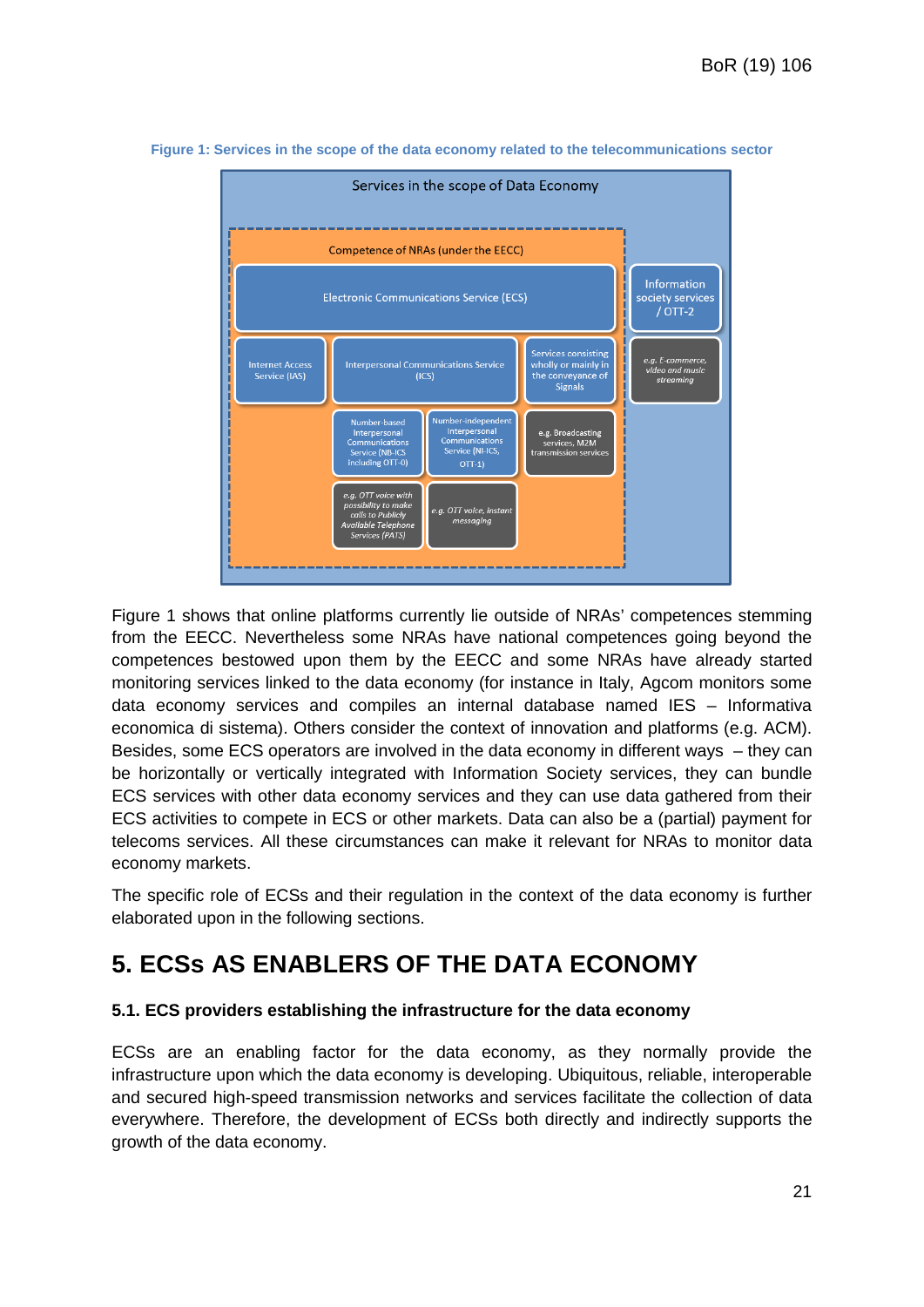## **Connecting end-users**

Connectivity has to be provided for data to be generated and collected. In some sparsely populated areas, there is no connectivity at all, which makes the collection of online data impossible. In densely populated areas, the existing connectivity may need to be improved in terms of bandwidth and other parameters in order to further support the data economy.

### **Connecting machines[60](#page-21-0)**

-

Data generated by machines is an essential part of the data economy. For instance, in the case of connected cars, some vehicle-related data are only valuable as long as they are collected and processed with a short delay (e.g. alternative route processing based on traffic data). A prerequisite for connected cars to thrive is therefore that roads and highways are appropriately equipped with broadband infrastructure.

Other scenarios relying on the Internet of Things and M2M assume that sensors will be able to upload data that could be used by other automated devices or could just provide valuable insights to users.<sup>[61](#page-21-1)</sup> For instance, sensors can be attached to animals or plants to keep track of their condition or growth.

### **Upcoming developments of the networks: what 5G may change**

Compared to 4G, 5G promises to offer more capacity, bandwidth and shorter delays, which could fuel new use cases and therefore generate more data to collect. In general, the changes will be evolutionary, as the technology and its use cases will develop over time.

5G is expected to enable so-called "sliced" networks, allowing existing (mobile) virtual network operators ((M)VNOs) and other actors to improve control over the allocation of resources. They may even offer subscription plans to car owners to provide them exclusive bandwidth resources. Therefore, network slicing provides an opportunity for actors in the data economy to have a fully integrated service offer<sup>62</sup>.

<span id="page-21-0"></span> $60$  In the BEREC report "Enabling the Internet of Things", the following classification is made:

*<sup>-</sup> Typically, an IoT user who includes connectivity as an input product into his products or services does not seem to provide an ECS when selling a connected device or "smart" service (unless he wholly or mainly resells connectivity to his customers). In this case, the IoT user is similar to a producer and/or vendor of terminal equipment.* 

*<sup>-</sup> Vice-versa, a reselling situation – and hence ECS – may be found at the level of the IoT user when the IoT user is contractually liable vis-à-vis the end-user for the provision of connectivity and this constitutes a whole or main part of what is sold.*

<span id="page-21-1"></span><sup>61</sup> See "Study on Cellular Internet of Things (CIoT) support and evolution for the 5G System (5GS", 3GPP TR 23.724 V16.0.0 (2018-12) for the envisaged enhancements.

<span id="page-21-2"></span> $62$  In Germany, for example, there will also be regional frequency assignments for new industrial users to install their own internal mobile networks.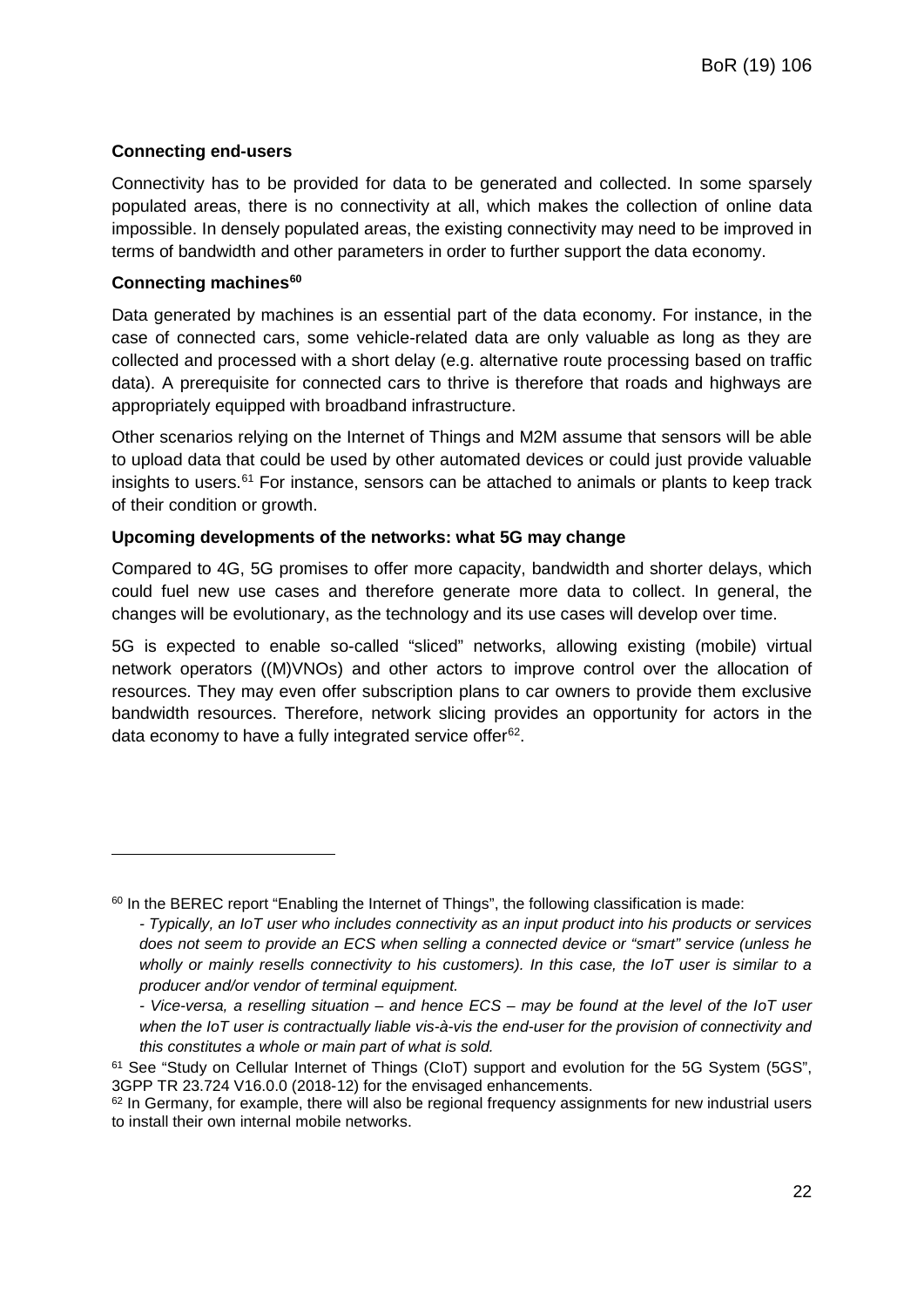### <span id="page-22-0"></span>**5.2. ECS providers' infrastructure creating valuable data**

In some instances, the infrastructure may generate data itself. For example, most indoor location data are generated using ECS providers' networks if there is high density of radio cells or when it is combined with other wireless technologies, such as WiFi or Bluetooth, while satellite-based positioning systems (e.g. GPS or Galileo-based technologies) offer accurate outdoor positioning. In this context, the ECS providers may either process the positioning data themselves, they may act as pure enablers of the data economy if they do not collect the data for their own use, or they could give access to these data to third parties<sup>63</sup>. 5G might significantly enhance the mobile-based positioning system and offer various enhanced use cases.<sup>[64](#page-22-3)</sup>

Having access to these data, mobile operators have also developed tools and algorithms to estimate users' locations and movements on an aggregated, anonymised level, as well as the density of population in different areas. Such data could be used by urban planners to identify high density areas where public transportation development should be prioritised<sup>[65](#page-22-4)</sup>.

More generally, cooperation between ECS providers and other actors can help create valuable data. For example, some ECS providers (e.g. Orange and SFR) are part of a consortium which also includes news publishers and actors from the ad-tech industry. The objective of the consortium is to provide reliable, fine-grained data and a large audience to target. To such consortiums, ECS providers can contribute Customer Relationship Management (CRM) data (i.e. home location and socio-demographic data) provided that users have given their consent. In the UK, ECS providers also use this data for analytics and marketing purposes. [66](#page-22-5) Unlike content data, this data may not have to be aggregated and, assuming that customers have consented, can be processed as such.

Another example of cooperation between telecommunications companies and other sectors is the development of smart home solutions. For example, a combination of relevant data with external information, such as weather data, can allow a heating system to respond to the current weather conditions. Developing smart home platforms therefore requires cooperation between companies from a wide variety of sectors. For the integration of the necessary sensors, actuators and other household appliances, such as washing machines, compatibility has to be ensured.

### <span id="page-22-1"></span>**5.3. Position of the ECS providers in the data economy value chain**

Some telecommunications network providers already offer services (for example, cloud data storage services<sup>[67](#page-22-6)</sup>) which actors in the data economy can use to develop their business.

<span id="page-22-5"></span><sup>66</sup> See O²'s Weve

<span id="page-22-2"></span><sup>&</sup>lt;sup>63</sup> End user equipment already strongly relies on positioning information.

<span id="page-22-3"></span><sup>64</sup> See "Study on positioning use cases", 3GPP TR 22.872 V16.1.0 (2018-09)

<span id="page-22-4"></span><sup>65</sup> See for example "*A spatial econometric model for travel flow analysis and real-world applications with massive mobile phone data"* Linglin Ni, Xiaokun (Cara) Wang, Xiqun (Michael) Chen. Transportation Research Part C: Emerging Technologies. Elsevier, January 2018.

<span id="page-22-6"></span><sup>67</sup> For example, Orange proposes cloud services: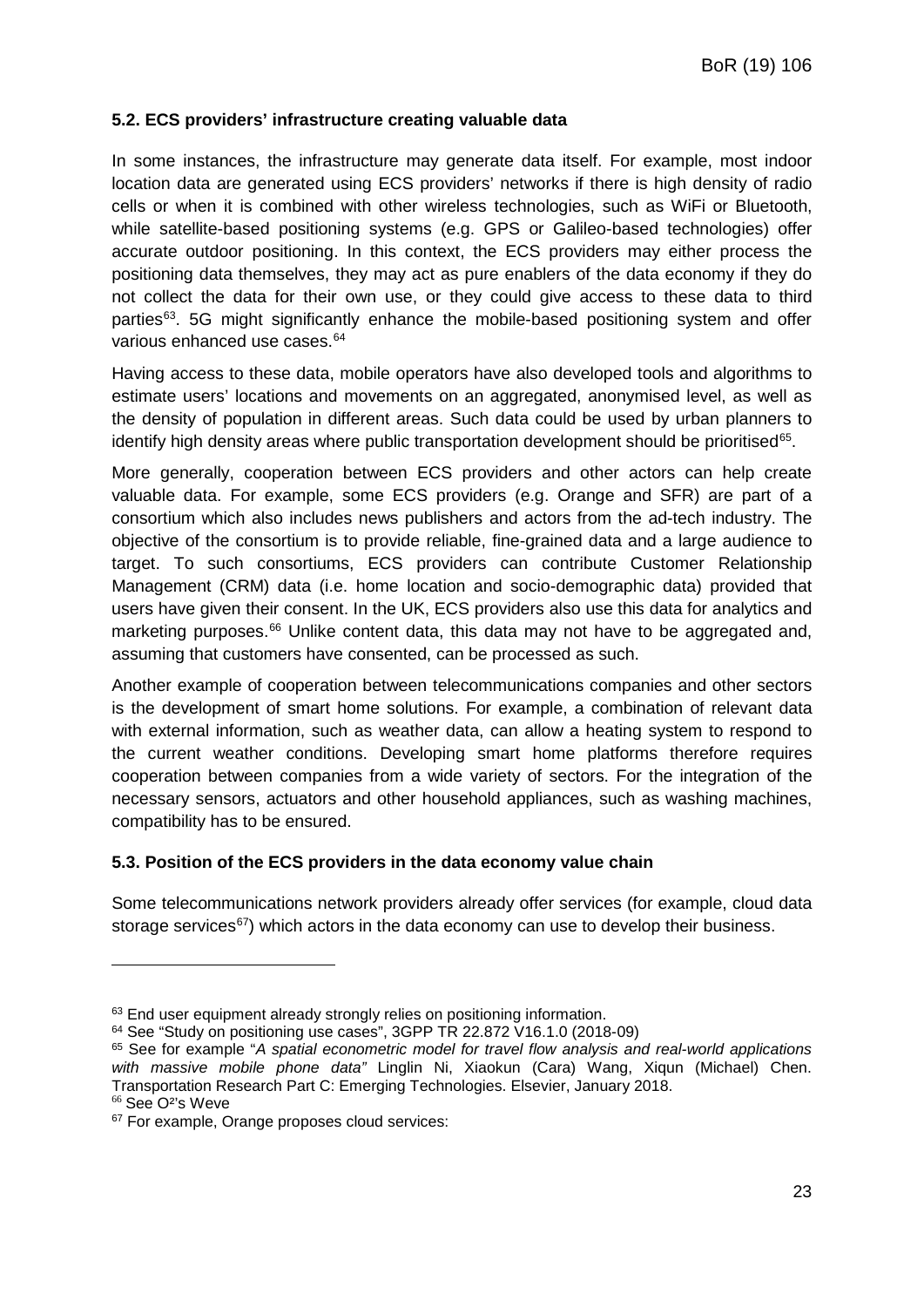ECS providers may in particular benefit from their proximity to end-users and the density of their infrastructure to offer low latency cloud services. The development of Network Function Virtualization will make the network infrastructure more agile and could be used to offer new types of cloud services at the edge of the network. For instance, unused gateways or switches could be reconfigured to offer computing resources.

Furthermore, according to the EECC, ECS providers have to comply with regulatory requirements, notably in terms of competition and reliability, which have also been identified by stakeholders as key parameters of the data economy in the responses to the BEREC´s consultation on the data economy. ECS providers could capitalise on their reputations as a key differentiator in the market of cloud service providers and, in the long run, in the data economy market in general.

### <span id="page-23-0"></span>**5.4. The role of Interpersonal Communications Services as a specific type of ECS in the data economy**

ECS Providers that do not provide internet access, such as Interpersonal Communications Service Providers<sup>[68](#page-23-1)</sup> (ICS-Providers), also have an important role in the data economy. They allow the collection of data related to personal information of internet users. Many 'Number-Independent Interpersonal Communications Services (NIICS) are provided without a monetary payment, but require the user to pay, for example, in terms of personal data or attention. The content of communications can be protected by encryption and therefore not be processed. Nonetheless the metadata and especially the personal information that can be derived from the use of NIICS can be processed (within the limits allowed by privacy regulation) and permit the development of specific services, such as targeted advertising. In such cases, NIICS enable the data economy by creating channels through which businesses can reach their customers.

Moreover, mobile phone numbers are a rather stable customer identifier – notably thanks to number portability. They can therefore be used to consolidate data collected from different sources about a given individual. Even NIICS may collect the phone number of users for security purposes (e.g. as a second authentication factor) to limit the number of accounts per individual or just to target advertisements. Hence, ECS providers play a critical role in the data economy regarding the provision of a reliable identifier used to exchange data and to limit the proliferation of false data.

<https://www.orange-business.com/en/solutions/cloud-computing>

<span id="page-23-1"></span><sup>&</sup>lt;sup>68</sup> According to the European Electronic Communications Code, 'interpersonal communications service' refers to a service normally provided for remuneration that enables direct interpersonal and interactive exchange of information via electronic communications networks between a finite number of persons, whereby the persons initiating or participating in the communication determine its recipient(s) and does not include services which enable interpersonal and interactive communication merely as a minor ancillary feature that is intrinsically linked to another service.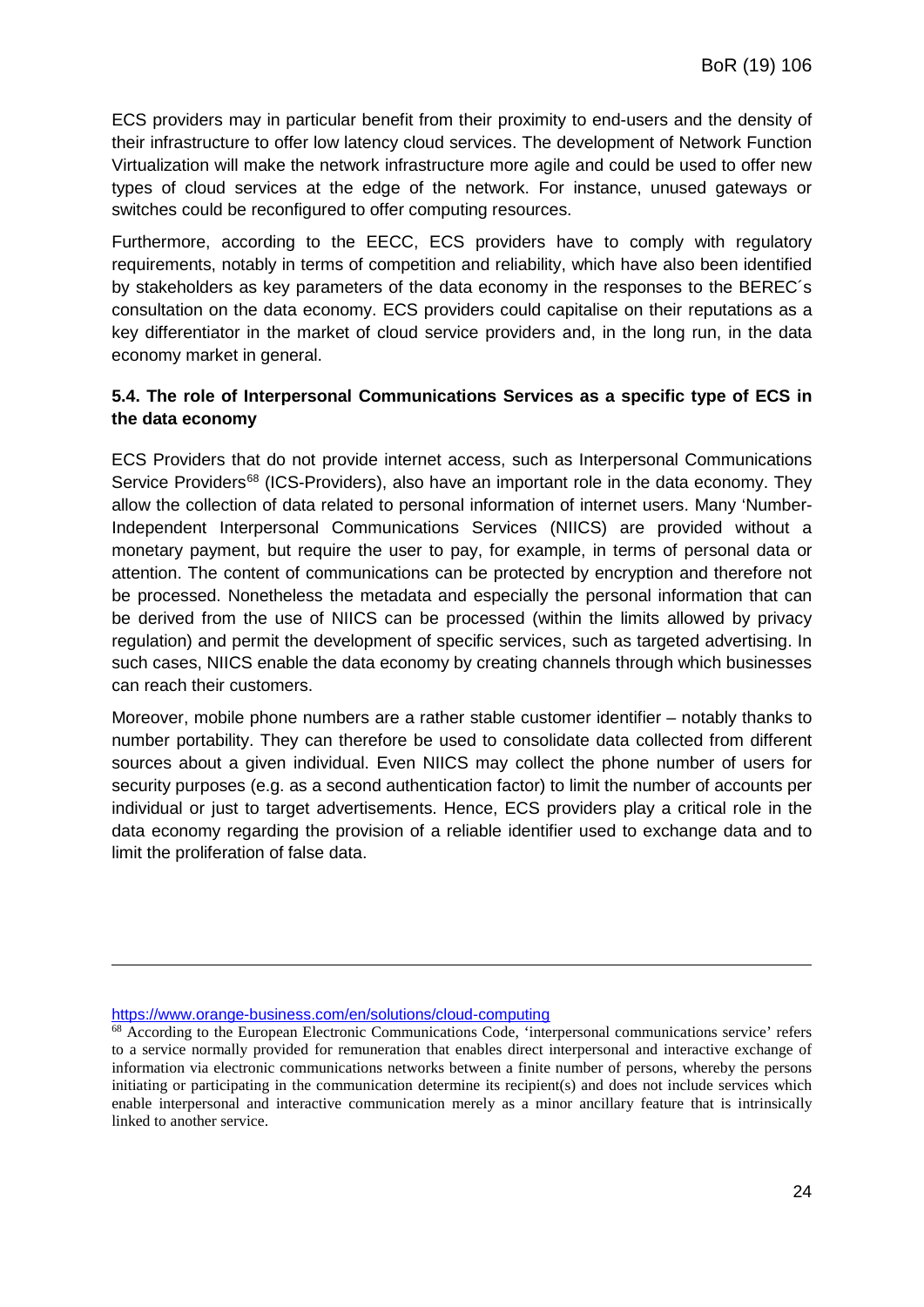Another example is the "Data For Development" (D4D) challenge, which highlights some potential uses of the Call Data Record (i.e. data generated by ICS providers) in projects with a high social impact (e.g. detecting events and communities<sup>[69](#page-24-2)</sup>).

# <span id="page-24-0"></span>**6. ECS COMPETITION IN DATA-DRIVEN MARKETS**

Having considered the effects that ECS can have on the development of the data economy, the reversed question of the impact of the data economy on the ECS markets can also arise. Indeed, data are increasingly used to improve existing business models and processes in the telecommunications sector. On top of this, data collection and analysis are also often the basis for the development of new business models and cross-sector cooperation.

### <span id="page-24-1"></span>**6.1. Relevant type of data in the electronic communications sector**

Firstly, there are different types of data that can be relevant in the case of the telecoms sector.

For example, data are of great relevance in optimising the network operations of telecommunications companies. Data-based analyses could help to make network operations more efficient<sup>[70](#page-24-3)</sup>. Data from the network infrastructure can also be processed to anticipate equipment malfunctioning and implement a "predictive maintenance policy".

Customer loyalty and churn behaviour are also examined with data analytics methodologies. The aim is, for example, to detect the reasons for a termination of contract and, based on these findings, to prevent future terminations. Data from different sources have to be brought together and analysed for this purpose.

Another use case where data analytics could help to optimise business operations is fraud detection.

The introduction of IPTV also opens up new opportunities for ECS providers to conduct data analysis in comparison to conventional TV reception via satellite or terrestrial TV. Preferred functions, consumed content and switching behaviour can be evaluated in real-time<sup>[71](#page-24-4)</sup> (within the limits allowed by privacy regulation).

Annex 3 includes a first approach to establish a taxonomy of data in the context of the telecommunications sector.

<span id="page-24-2"></span><sup>69</sup> See for example «Multi-perspective Analysis of Mobile Phone Call Data Records: a Visual Analytics<br>Approach », Gennady Andrienko, Natalia Andrienko, Georg Fuchs, 2015.

<span id="page-24-3"></span> $70$  For example, during a call mobile network providers continuously monitor and adapt the transmission power of the cell phone and the base station to use only as much transmission power as needed for the call. This saves battery power of the end user's device and requires continuous analysis of the respective network and end user's device data.

<span id="page-24-4"></span><sup>71</sup> For instance, in France the ECS provider SFR owns several news TV channels and has been reportedly using an in-house developed analytics tool to detect significant audience variations. In Spain, Telefónica also uses data analytics methodologies to gather insights on media content consumption from its IPTV customers.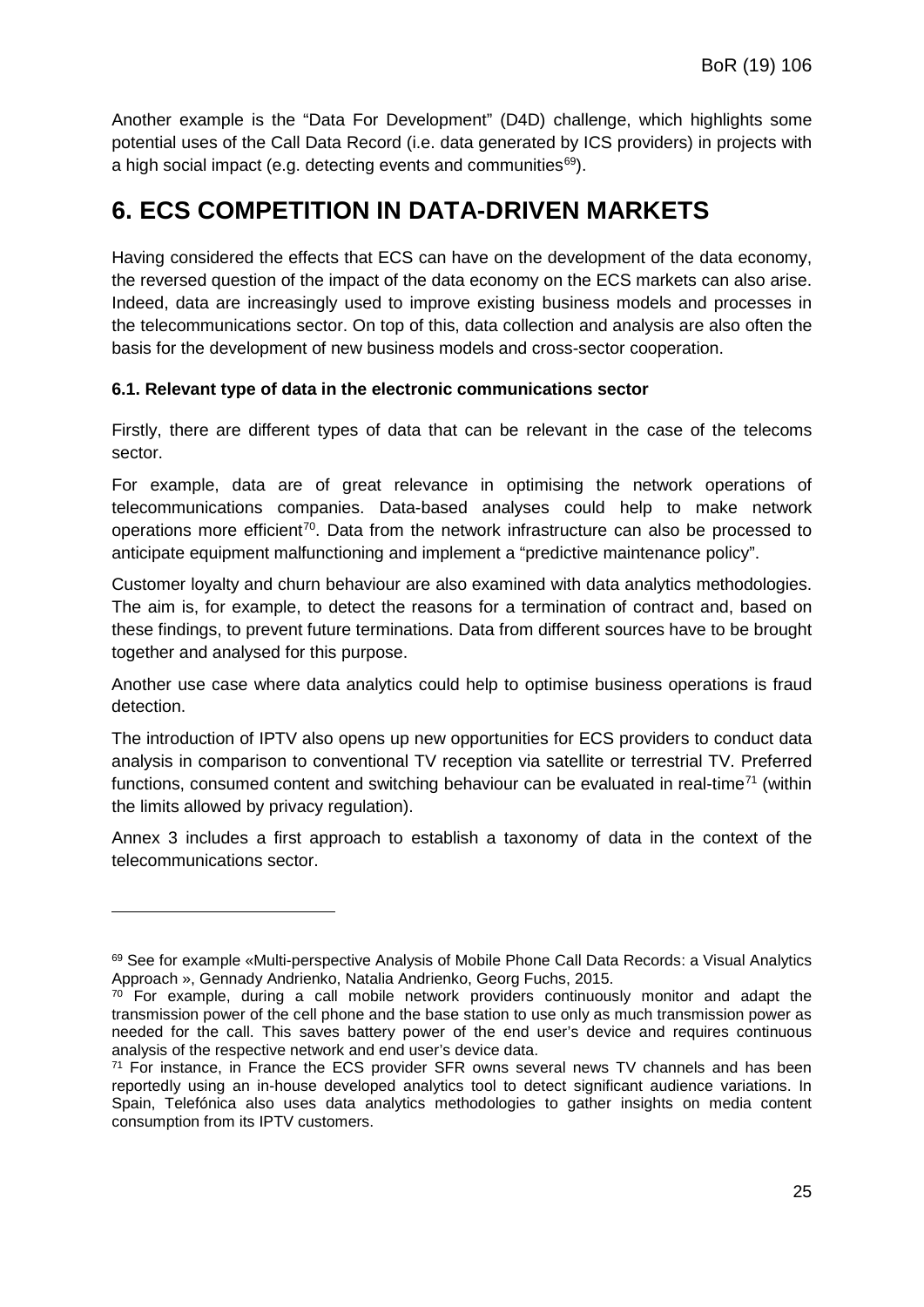#### <span id="page-25-0"></span>**6.2. Impact on the competition dynamics**

With such a taxonomy in mind, a question arises about whether and how access to data could affect competition in the telecommunications sector. Consumers could benefit from innovative products and services based on data collection and analysis: the development and implementation of smart home services using relevant data about consumer habits and location, for example, could improve safety, energy efficiency and comfort. The increase in the QoS that can be derived from the analysis of network management data could also benefit ECS consumers. Overall, the question of the impact of the development of the data economy on competition between ECS providers depends on how much of a competitive edge can really be derived from the use of data. If such an advantage was at some point deemed sizable compared to the other criteria relevant for consumers when they choose their ECS provider (e.g. price, quality of service classes, coverage, etc.), then the question of the structural differences, in terms of access to data between the different types of ECS providers, might need to be further elaborated upon when NRAs conduct their market analyses.

For example, ECS providers with a large number of customers could possibly benefit from economies of scale in terms of data collection and analysis. ECS providers that are vertically integrated across different levels of the value chain might also benefit from economies of scope. For example, a telecommunications company with a broad product portfolio in the areas of fixed network and mobile services, as well as IPTV and Smart Home services, could collect significantly more data about its customers' behaviour and accordingly extract value from this. Overall, the combination of data from various areas promises higher innovation or optimisation potential. Conglomerate ECS providers, which are active in other sectors, could also have a relative competitive advantage compared to their competitors that are only involved within the ECS market.

Furthermore, network operators have exclusive access to additional network data compared to resellers or light virtual network operators. Therefore, the question arises whether network operators may be able to extend the benefits from data collection and analysis. In the past years, several network operators developed partnerships with different content providers, for example offering zero-rating for music streaming services. This requires the identification of the network traffic of the specific content partner and enables network operators to offer business models based on this (e.g. bundling with content services). These business models based on data analytics are, by default, not replicable by light virtual operators unless there is a corresponding wholesale offer in which access to this data was addressed. Another area where mobile virtual operators might not have the same conditions with regard to access to data is national roaming. Network operators are able to assess the performance of their own network, whereas virtual operators depend on their network operator with regard to a nondiscriminatory access to such data. This means that, when choosing a wholesale network to contract with, virtual operators may need to consider the access to specific data as an additional criterion. Furthermore, different quality of service classes are not necessarily replicable with wholesale access.

Regarding the competition between OTT and non-OTT ECS providers, it can be noted that messaging and internet telephony services are increasingly competing with traditional telecommunications services, such as SMS or voice services, as they are broadly adopted by consumers. Consumers might expect these comparable services to be governed by the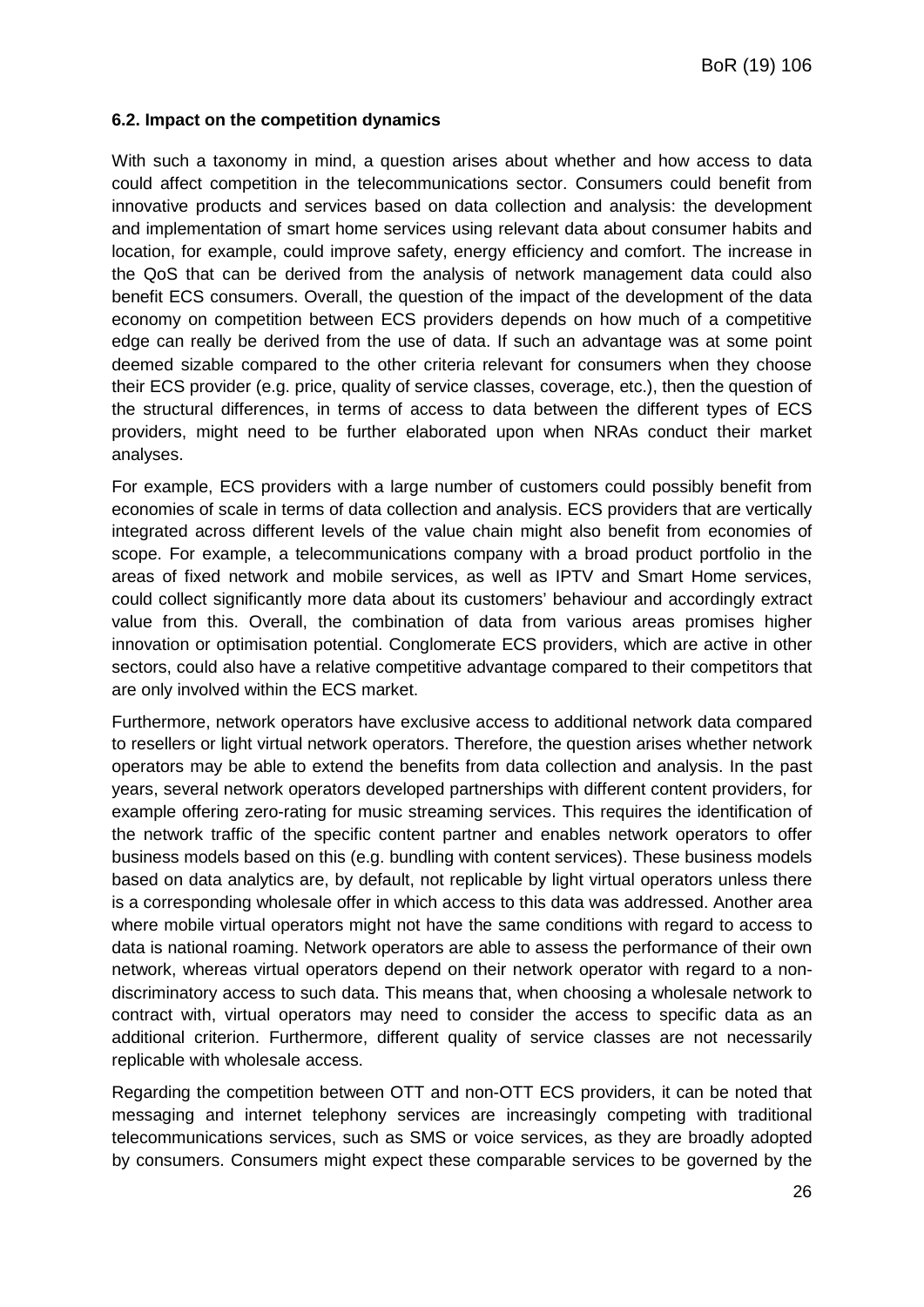same framework regarding data protection (both for the content of the communications and metadata). Several network operators responded to the public consultation that they perceive a competitive disadvantage compared to OTT players with regard to the possibilities of data collection and analysis. In particular, there were complaints about the different treatment of location data. Contributions to the public consultation notably underlined that the GDPR (which is applicable for location data derived from satellite-based positioning systems) enables greater flexibility in location data analysis, e.g. via consumer consent, whereas the ePrivacy Directive currently in force (which is applicable for location data derived from mobile networks) allows only an anonymised analysis on aggregated location data. However, it is not clear how location data from mobile networks will be handled after the new ePrivacy Regulation comes into force.

Regarding competition among all ECS providers, it has to be taken into account that, through the rising transparency of markets and the additional methodologies of data gathering and analysis, the (tacit) coordination between competitors can be made easier and does not necessarily require secret agreements. For example, competitors could use the mobile number portability system for market monitoring with regard to customer flows<sup>72</sup>. If market participants use such information to coordinate, for example on prices, it could have a negative impact on customers.

The integration of telecommunications services within products and services in the context of IoT also brings up the question about when such an integrator becomes a telecommunications provider itself. In many cases, the telecommunications providers have no direct relationship with the end customer of these products. For example, when a customer buys a car that has integrated internet connectivity for entertainment or maintenance purposes, this customer often has a contractual relationship only with the car manufacturer. Some respondents to the public consultation stated that it is necessary to ensure a harmonised European approach with regard to this issue in order to avoid legal uncertainty and a fragmentation between different Member States (e.g. if one Member State defines an integrated product or service as a telecommunications service and the neighbour Member State does not).

# <span id="page-26-0"></span>**7. RELEVANCE OF NRAs' EXPERIENCE FOR THE DATA ECONOMY**

NRAs play an important role in the data economy. In carrying out their core tasks, NRAs stimulate competition to provide the infrastructure for the transportation of data by making and performing market analysis and encouraging the development of next generation networks. The NRAs' traditional core mission is therefore an essential input for the flourishing of the data economy. NRAs are also involved more broadly in interactions between ECS providers and Internet content providers, be this in the context of network

<span id="page-26-1"></span><sup>72</sup> [http://ec.europa.eu/competition/mergers/cases/decisions/m7758\\_2937\\_3.pdf,](http://ec.europa.eu/competition/mergers/cases/decisions/m7758_2937_3.pdf) p. 225 - 227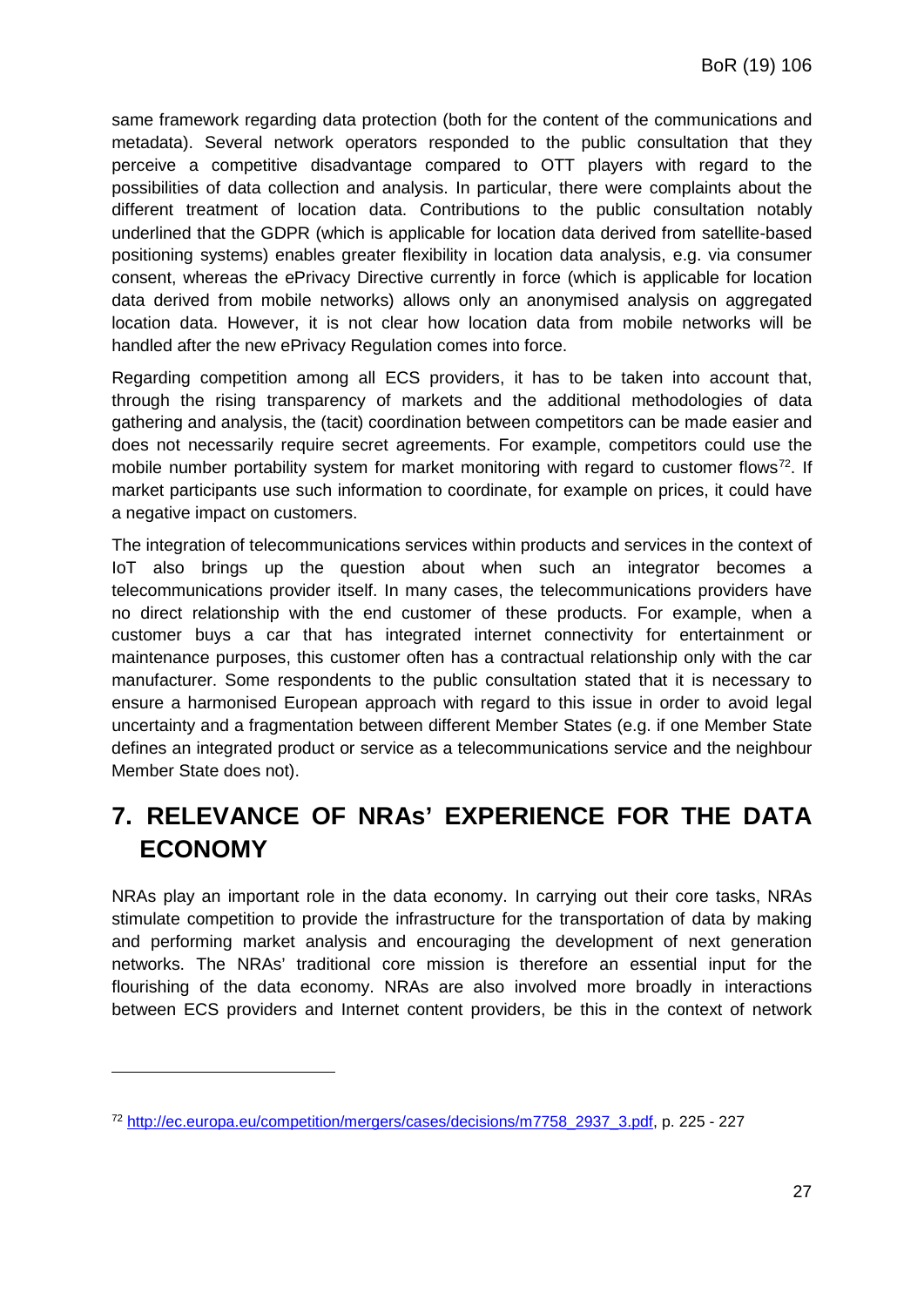neutrality, interconnection issues, relationships between ECSs and non-ECS OTTs (e.g. Netflix) or bundling issues that may include Internet content providers (e.g. Spotify).

In general, the previous analysis shows that the economic forces of data, driven by the new technological capacities of data processing and the array of commercial uses, have created new markets and new models for the concentration of market power, reliant on digital ecosystems and on the constant exposure of civil society to digital data extraction and analysis (as discussed in chapter 3).<sup>[73](#page-27-1)</sup> As a result (see chapter 4), the regulatory approach to the data economy is heterogeneous and fragmented: it ranges from pieces of regulation protecting privacy and cybersecurity to types of economic regulation intended to enhance the fair and transparent functioning of services and underlying markets. The transformative reach of these developments has also affected the providers of electronic communications networks and services, which on the one hand are key enablers of the data economy (see chapter 5) and on the other hand are developing new business models in this changing environment (see chapter 6).

In this context, this chapter explores the scope for possible involvement of NRAs and BEREC in the data economy, taking into account that NRAs have accumulated considerable experience in *ex ante* market monitoring, consumer protection and in taking preventive action to promote competition. The NRAs' traditional core mission is therefore an essential input for the flourishing of the data economy.

### <span id="page-27-0"></span>**7.1. Complementing** *ex-post* **regulation**

-

In general, the main tool of regulatory economic intervention in the data economy is the application of *ex post* competition law. In fact, several respondents to the public consultation (ECTA, ETNO, Digital Europe, Facebook, Telefonica, Oracle) considered that competition law seems to be the most suitable instrument to tackle market failures in this sector. However, other respondents to the public consultation (The Law Society of Scotland, Confidential contribution, Liberty Global, EDRi, Article 19) challenged the sufficiency of *ex post* competition law, questioning the timeliness and effectiveness of such interventions, which they considered too long when compared to the fast gains and scope of abusive conducts<sup>[74](#page-27-2)</sup>. Besides, there is an ongoing debate<sup>[75](#page-27-3)</sup> about the assessment of buyouts of innovators and mavericks in merger control and, more generally, how to take more account of the impact of mergers on innovation.

<https://publications.parliament.uk/pa/ld201719/ldselect/ldcomuni/299/299.pdf>

<span id="page-27-1"></span> $73$  Three of the most recent studies and reports which have investigated this new scenario and some of its key enablers are the following: EC Report, *Competition policy for the digital era*, April 2019; Autoriteit Consument & Markt, *Market study into mobile app stores,* April 2019; UK, House of Lords, Select Committee on Communications Regulating in a digital world,

<span id="page-27-2"></span> $74$  See "BEREC Report on the outcome of the public consultation on the data economy" BoR (19) 45. June, 2019.

<span id="page-27-3"></span><sup>&</sup>lt;sup>75</sup> See for example the "Shaping competition policy in the era of digitisation" conference organised by the EC in January 2019:

[http://ec.europa.eu/competition/information/digitisation\\_2018/conference\\_en.html](http://ec.europa.eu/competition/information/digitisation_2018/conference_en.html)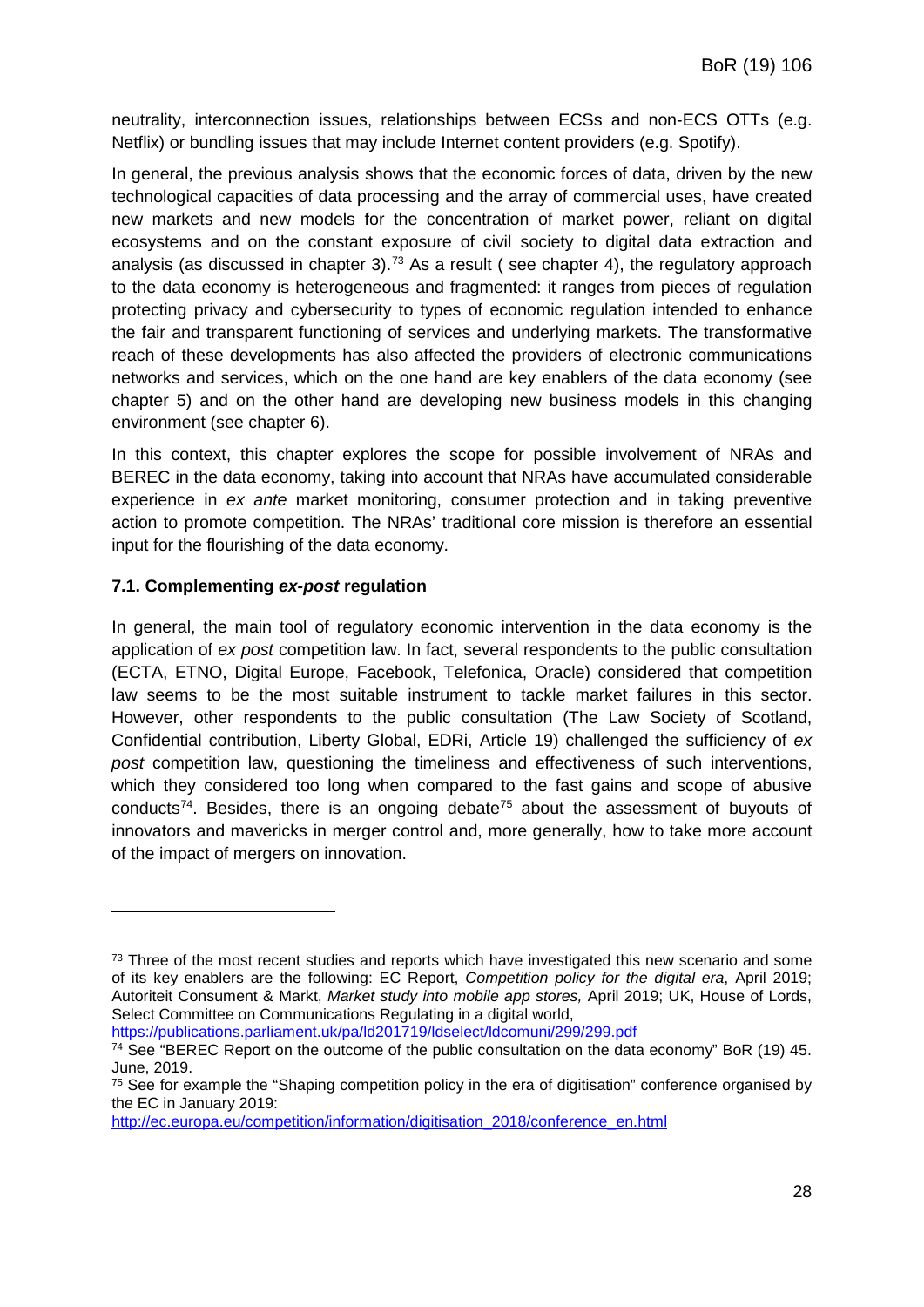The report recently released by DG COMP on "Competition policy for the digital era" states that "competition law enforcement might be overburdened to deal with implementation and oversight of interoperability mandates imposed on dominant players" [in the digital economy].

BEREC considers that the application of competition law is still a key instrument of regulatory economic intervention. However, as highlighted by several respondents to the public consultation, the timeliness and effectiveness of regulatory measures in connection with potential competition issues pertaining to the data economy are fundamental. Also, given the tendency of data-driven markets to be subject to winner-takes-all effects ("market tipping"), which can challenge the effectiveness of *ex post* remedies, BEREC considers that it would be worth assessing the question of whether *ex post* control should be supplemented by *ex ante* monitoring and possible control measures.

BEREC also has some experience, based on the technical capabilities needed to monitor ECS markets, which could be useful in data economy-related issues, as shown in the next sections.

### <span id="page-28-0"></span>**7.2. Opportunity for collaboration among regulatory bodies**

Setting up institutional collaboration among regulatory bodies and cooperation with other relevant authorities in order to coordinate efforts, share information and ensure a more joined-up approach to the data economy, would be highly beneficial for the whole data economy environment. Most of the respondents highlighted that closer coordination is crucial in the convergent environment of the data economy. Some respondents considered that NRAs should establish collaboration mechanisms with DPAs (EDRi, ETNO) and with both DPAs and NCAs (Article 19, BEUC, GSMA, Liberty Global, Microsoft, confidential response, Telefonica).

Mechanisms for sharing experience, expertise and information would firstly allow regulatory bodies to apply a coherent and holistic approach to data economy concerns. Secondly, coordination is also required in order to minimise overlaps in the intervention of regulatory bodies. Some respondents (Google, Facebook, GSMA, Digital Europe) stressed the importance of avoiding institutional overlap.

Overall, it seems clear that further collaboration would be beneficial to meet stakeholders' varied needs. Competent authorities must adapt to the context of the data economy in a joint effort to consistently protect consumers, businesses and citizens without stifling innovation. Such cooperation could make the regulatory framework more consistent, inform policymaking on the need to calibrate regulatory powers, and ultimately promote a more reactive approach for markets.

Increased institutional cooperation among regulatory bodies in the data economy must not been understood as a claim for more regulatory powers or for a greater regulatory burden in itself. Rather, it would be a first step to remedy the issues that have been identified concerning timeliness and effectiveness.

Some recent reports have taken on board the challenge of addressing the potential shortcomings of regulatory action. These analyses propose the creation of a new regulator, which is either able to consider competition policy alongside other forms of regulation, or which has the powers to identify and reduce the scope for underenforcement. One example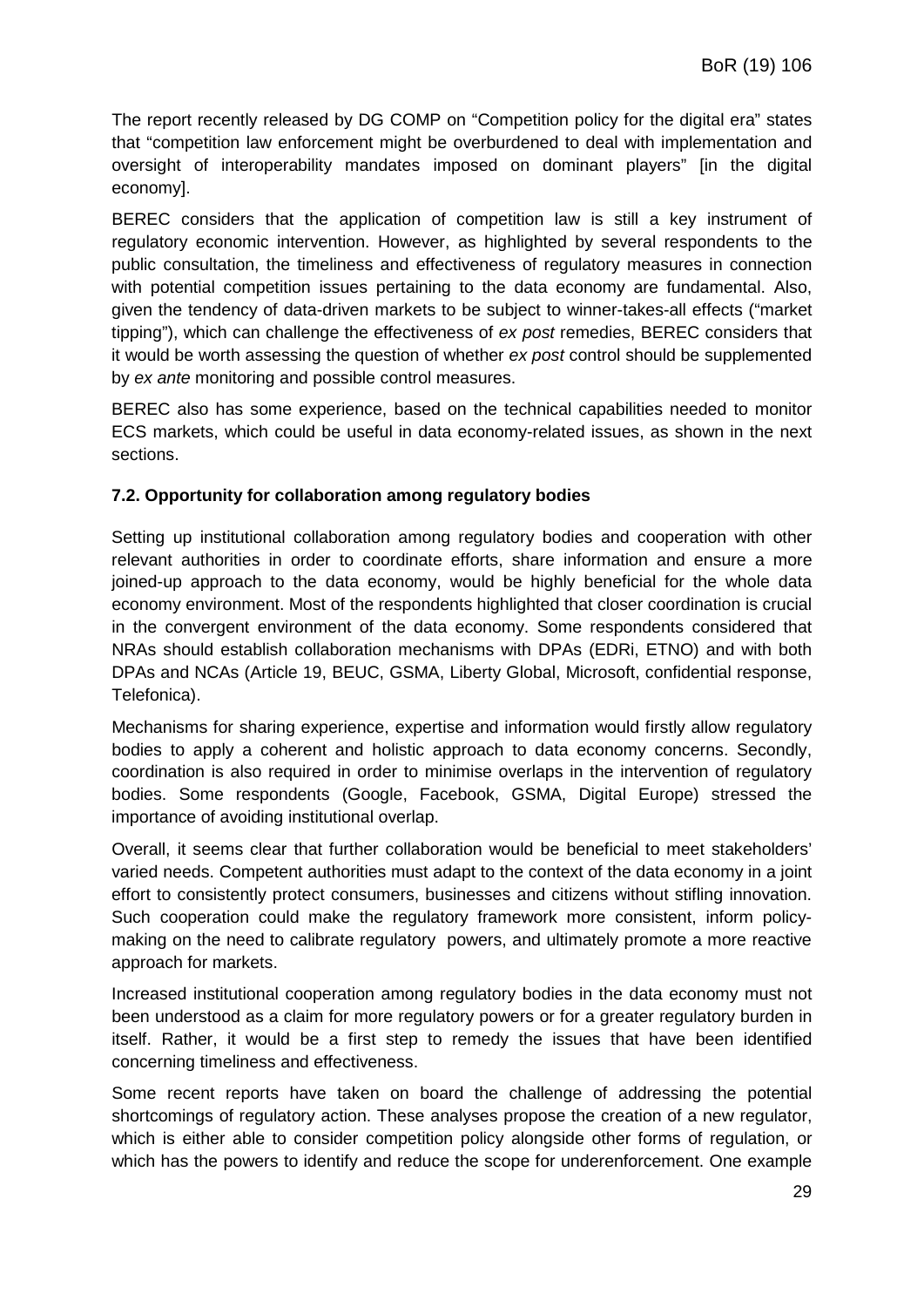of this could be the proposed Digital Authority in the UK $^{76}$  $^{76}$  $^{76}$ . Other proposals include the potential merging or consolidating of the competences of regulatory bodies, which currently have different remits of action, under one umbrella organisation, which would guarantee the consistent application of rules across the entire digital ecosystem, even if these rules are inspired by a different rationale and scope. [77](#page-29-2)

### <span id="page-29-0"></span>**7.3. NRAs' toolkit applied to the data economy**

NRAs' experience in the context of ECS markets may be of relevance if competition law is overburdened with implementing and monitoring remedies for certain market failures in the data economy. Data economy markets across the EU typically exhibit a high degree of heterogeneity and dynamism, which could call for **continuous market monitoring**.

Such tools are paramount in the timely identification of market developments and anticipation of possible competition issues, a context which is comparable to that of the data economy. The process for applying these tools involves: (i) planning the approach to data collection; (ii) identifying data requirements and data segmentation, taking into consideration market specificities; (iii) designing collection methods, deciding on the regularity of collections; (iv) engaging with market operators and other institutions to gather information; and (v) critically validating the gathered data. In the case of the data economy, such an approach could help to quickly identify market failures before any stakeholder files a formal complaint.

In addition, such experience is critical in establishing a fair balance between the informational burden imposed on firms and the need to monitor the market effectively. This balance is of particular importance in circumstances where, due to the dynamics and speed at which companies and business models evolve, timely decisions are crucial to avoid reaching 'tipping points', after which reestablishing effective competition would be very difficult. It should be noted that competition authorities can usually initiate an enquiry on their own initiative; however such work is not usually conducted on a regular, continuous basis.

In order to carry out the abovementioned tasks in an effective way, BEREC underlines that regulatory bodies need to be equipped with appropriate tools to request the necessary data from relevant undertakings in the data economy.

The report on "Competition policy for the digital era"<sup>[78](#page-29-3)</sup> stresses the potential need for data interoperability in the data economy. One situation in which this is particularly relevant is when a dominant firm is required to grant access to continuous data. The principle of proportionality requires that there must be a legitimate reason for such an access obligation, the access obligation must be suitable to address the market failure and there cannot be any

<span id="page-29-1"></span> $76$  House of Lords, cit., p. 62 ff. The Digital Authority should liaise with EU and international bodies responsible for digital regulation.

<span id="page-29-2"></span> $77$  This position was expressed by one confidential respondent. The idea (for the UK) has also been advocated in Doteveryone, "Regulating for Responsible Technology". Doteveryone. October, 2018 https://doteveryone.org.uk/wp-content/uploads/2018/10/Doteveryone-Regulating-for-Responsible-Tech-Report.pdf

<span id="page-29-3"></span><sup>78</sup> Ibid footnote 3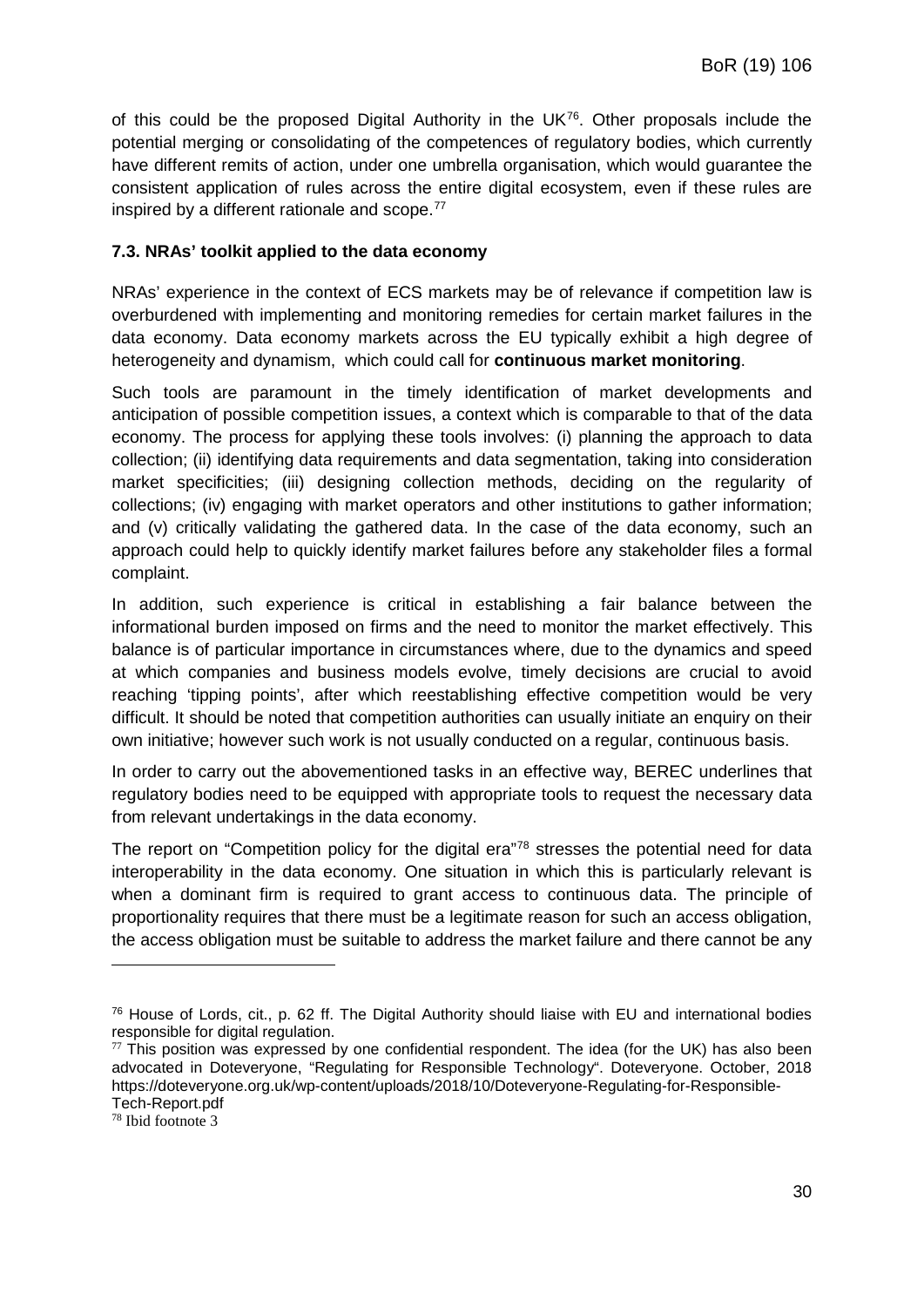less onerous way of addressing it. NRAs have a proven track record in building up sufficient technical, legal and economic knowledge on how to balance efficiency gains, incentives for innovation and consumer welfare, which would be relevant in such cases.

Additionally, NRAs also have technical knowledge on issues such as portability, which, at least in some aspects, could be deemed relevant to achieving lower switching costs for endusers wishing to move from one ecosystem to another<sup>79</sup>. Several respondents to the public consultation acknowledged the importance of data portability and several stakeholders underlined the initiatives they undertook themselves to enhance the portability of their users' data. While GDPR already introduces a right to data portability, the recent report "Competition policy for the digital era"[80](#page-30-1) highlights that "*data portability in the GDPR may (…) facilitate a data subject's switching between services, but it has not been drafted to facilitate multi-homing or the offering of complementary services, which frequently relies on continuous and potentially real-time data access".* NRAs could build on the expertise gained in developing policies on the portability of phone numbers to stimulate actors to define common data formats.

NRAs can also be involved in the fostering of **interoperability**. As mentioned by some respondents to the public consultation, interoperability can help to maximise network effects, to the benefit of the end-users, while weakening winner-takes-all effects $81$ . However, it can lower innovation incentives, as a requirement for interoperability could undermine current business models of respective ecosystem providers. It could also represent a technical burden for stakeholders and raise privacy questions. As such, the experience of NRAs could be of help to carefully design such standards, should such an intervention be deemed appropriate.

NRAs' work also encompasses **fostering the development of wholesale markets**, notably evaluating the effect of practices such as long-term access agreements or sharing mechanisms. Such evaluation might be relevant in the case of access to data via datasharing mechanisms. It should be noted that the European Commission (in its communication in April 2018<sup>[82](#page-30-3)</sup>) proposed a series of approaches on data sharing – namely, an open data approach, a data market approach, and data exchanged through a closed platform. Several contributors to the public consultation underlined occurrences of such data-sharing mechanisms that have already been successfully implemented by the market. Other respondents warned about the security and privacy risks that data-sharing mechanisms can cause and therefore urged close cooperation with DPAs if such mechanisms were to be encouraged by public authorities.

<span id="page-30-0"></span><sup>79</sup> As noted by (Kerber and Schweitzer, 2017), *Interoperability in the Digital Economy, 8 (2017)* – NRAs experience on mandated access or interconnection "*is arguably the best example* [of areas where] *the EU has gone far beyond a voluntary pro-collective-standard-setting approach and has created a legal basis for mandating interoperability within the framework of a regulatory regime*". <sup>80</sup> http://ec.europa.eu/competition/publications/reports/kd0419345enn.pdf

<span id="page-30-2"></span><span id="page-30-1"></span><sup>81</sup> The European Parliament (2015) recognizes the same benefits of interoperability as an option for policy makers to potentially mitigate competition problems.

<span id="page-30-3"></span><sup>82</sup> See : http://europa.eu/rapid/press-release\_MEMO-18-3365\_en.htm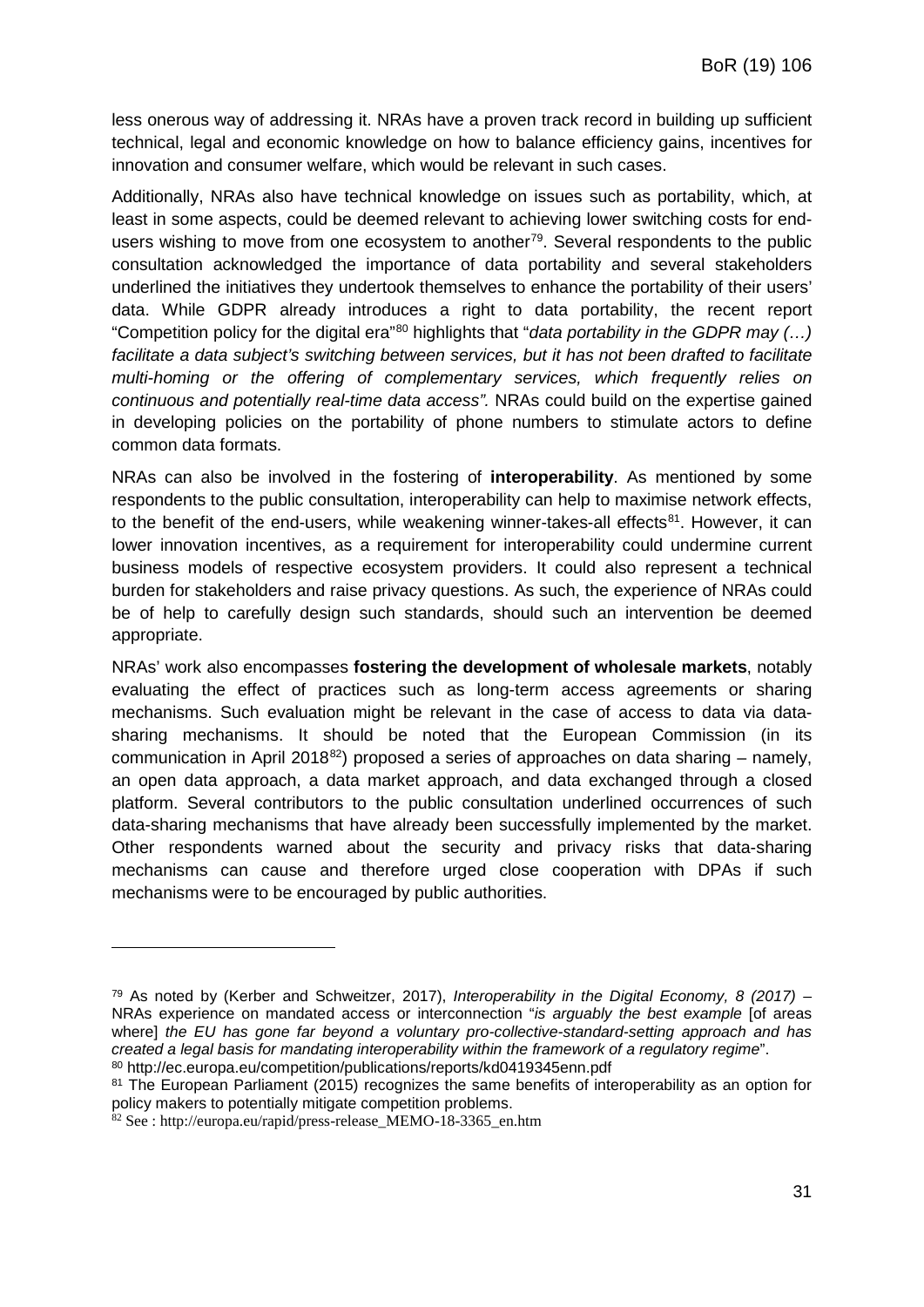Finally, NRAs have acquired considerable experience regarding fostering **transparency and non-discrimination obligations**, concerning either just the dominant players or all players in a market. This can be particularly relevant, if the market structurally allows discriminatory practices that are detrimental to consumers that competition law cannot efficiently address. The issue of unfair contractual terms imposed by dominant players was notably raised by several respondents to the public consultation.

In brief, NRAs have considerable experience in monitoring markets and market conduct (also related to net neutrality), as well as implementing remedies, such as interoperability, number portability and access obligations. In fact, the tools (e.g. market definition and analysis under a prospective point of view, imposition of remedies), the required technical capabilities and economic concepts (network externalities, lock-in effects, economies of scale and scope, etc.) guiding the work of NRAs in the current ECS framework would similarly apply in the context of the data economy if market failures appear in the data economy that are not adequately addressed by competition law. In such a situation, NRAs' experience might be worth being shared to build on this knowledge.

# <span id="page-31-0"></span>**8. THE USE OF DATA IN NRAs' ACTIVITIES**

Finally, besides the general question of how NRAs' activities could take the data economy into account, which was touched upon in the previous sections, it should also be noted that the new capacity in data collection and analytics is also enhancing the way in which NRAs perform their regulatory functions.

## <span id="page-31-1"></span>**8.1. NRAs and open policies**

NRAs, like other public bodies, participate actively in the development of a market for services based on the re-use of public sector information (PSI). The re-use of governmentheld data is regulated by Directive 2003/98/EC (already modified by [Directive 2013/37/EU\)](http://eur-lex.europa.eu/legal-content/FR/ALL/?uri=CELEX:32013L0037), which is under revision (see section 4 for more details).

For their part, NRAs have already started to make datasets with relevant sectoral information publicly available online. For instance, ARCEP, BNetzA, CNMC, CTU, OFCOM, RRT and RTR have developed and organised datasets with sectoral information in their open data portals<sup>83</sup>.

For Arcep, see [https://www.arcep.fr/en/maps-data/open-data.html.](https://www.arcep.fr/en/maps-data/open-data.html)

<span id="page-31-2"></span><sup>83</sup> See CTU [http://data.ctu.cz.](http://data.ctu.cz/) CTU's portal contains more the 100 datasets. It is connected to the National open data portal [https://nkod.opendata.cz/datové-sady](https://nkod.opendata.cz/datov%C3%A9-sady) since 2016 and through this portal also to the European Union open data portal. The English version is ongoing.

For Ofcom, se[e https://www.ofcom.org.uk/research-and-data/data/opendata.](https://www.ofcom.org.uk/research-and-data/data/opendata)

For CNMC, see http://data.cnmc.es

For RTR, see [https://www.rtr.at/de/inf/odUebersicht.](https://www.rtr.at/de/inf/odUebersicht)

For RRT, see<https://www.rrt.lt/> (also available in English), where links on open data are available including open data (reports) on electronic communications.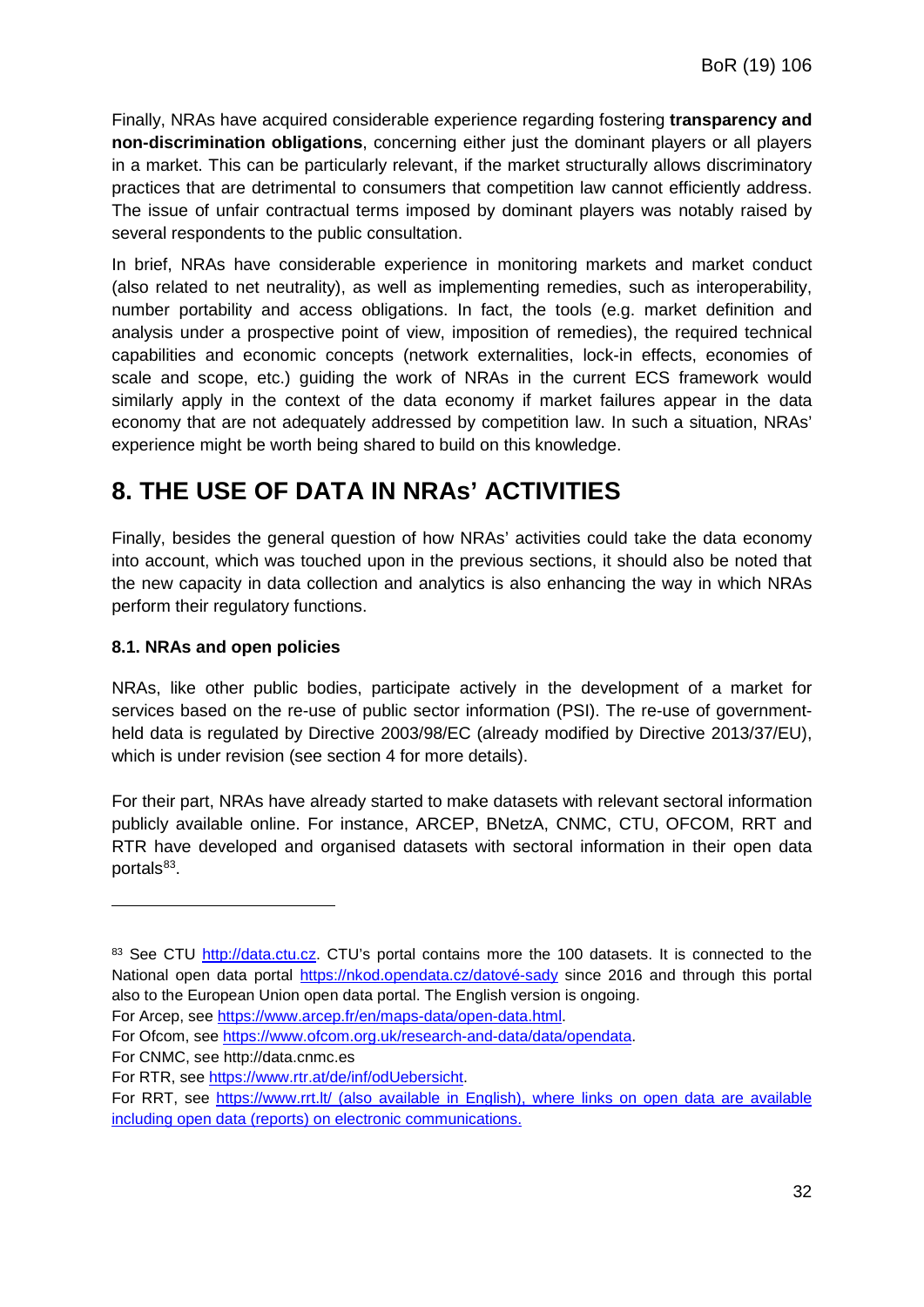### <span id="page-32-0"></span>**8.2. NRAs and data analytics**

The digitisation of the economy in recent years is linked to an enormous increase in the quantity and quality of available data and the development of tools and methods of data analysis. These may also be used by NRAs to improve their regulatory performance in many areas: consumer protection and empowerment, market monitoring, market analysis and the production of statistics. Some applications can already be identified<sup>84</sup>. For example, data visualisation tools offer a new approach to customer protection and empowerment, as data are not only easier to understand and quicker to access, but are also more suitable for effectively supporting customers in their decision-making. For instance, mapping network coverage, with constantly updated and accessible geographic details, enables end-users to identify the availability of connectivity in residential areas. For instance, some NRAs run smart broadband maps endowed with the tools to measure the quality of service offered (AGCOM, <sup>[85](#page-32-2)</sup> ARCEP<sup>86</sup>, BIPT<sup>[87](#page-32-4)</sup>, BNetzA<sup>88</sup>, CTU<sup>89</sup>, RRT<sup>[90](#page-32-7)</sup> and OFCOM<sup>[91](#page-32-8)</sup>).

New tools, developed following an open data approach, can be used to engage consumers in surveys about their experience regarding products and services<sup>[92](#page-32-9)</sup>. This information can be useful to identify specific market issues (e.g. market bottlenecks and consumer harm), as

#### For BNetzA, see https://www.smard.de/en/5790

<span id="page-32-1"></span>84 The challenges related to data usage, data generation, collection, validation and analysis, should also be taken into account however. When collecting and using data, NRAs must be alert to potential biases and risks which may significantly impact the quality of data (e.g., data tampering by the sources, non-representative samples, uncleansed data, etc.).

<span id="page-32-2"></span><sup>85</sup> See<https://maps.agcom.it/>

<span id="page-32-3"></span><sup>86</sup> Arcep has developed accessible online coverage tools, which enable users to make more informed choices when selecting their fixed or mobile operator: the (i) mobile market tool (see [https://www.monreseaumobile.fr/\)](https://www.monreseaumobile.fr/) provides both coverage and QoS measurements, while the (ii) fixed market tool (see [https://cartefibre.arcep.fr\)](https://cartefibre.arcep.fr/) maps the coverage level of municipalities in FttH networks. <sup>87</sup> See https://www.bipt-data.be/en/projects/crowdsourcing

<span id="page-32-5"></span><span id="page-32-4"></span><sup>88</sup> See [https://breitbandmessung.de,](https://breitbandmessung.de/) which is a tool to test the quality of the internet connection and also shows heatmaps of the measurements.

<span id="page-32-6"></span><sup>89</sup> See [https://qos.ctu.cz/](https://qos.ctu.cz/mapa?x=15.673859&y=49.7504162&z=7&o=2&t=4&f=0&r=ra&v=avg&m=st&mp=0_100&ma=1_90&np=0_100&c=1_60&b=1_40&l=en) where mobile broadband coverage maps, including mobile QoS measurements, are available.

<span id="page-32-7"></span><sup>90</sup> See [http://matavimai.rrt.lt/,](http://matavimai.rrt.lt/) where consumers can find measurements of wireless (mobile) broadband internet quality.

<span id="page-32-8"></span><sup>91</sup> Ofcom's mobile broadband and mobile checker enable users to check the availability of different broadband and mobile services for a postcode area and also to carry out speed tests. See https://checker.ofcom.org.uk/

<span id="page-32-9"></span><sup>92</sup> Tools such as RTR's *NetTest* (see: [https://www.netztest.at/en/\)](https://www.netztest.at/en/) and ANACOM's *NET.mede* (see: [https://netmede.pt/\)](https://netmede.pt/) and CTU's NetMetr (see: [https://www.netmetr.cz/en/\)](https://www.netmetr.cz/en/) allow users to test the quality of their internet connection (including upload, download, ping, signal strength) and compare results with the existing data pool by operating system/browser, operator, type of connection and location. RRT's tool, matuok.lt (see http://matuok.lt/) also allows users to test the quality of their internet connection (including upload, download, ping and information on average speeds of all ever performed measurements on matuok.lt). This bidirectional exchange of information allows NRAs to empower end-users while collecting large amounts of data on service usage and quality (with different levels of segmentation), which are valuable for the production of statistics, market monitoring and market analysis. ARCEP also developed an early warning tool [\(https://jalerte.arcep.fr/\)](https://jalerte.arcep.fr/) to crowdsource consumers' complaints and help the Authority detect emerging patterns revealing systemic issues in the telecoms sector.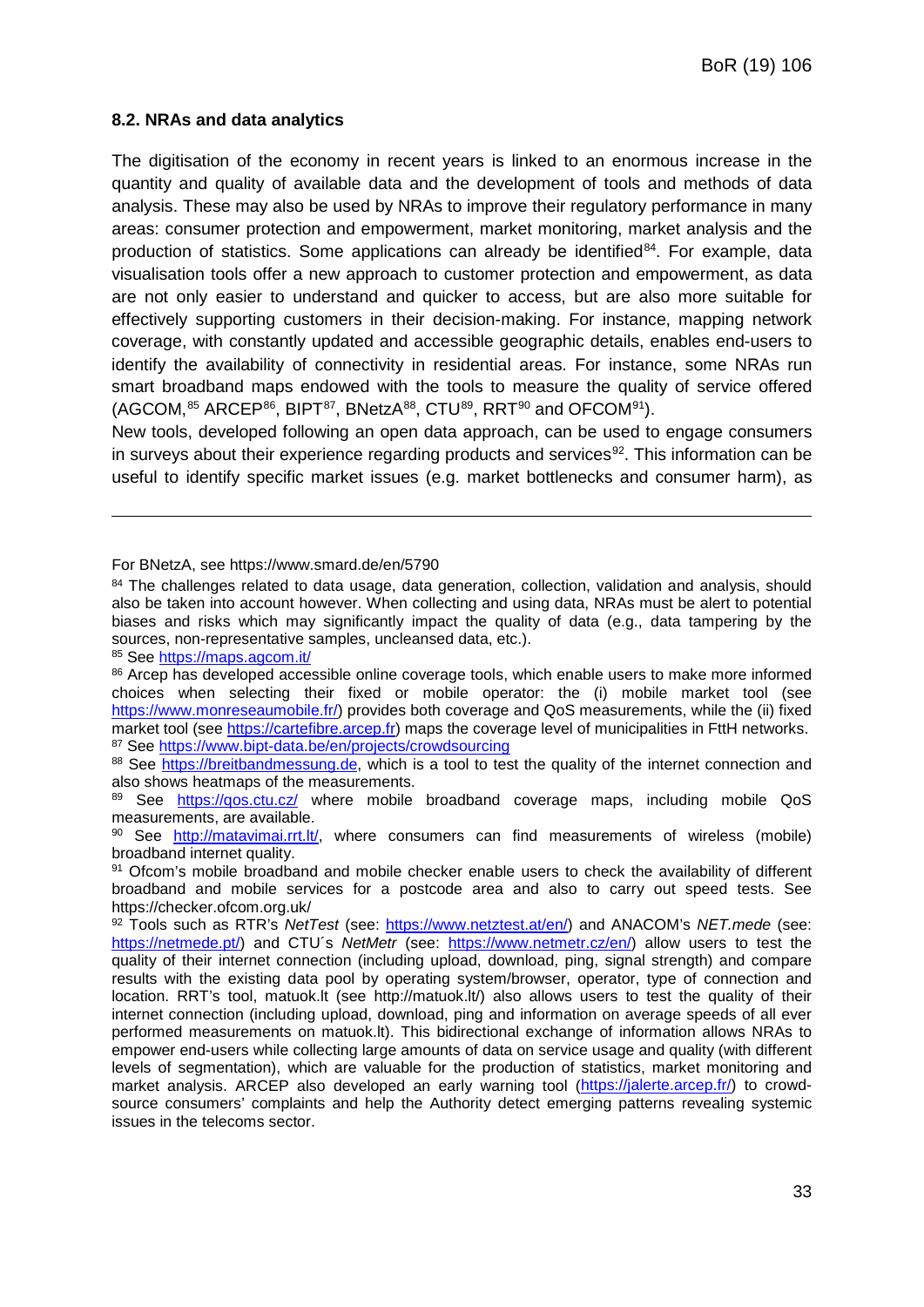well as to improve statistical analysis (collection, compilation, correlation). This new ability of quickly finding, selectively correlating and engaging with new data sources (e.g. 'new' groups of consumers) is a major result of digitisation and its paradigm-shifting effects, contrasting with traditional methods of data collection and analysis.

Employing powerful and specialised analytical tools in processing and refining large datasets can become less time-consuming and more efficient, particularly when combined with the necessary human expertise to make data useful. [93](#page-33-1) Insights are more accurate, evidencebased, timely and relevant. Processes are simplified and time can be saved, so that insights can be put into action and promptly support robust regulatory decisions on time-sensitive issues.

Additionally, these instruments can be used to support post-evaluation analysis of policies and measures that have been implemented (e.g. obligations resulting from market analysis)<sup>94</sup>. Assessments of this nature do not only provide regulatory transparency, but also act as a test to corroborate previous analyses and reflect on possible improvements, adding to the benefits of using data in NRAs' work.

### <span id="page-33-0"></span>**8.3. Future challenges**

-

NRAs are implementing the first steps to make the most of the new capacities offered by data collection and analytical tools. This requires them to engage in developing a consistent and effective roadmap. Indeed, future challenges will be demanding and will require effort to achieve improvements and consistency, for both open policies<sup>[95](#page-33-3)</sup> and data analytics<sup>96</sup>. Under this new paradigm, regulation processes can produce more timely, empirically-based and transparent decisions. Such gains, however, will require an appreciable investment of resources in the medium and long term.

<span id="page-33-2"></span><span id="page-33-1"></span><sup>93</sup> These tools are characterised by being capable of a wide range of analytical methodologies, from descriptive and predictive statistics to cognitive modelling and simulation in more mature applications. 94 The application of econometric models in estimating the effects of policy-making or regulatory decisions is illustrative. BEREC has made use of such methodologies in its Report on Post-Merger Market Developments - Price Effects of Mobile Mergers in Austria, Ireland and Germany. (see: [https://berec.europa.eu/eng/document\\_register/subject\\_matter/berec/download/0/8168-berec-report](https://berec.europa.eu/eng/document_register/subject_matter/berec/download/0/8168-berec-report-on-post-merger-market-devel_0.pdf)[on-post-merger-market-devel\\_0.pdf\)](https://berec.europa.eu/eng/document_register/subject_matter/berec/download/0/8168-berec-report-on-post-merger-market-devel_0.pdf).

<span id="page-33-3"></span><sup>&</sup>lt;sup>95</sup> With regard to the further development of open data processes, several steps are required: to develop a user-friendly Open Data Portal; to integrate NRA portals into the network of national and EU Open Data Portals; to adopt user-friendly formats that are readable with the most common analytical tools; to elaborate common guidelines for consistency and effective case processing; to develop application programming interfaces for the provision of real-time access to dynamic data.

<span id="page-33-4"></span><sup>96</sup> Implementation processes requires significant initial efforts. These relate mainly to the need for governance revision and transformation; ensuring the availability of hardware and software capable of dealing with the specificities of data used by NRAs; providing specialized training to human resources (or engage in external recruiting); performing data cleaning and normalisation procedures.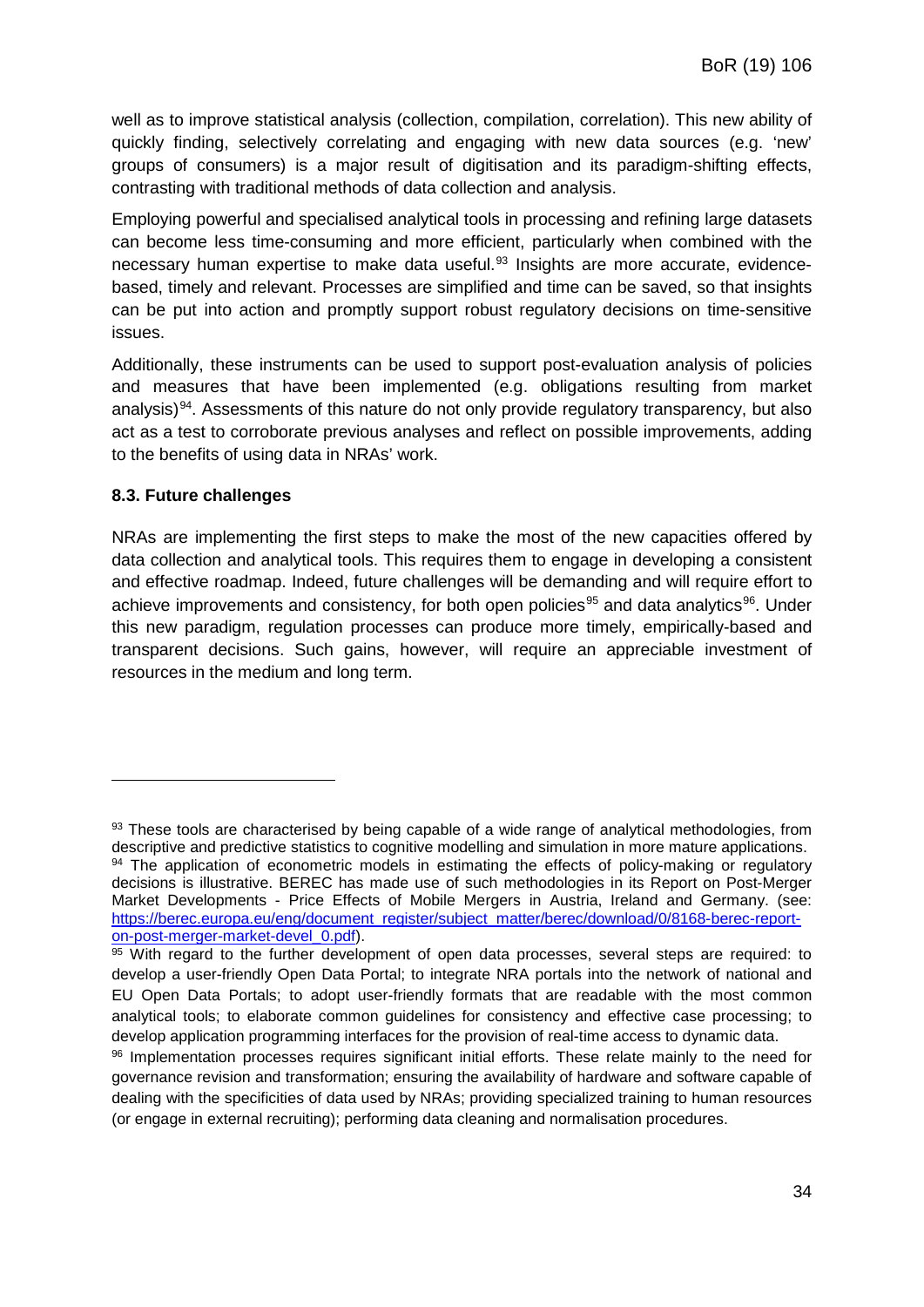# <span id="page-34-0"></span>**9. FUTURE WORK**

There are several potential areas for BEREC's future work in the context of the data economy.

NRAs will work in close cooperation to share experiences on the application of data collection and analytical tools in order to improve regulatory activities. This is a long-term effort, for which BEREC is an adequate forum for sharing successful experiences. This could be especially interesting on such topics as the joint post-evaluation of regulatory policies, the use of geographical data, tariff analysis, or with regard to the availability of data for consumers and stakeholders.

BEREC also notes that the impact of data availability and data processing could be worth being taken into account by NRAs when assessing market power in the ECS markets and when defining potential remedies. This may be revisited in the future, depending on the evolution of ECS markets.

Another area for future work is conditional on the finding of market failures in the data economy markets that cannot be efficiently addressed by the application of competition law. In such a situation, NRAs' experience from monitoring and regulation of ECS markets could be used to help the relevant authority in charge of dealing with such issues to design a framework adapted to the specificities of the data economy, notably to define procedures, objectives and tools that could be applied. In general, collaboration with other institutions would appear to be indispensable for designing potential regulatory tools in the field of the data economy regarding issues such as market power assessments, transparency, reference offers, etc.

BEREC can be a potential partner to help design new approaches to *ex ante* regulation related to the data economy.

# <span id="page-34-1"></span>**10. REFERENCES**

ACM (2019): Market study into the mobile app stores. https://www.acm.nl/sites/default/files/documents/market-study-into-mobile-app-stores.pdf

AGCOM (2018): Big data - Interim report in the context of the joint inquiry on "Big data" launched by the AGCOM deliberation No. 217/17 / CONS, https://www.agcom.it/documents/10179/10875949/Allegato+4-9-2018/f9befcb1-4706-4daaad38-c0d767add5fd?version=1.0

Andrienko, G., Andrienko, N. & Fuchs, G. (2015). Multi-perspective analysis of mobile phone call data records: A visual analytics approach, [https://core.ac.uk/reader/42628911,](https://core.ac.uk/reader/42628911)

ARCEP (2018): Devices, the weak link in achieving an open internet, https://www.arcep.fr/uploads/tx\_gspublication/rapport-terminaux-fev2018-ENG.pdf

BEREC (2019): BEREC summary on the outcome of the public consultation on the data economy" BoR (19) 105 https://berec.europa.eu/BEREC (2018): BEREC Report on Post-Merger Market Developments - Price Effects of Mobile Mergers in Austria, Ireland and Germany, BoR (18) 119,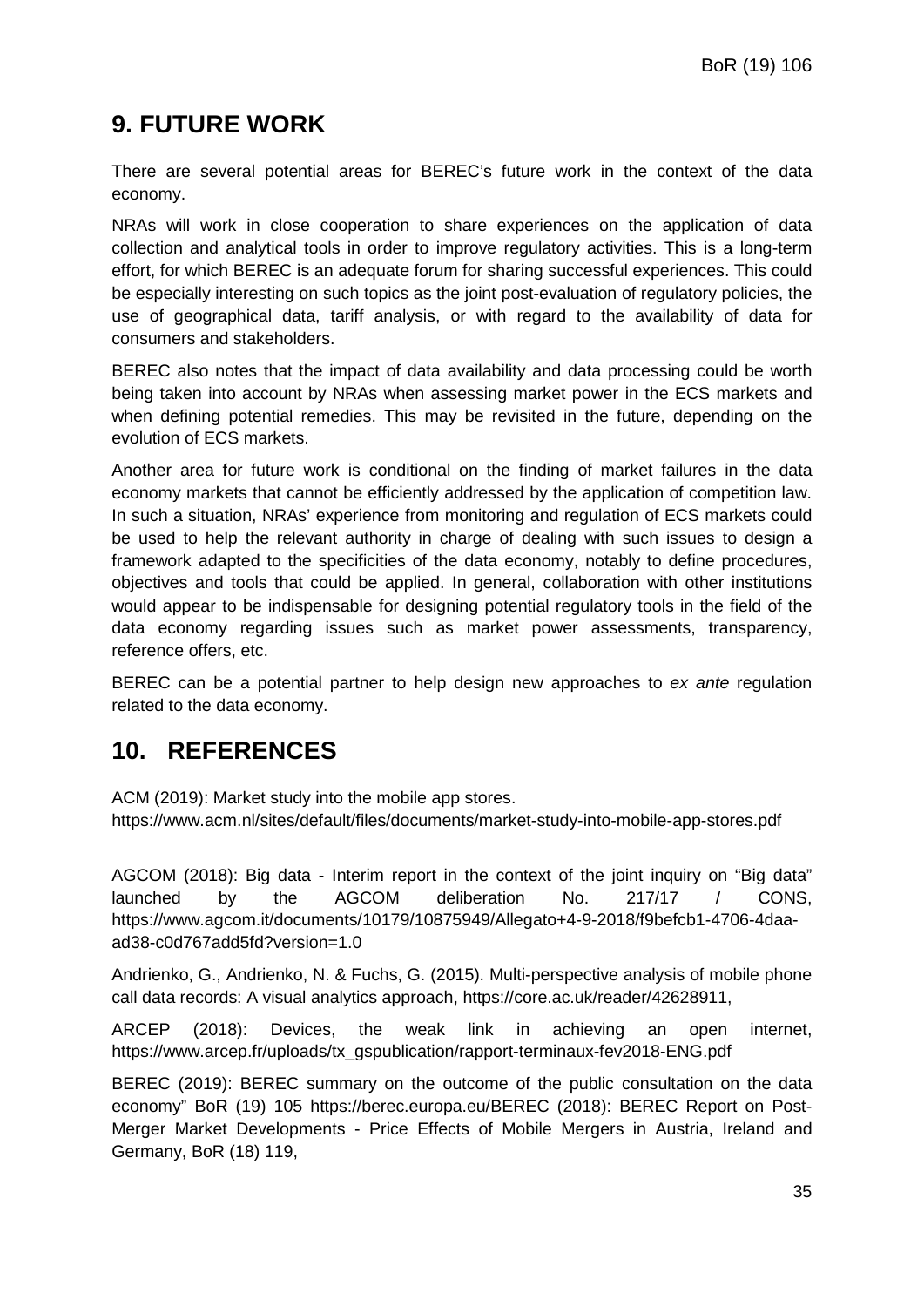[https://berec.europa.eu/eng/document\\_register/subject\\_matter/berec/download/0/8168](https://berec.europa.eu/eng/document_register/subject_matter/berec/download/0/8168-berec-report-on-post-merger-market-devel_0.pdf) [berec-report-on-post-merger-market-devel\\_0.pdf](https://berec.europa.eu/eng/document_register/subject_matter/berec/download/0/8168-berec-report-on-post-merger-market-devel_0.pdf)

Bourreau, M., Streel A., Graef, I. (2017): Big data and Competition Policy: Market power, personalised pricing and advertising, Cerre, February 2017, [http://cerre.eu/sites/cerre/files/170216\\_CERRE\\_CompData\\_FinalReport.pdf](http://cerre.eu/sites/cerre/files/170216_CERRE_CompData_FinalReport.pdf)

Cilea, A., Manigrassi, L. (2017), "EU Merger Control and Big Data – Quid novi sub sole?", Concurrences, No4-2017 (Big data and competition law). [https://www.concurrences.com/en/review/issues/no-4-2017/on-topic/big-data-and](https://www.concurrences.com/en/review/issues/no-4-2017/on-topic/big-data-and-competition-law-en)[competition-law-en](https://www.concurrences.com/en/review/issues/no-4-2017/on-topic/big-data-and-competition-law-en)

Crémer, J., de Montjoye, Y.-A. and Schweitzer, H. (2019): Competition policy for the digital era, Report for the Directorate-General for Competition, European Commission <http://ec.europa.eu/competition/publications/reports/kd0419345enn.pdf>

Digital Competition Expert Panel (2019): Unlocking digital competition. https://www.gov.uk/government/publications/unlocking-digital-competition-report-of-thedigital-competition-expert-panel

Doteveryone (2018): "Regulating for Responsible Technology". Doteveryone. October 2018, https://doteveryone.org.uk/wp-content/uploads/2018/10/Doteveryone-Regulating-for-Responsible-Tech-Report.pdf

European Commission (2017): Communication from the Commission to the European Parliament, the Council, the European Economic and Social Committee and the Committee of the Regions "Building a European Data Economy", January 2017, [https://eur](https://eur-lex.europa.eu/legal-content/EN/TXT/?uri=COM%3A2017%3A9%3AFIN)[lex.europa.eu/legal-content/EN/TXT/?uri=COM%3A2017%3A9%3AFIN](https://eur-lex.europa.eu/legal-content/EN/TXT/?uri=COM%3A2017%3A9%3AFIN)

House of Lords (2018): Regulating in a digital world". Select Committee on Communications. 2nd Report of Session 2017–19. 9 March 2019, https://publications.parliament.uk/pa/ld201719/ldselect/ldcomuni/299/299.pdf.

Moudaki, W., Chakik, F. Fraud Detection in Mobile Telecommunication, Lecture Notes on Software Engineering, Vol. 1, No. 1, February 2013, pp. 75-79, <http://www.lnse.org/papers/17-D0039.pdf>

Ocello, E., Sjodin, C. (2018), "Digital Markets in EU Merger Control: Key Features and Implications", Competition Policy International, February 2018. [https://www.competitionpolicyinternational.com/wp-content/uploads/2018/02/CPI-Ocello-](https://www.competitionpolicyinternational.com/wp-content/uploads/2018/02/CPI-Ocello-Sjodin.pdf)[Sjodin.pdf](https://www.competitionpolicyinternational.com/wp-content/uploads/2018/02/CPI-Ocello-Sjodin.pdf)

Oxera, (2018): Data in Digital Markets, [https://www.oxera.com/wp](https://www.oxera.com/wp-content/uploads/2018/10/Data-in-digital-markets.pdf)[content/uploads/2018/10/Data-in-digital-markets.pdf.](https://www.oxera.com/wp-content/uploads/2018/10/Data-in-digital-markets.pdf)

Sivinski, G., Okuliar, A., Kjolbye, L. (2017): Is Big Data a Big Deal? European Competition Journal, July 2017,<https://www.tandfonline.com/doi/full/10.1080/17441056.2017.1362866>

Thelle, M., Sunesen, E., Basalisco, B., Sonne, M. and Fredslund, N., (2015): "Online Intermediaries: Impact on the EU economy", Copenhagen Economics October 2015, [https://www.copenhageneconomics.com/dyn/resources/Publication/publicationPDF/2/342/14](https://www.copenhageneconomics.com/dyn/resources/Publication/publicationPDF/2/342/1454501505/edima-online-intermediaries-eu-growth-engines.pdf) [54501505/edima-online-intermediaries-eu-growth-engines.pdf](https://www.copenhageneconomics.com/dyn/resources/Publication/publicationPDF/2/342/1454501505/edima-online-intermediaries-eu-growth-engines.pdf)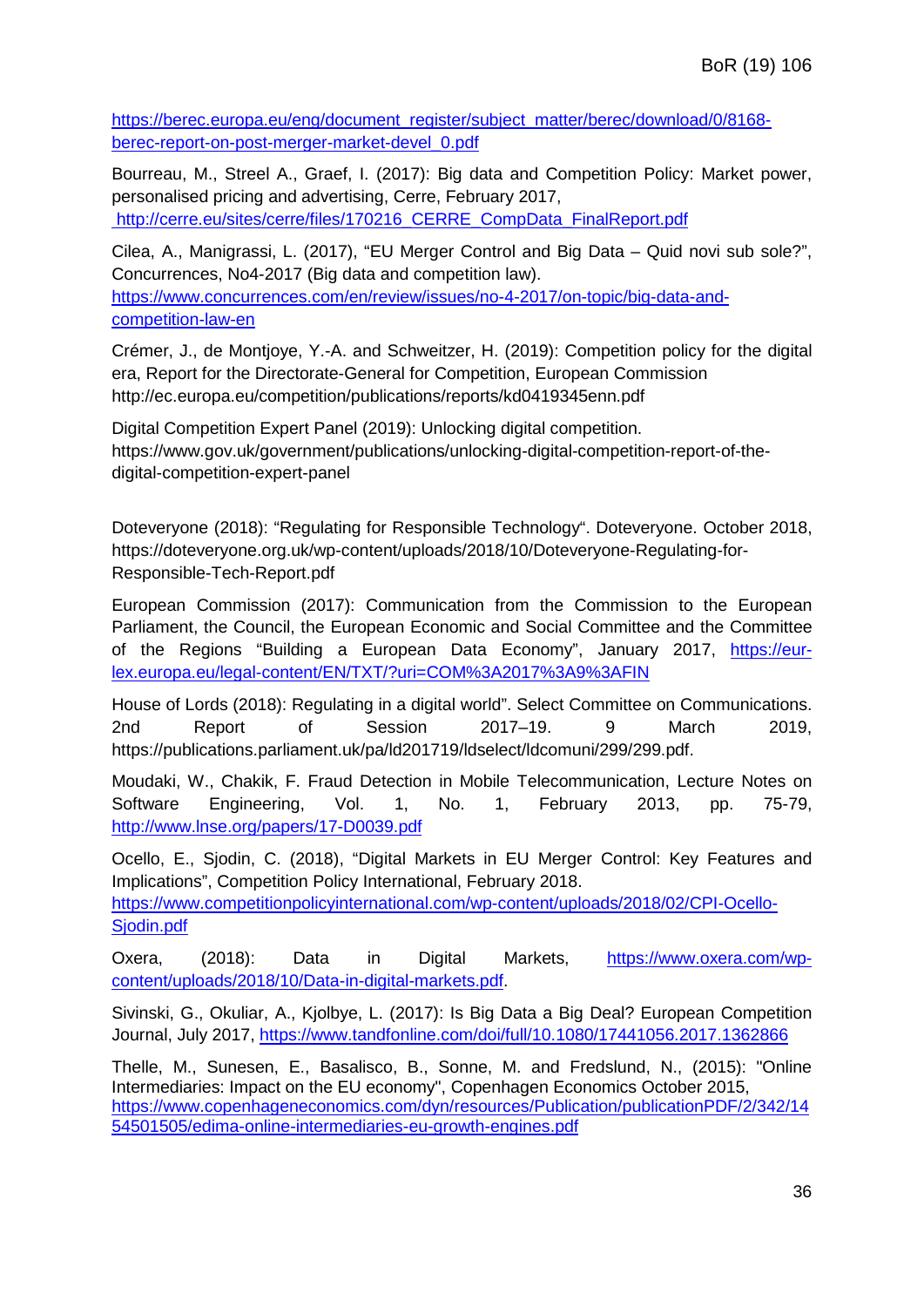3GPP (2018): Study on Cellular Internet of Things (CIoT) support and evolution for the 5G System (5GS), 3GPP TR 23.724 V16.0.0 (2018-12), https://portal.3gpp.org/desktopmodules/Specifications/SpecificationDetails.aspx?specificatio nId=3335

<span id="page-36-0"></span>3GPP (2018): Study on positioning use cases, 3GPP TR 22.872 V16.1.0 (2018-09), https://portal.3gpp.org/desktopmodules/Specifications/SpecificationDetails.aspx?specificatio nId=3280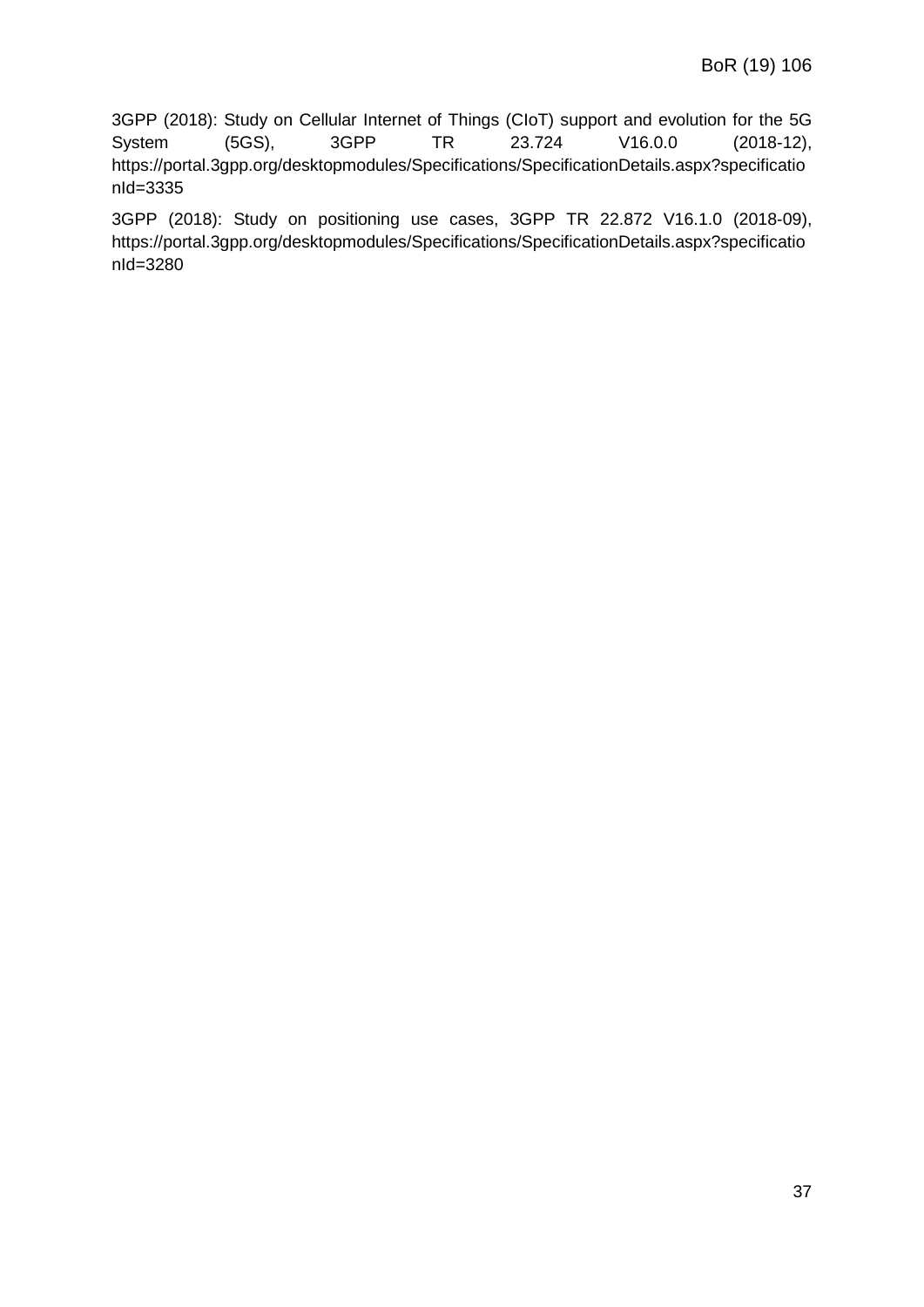# **ANNEX 1 - SUMMARY OF RELEVANT WORK CONDUCTED BY NRAS**

# **1. AGCOM**

-

On 30 May 2017, the Italian Competition Authority, Communications Authority (AGCOM) and Data Protection Authority opened a joint sector inquiry on the so-called "*Big Data*", aimed at identifying potential competition concerns and defining a regulatory framework able to foster competition in the markets of the digital economy, to promote pluralism within the digital ecosystem and to protect privacy and consumers<sup>97</sup>. Based on the idea that the rise of big data is at very crux of the data-driven economy, the Italian authorities aimed to determine whether, and under which circumstances, access to, collection and use of big data might affect interested markets, including electronic communications.

This joint initiative shares the EU Commission idea that privacy concerns are legitimate ones, but public authorities should not use those concerns as a reason to restrict the free flow of data in an unjustified way. More specifically, the advent of online platforms and big data in the digital economy require, according to AGCOM, a **holistic** approach to gain a better understanding of what constitutes an entry barrier, harms the right to data protection and facilitates anticompetitive practices in order to design appropriate *ex ante* rules and *ex post* intervention.

### **Overview of AGCOM Interim report in the context of the joint inquiry on "Big data" launched by the AGCOM deliberation No. 217/17/CONS**

In the context of the aforementioned joint inquiry, AGCOM conducted a research study in cooperation with the University of Rome 'La Sapienza' and the University of Venice 'Ca' Foscari'.

Based on the idea that the very methods of economic analysis should be based on big data analytics, the study presents an analysis of the Google Play apps permissions and features regulating the personal data exchange from consumers to app developers and online platforms. The dataset includes information on 1,135,700 Google Play apps, i.e. about 80% of the total number of apps available on the store. Such information was collected based on a process called "crawling". The remaining 20% is part of a residual share of applications, belonging to the "long tail", that were not frequently downloaded by users.

The study is a crucial step, at least an intermediate one, through which AGCOM highlights the main problems and opportunities arising from the use of big data, with particular reference to the markets (those of communications) and to subjects (media and political pluralism, consumer protection) of strictly within the institutional competence of AGCOM. The main aim of this interim report is to provide empirical evidence and theoretical background for the future work of the ongoing joint investigation, representing indeed a

<span id="page-37-0"></span><sup>97</sup> A reference document (in Italian) is the AGCOM Board deliberation No. 217/17/CONS. Please see: https://www.agcom.it/documents/10179/10875949/Allegato+4-9-2018/f9befcb1-4706-4daa-ad38 c0d767add5fd?version=1.0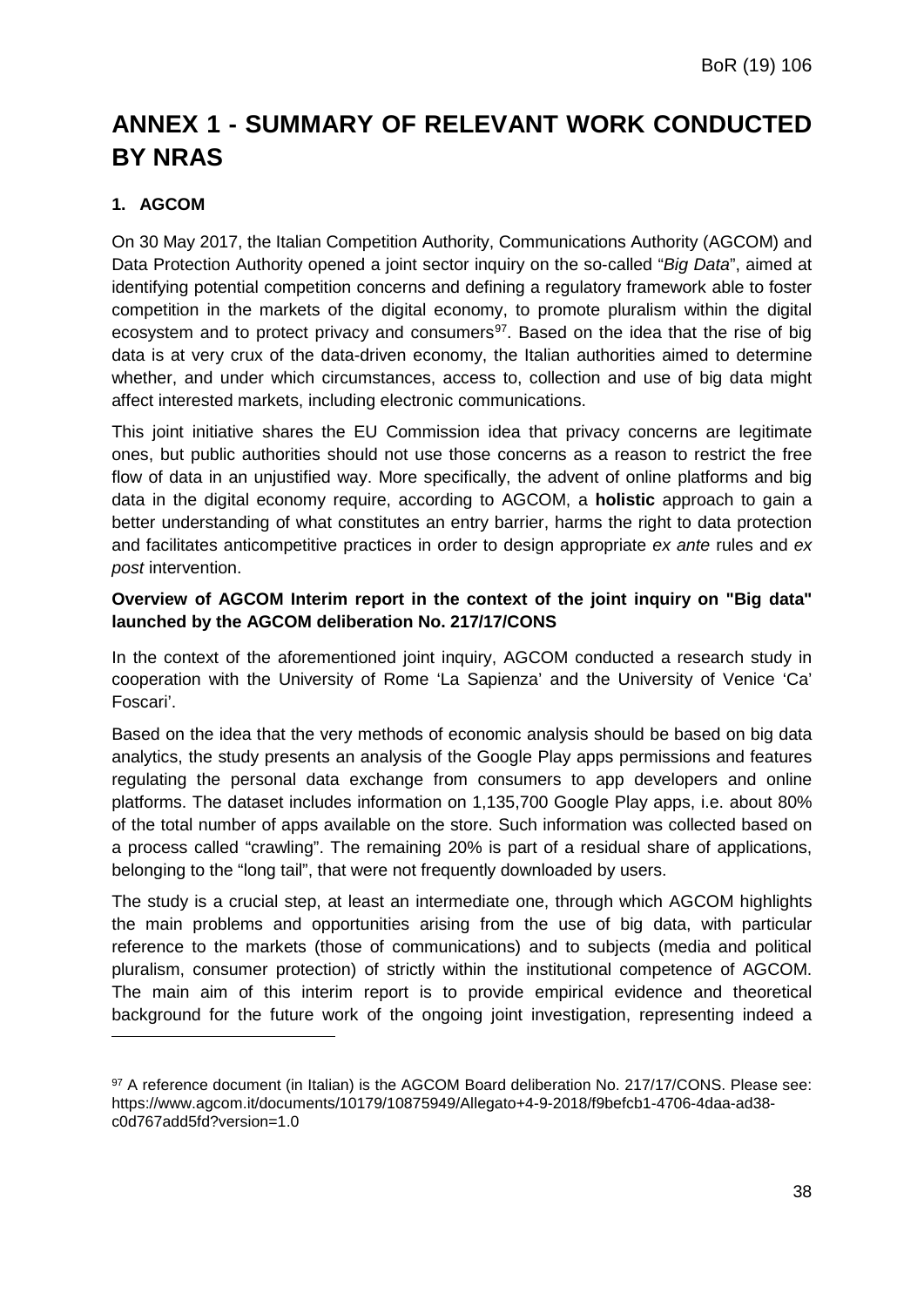"guide" simultaneously offering tools, mainly economic concepts, and ideas for the identification and analysis of further aspects in the subsequent phases of the investigation in view of the problems observed.

### **More detailed explanation of the report/initiative**

The *AGCOM "Big Data" Interim Report* is the outcome of a research study conducted by the AGCOM Department of Statistics and Economics in cooperation with two research partners: University of Rome 'La Sapienza' - Department of Computer, Control, and Management Engineering; University of Venice 'Ca' Foscari' - Laboratory of Data Science and Complexity. Being part of the work of the aforementioned Joint Sector-Inquiry on Big Data, the report was also circulated and subject to comments by the AGCOM institutional partners in this initiative: the Italian Privacy Authority and the Italian Competition Authority.

The basic assumption of the study is that big data represent the key productive factor in the data-driven economy, which makes the offer of all products and services (including nondigital ones) increasingly responding to the needs of consumers and citizens. This tendency appears being incontrovertible and strengthened by the fact that, for the vast majority of individuals, a significant part of private life, as well as that of work life, "moved" to the network thus becoming one of the main sources of data. Despite big data present manifold potentialities, many of which are still unexplored, the Interim Report underlines the presence of some associated risks.

First, the big data ecosystem is characterized by the presence of several forms of incomplete contracting, by implicit markets (i.e. in which the bargaining of the asset takes place in a spurious manner), as well as by notional areas (i.e. characterized by perfect vertical integration and by merely potential market demand). All these risks are the source of deep market failures affecting social, static and dynamic efficiency of the whole system.

Secondly, there are collective risks, linked, *inter alia*, to the lack of incorporation of positive and negative externalities in the market.

In order to provide all stakeholders with an analytical contribution, the report is structured in three parts. The first (Chapter 1) highlights how the main characteristics of big data determine their complexity and, in turn, make it difficult to delimit precisely the perimeters of single markets whose borders are often overlapping, and where many companies are vertically or diagonally integrated. The presence of network, scale, variety and time economies, as well as the effects deriving from network externalities, engender concentrated market structures. Chapter 2 puts the individuals (consumers, citizens) at the centre of the big data ecosystem and questions the traditional, and now obsolete, distinction between personal and non-personal data. In brief, much of the information gathered related to a person, even when it does not constitute «personal data», could turn into so much as sensitive data by using technologically advanced big data analytics methods.

Individuals are also at the centre of the quantitative and data-oriented analysis proposed at the end of Chapter 2. Being a source of digital data, consumers are in fact at the crux of the relationship between the increasingly massive use of mobile device applications and the release of information obtained from a rich dataset of APPs and the relative permissions required.

From the empirical study, AGCOM has derived a number of theoretical implications. In the context of a commercial relationship that does not appear to be structurally well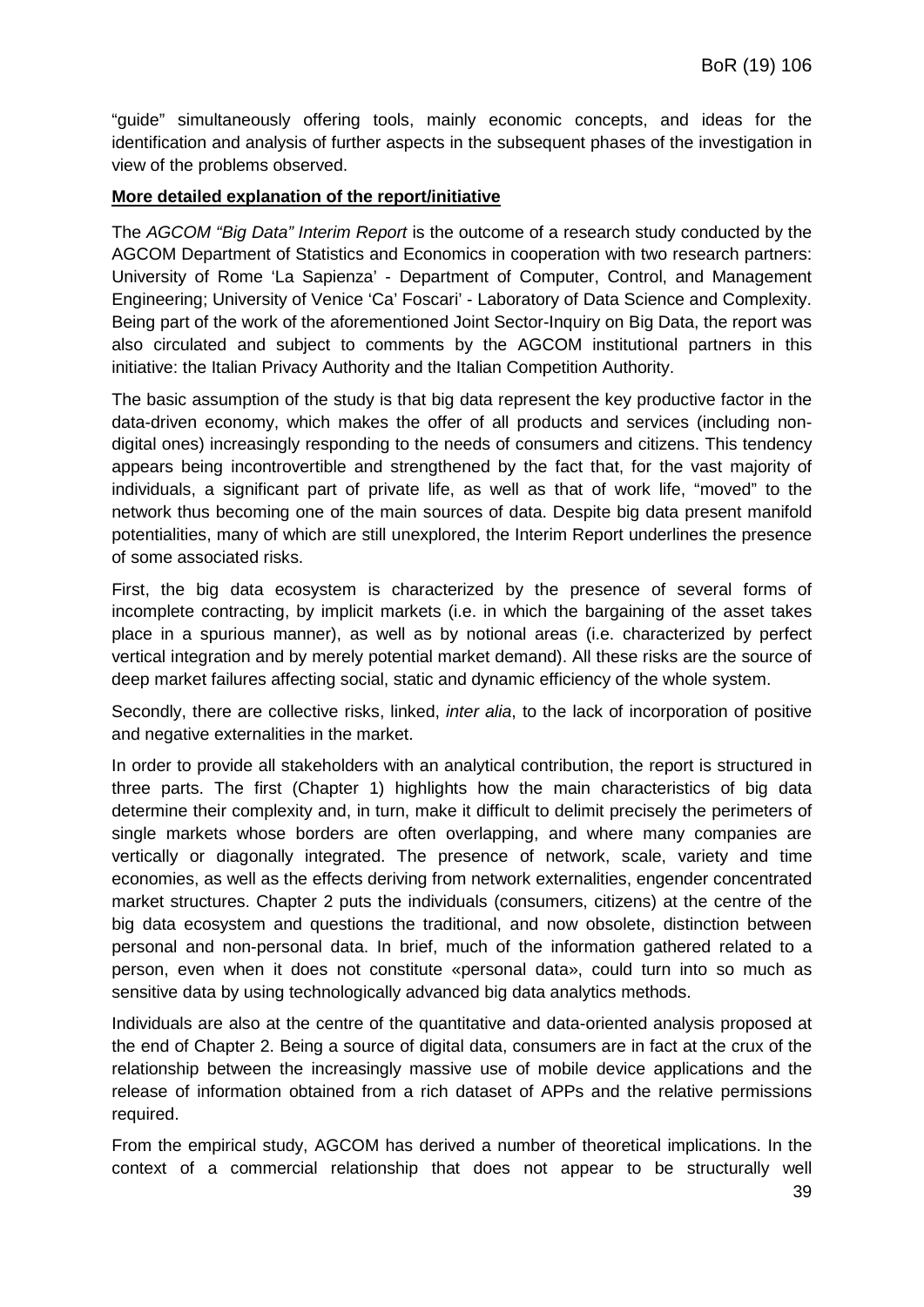contextualised and codified, i.e. struggling to have a well-defined contractual structure, the market fails due to the presence of huge information asymmetries between consumers and online service operators. Incompleteness of contracts disciplining property rights over data, absence of explicit markets regulating price formation, as well as informational asymmetries, compromise the possibility that the system converges towards a static and dynamic, socially efficient balance.

Chapter 3 analyses the effects of these issues related to big data on the information system, and therefore on modern processes shaping public opinion. The ultimate purpose of the Report is, therefore, to redesign the reading of data-driven economy and society, explaining opportunities and risks of the current context, to favour both a sustained growth of the economic context and a social, efficient and deeply democratic progress.

Big data represent the key productive factor in a data-driven economy. There are several areas, both private and public, where the use of analysis techniques of big data has allowed to create new services, improve existing ones, innovate production and distribution processes, make the offer of all products and services (even non-digital) responding to the needs of consumers and citizens. Among them, development of IoT and M2M, cloud computing and investments in data centres and network capacity deserve specific attention by NRAs. In addition, the rise of big data platforms, especially social networks and search engines play an increasingly crucial role in the EU digital single market.

In fact, in the **big data ecosystem,** market failures are related to the existence of barriers to entry and to develop, which can be found at all stages of the Internet value chain. One of the main segments that will rapidly evolve is the one related to data centres. As the size of the data collected grows, the need to invest in data acquisition, storage and analysis technologies increases. In this context, the world market is converging towards concentrated assets where the positions of online platforms such as Amazon and Google stand out.

From the consumer perspective, the phenomenon of big data made the traditional distinction between "personal data" and "non-personal data" completely obsolete since it is extremely difficult to establish *ex ante* among all the information gathered about an individual, whether they constitute personal data, or not. Downloading apps is one of the main data provision mechanism, as well as apps usage by consumers.

In this context, the information asymmetry between users and operators is pervasive and structural: consumers do not have all the information they need to make an informed choice, but many of the behaviours, to be efficient, would require a degree of technical knowledge that goes far beyond the skills widespread among the population. A higher degree of transparency is often useless where consumers fail, due to a structural gap in technological knowledge, to understand this information. Furthermore, choices such as those relating to the transfer of personal data are carried out very frequently impulsively and without an evaluation of the real consequences of the implicit exchange.

The data exchange often provokes **structural market failures**. On one side, because the investments made by companies to collect data on individualsare likely to lead to an overinvestment in gathering information. On the other, in the presence of transaction costs and uncertainty regarding the assignment of property rights to data, probably market forces are not able to guarantee the achievement of an efficient situation. The possibility that the interests of those who hold wider technical knowledge and information about the data will prevail, materializes.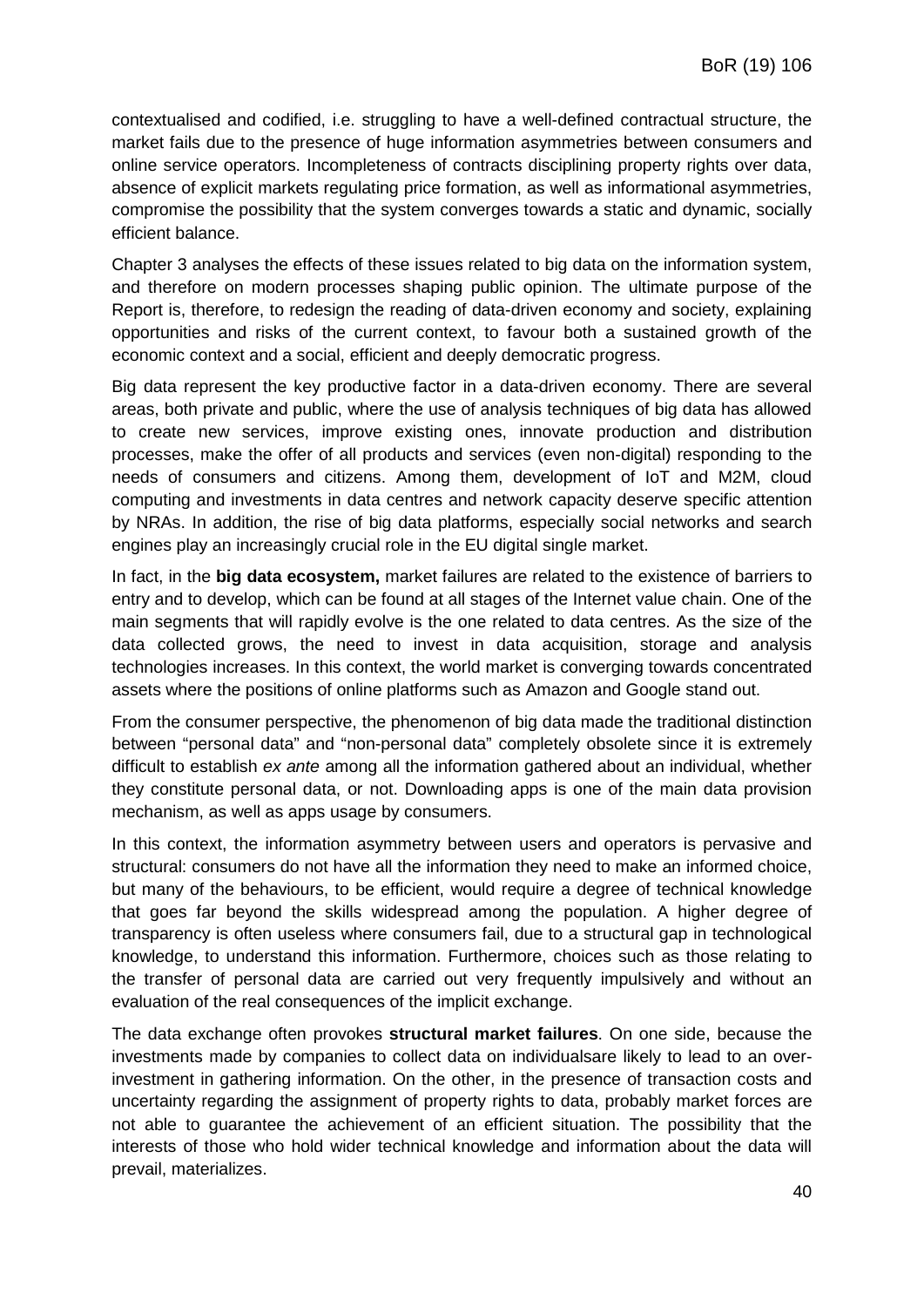The APP stores are an important example of methods through which digital data are exchanged. In this report, AGCOM has analysed a dataset with over a million applications. It emerged how free apps require a significantly higher number of individual data compared to paid apps. There is, in essence, an implicit exchange of data between users and operators, which is part of the commercial relationship concerning the APP. The absence of a real market mechanism can only make these relationships incomplete and inefficient. The consumer does not have a clear perception of which data are transferred, of their real value (price) and how they are treated, both for primary and, even more so, secondary uses. It is about a one-off transaction concerning other goods (the APPS), against the dynamic use of users data. It is, therefore, the same structural configuration of the market and of the related transactions to be distorted and, consequently, to lead to incomplete markets, which inevitably produce inefficient and unbalanced results. The trend of downloads, moreover, detects a "long tail" phenomenon. This determines that only a few APPS, 2%, are installed by a considerable number of users. Only 6 APPS are installed more than 1 billion times: Facebook, Google Gmail, YouTube, Google Maps, Google Search and Google Play Services. With a very large number of applications and operators, the market is concentrated in a few large platforms.

The use of big data from search engines and social networks is an aspect of particular importance due to the increasingly important role played by these platforms in the information system, at international and national level. On the one hand, their capacity of gathering personal information and extracting value from data by means of accurate profiling, *inter alia*, makes these actors the world leaders in the online advertising sector - a resource that is still the main source of funding for online information -. On the other hand, they now represent the main distribution channel for online news, provided that they operate as gatekeepers for access and distribution of online contents.

The spread of big data is structurally changing the global Internet ecosystem. Among online platforms, social networks - due to the time spent by users within, the multiple actions that individuals perform and the reactions they express through their profiles / pages /accounts, as well as the social relationships they establish - are certainly among the entities able to acquire the greatest variety and the largest volume of data on individuals. The data gathered include very sensitive information such as those related to ideological and political preferences and information content read, viewed, appreciated, commented and shared.

Social networks have definitely become an integral part of the daily informative diet of citizens in Italy and around the world.

The technology shift related to the advent of big data, and of data-driven economy, needs a change of paradigm also at the policy-approach level. First, big data make it necessary to overcome the traditional distinction between different types of data (personal, sensitive, etc.). The new approach must refer simply to the data "*per se*".

In addition to the undisputed economic and social benefits deriving from the advent of the data-driven economy, some risk factors exist. The existence of causes of market failure (such as incomplete contracting, implicit markets, information asymmetries, market power positions) has been accounted for. Furthermore, new possible discriminatory practices emerge, among which those linked to the price are the most widespread. The price discrimination, which with the modern online profiling techniques becomes "perfect", involves a sure effect of social redistribution prerogative of online operators and, in a system on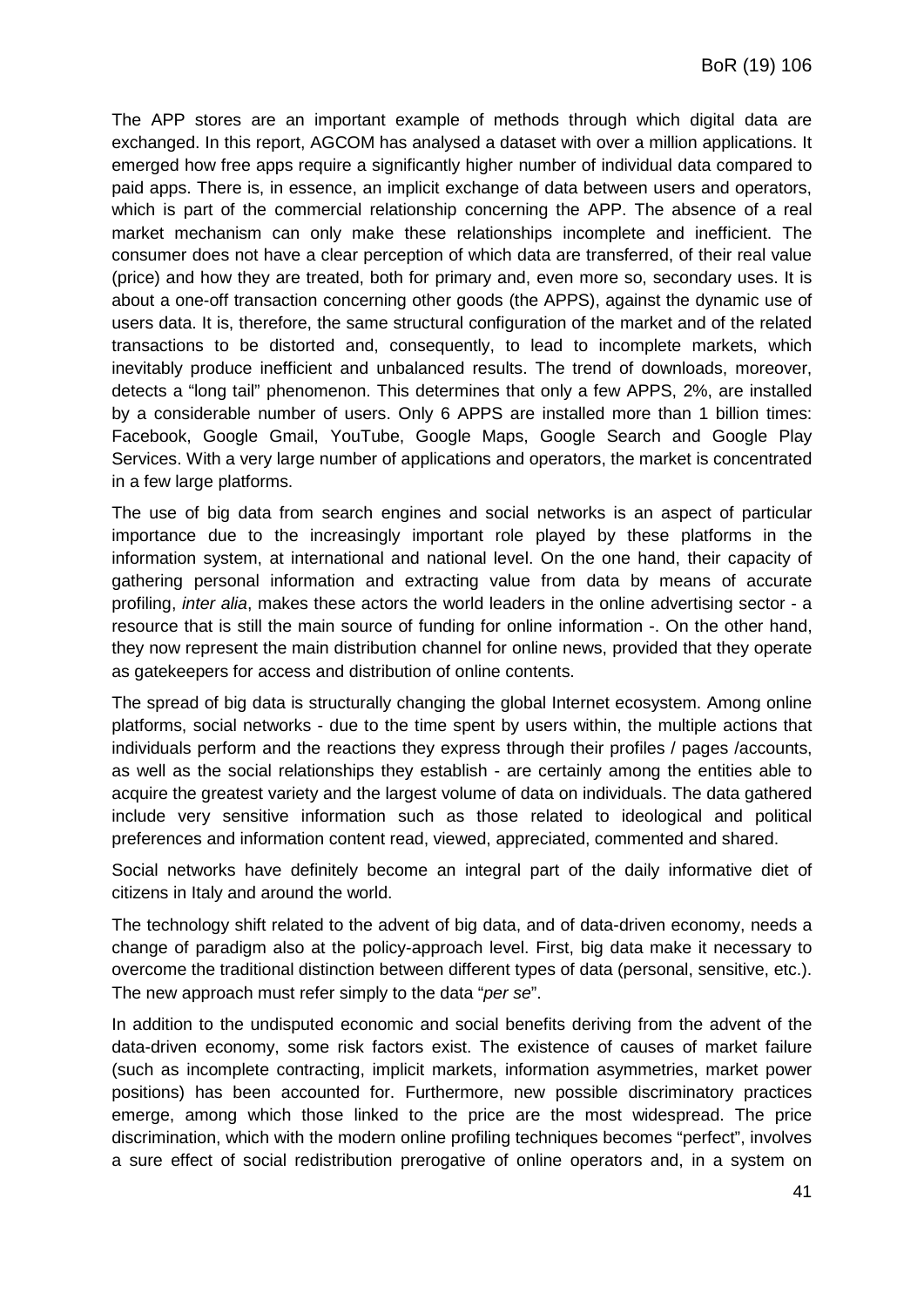several sides, to the detriment of specific categories of users (which from time to time may be consumers, workers, publishers, etc.). These practices, even when theoretically efficient, present very significant social risks. For example, discrimination, often on an algorithmic basis, risks extending, even involuntarily, to differences in the population based on ethnicity, race, sexual orientation, and health condition.

The market failures have repercussions on the whole social context, including the information system, the pluralism of sources, and the same methods of social aggregation and of public opinion creation. As a consequence of the existence of structural and lasting market failures, it is necessary, especially where social and political rights are under discussion, to adopt an *ex ante* approach to the data regulation (and to possible regulation of related algorithms).

Moreover, this new paradigm must take into account that the information asymmetries between users and operators are pervasive and structural. In this context, it is difficult to restore conditions of efficiency through mechanisms of transparency and informed consent. In fact, these regulatory tools appear, in many cases, insufficient to guarantee a cognitive rebalancing between operators and consumers, in a situation in which actors such as experts in the sector, specialized institutions and research centres often do not have at their disposal sufficient knowledge to understand the entity and the very nature of the phenomena. In line with what is already happening in high-tech contexts (such as those of electronic communications), it appears necessary to accompany the new regulation towards technical forms of direct regulation of operators using big data.

Preliminarily, the new paradigm needs to open the black box regulating the processes taking place within the big data ecosystem, such as, among others, moments and methods of data acquisition (data gathering & storage), functioning of the algorithms (algorithm accountability), methods of conservation and analysis (data analytics), derived information, and deriving (primary and secondary) uses. With respect to these and other aspects, further work will be needed.

The new approach must therefore be based on facts, information and knowledge. In this sense, AGCOM has already started research cooperation with the most prestigious national and international universities (in the case of this Report, the Department of Computer Engineering of "La Sapienza" University of Rome) and carried out analysis with experts in the field (in the case of online disinformation, with Prof. Walter Quattrociocchi).

In conclusion, the report illustrates a recommended policy approach by indicating the AGCOM *Technical Roundtable to fight against online disinformation* as a good practice in the paradigm shift: open the black box with analysis and surveys based also on information requested to online platforms, analyse newsfeed and recommendation algorithms, identify and bring out collective and shared solutions to the focused market problems, define *ex ante* rules within the operators.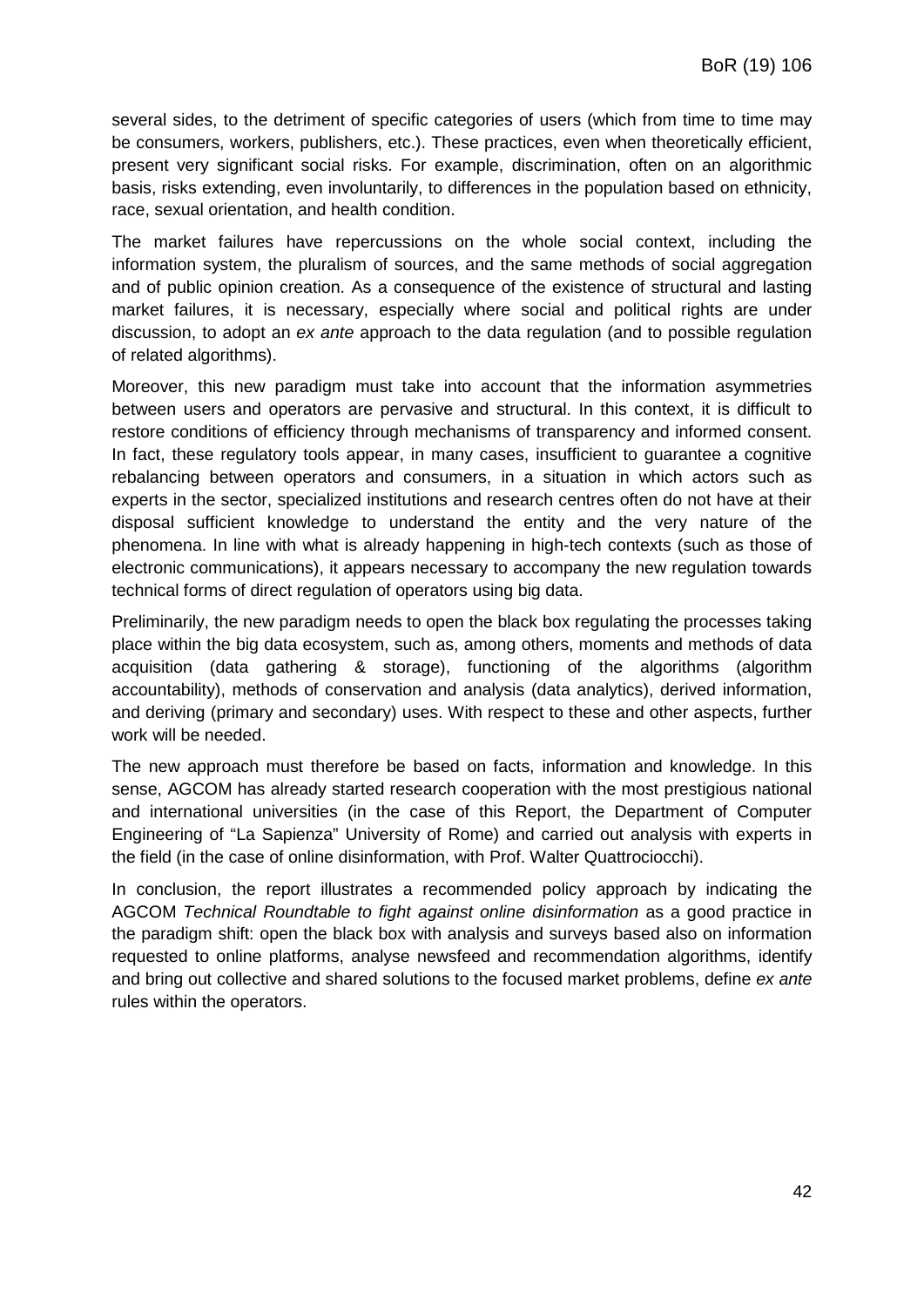# **2. UKE**

Based on national law, the Polish NRA (UKE) annually collects data which map the telecom infrastructure in Poland. This system is called the Information Broadband Infrastructure System (SIIS). It is an IT system and a huge database with millions of records for gathering information about telecommunications infrastructure, public telecommunications networks and buildings, with the aim to enable co-location. The database contains data collected once a year - until the 31st of March, from all telecommunication companies, local government entities and public utility enterprises (approx. 3,500 entities submitting and 9,400 obliged in total).

The following elements fall within the scope of inventory:

- backbone and distribution telecommunications networks;
- telecommunications hubs;
- transmission systems;
- points of interconnection between the public telecommunications networks;
- collocation buildings;
- other existing telecommunications infrastructure;
- buildings within network coverage;
- services (but, according to telecommunication law, the information about the services provided is classified).

All collected data give a complex picture of the Polish telecoms network. Topology of telecoms nodes connected by fibre optic and copper cables, relation of various types of infrastructure to one another and radio lines with access network, divided with respect to technology, as well as with respect to which broadband services are provided over these resources.

The system uses various external state databases in the mapping process.

The first one is TERYT - the National Official Register of the Territorial Division of the Country. This database is managed by the Central Statistical Office. It provides information about unique identifiers for cities, streets etc.

The second important resource is PRG – Polish National Register of Boundaries. This database is managed by the General Office of Geodesy and Cartography. With its help, there is information about addresses and the geographical coordinates of all of the buildings, which are used to geocode data.

The next one is an Address System for Streets, Properties, Buildings and Flats (NOBC), which is a part of TERYT system. This database is also managed by the Central Statistical Office. It provides, among others, information about the categories of buildings, like multifamily building, family building, business building etc. Thanks to it, the system provides broad information, like: address, economic category (e.g. residential, business), availability of telecommunications infrastructure and services, location of providing services. Data from the system is supplemented by data from commercial databases – e.g. population, demographics, wealth, resulting in detailed information about the building, such as address, location, availability of telecommunications infrastructures, provided telecommunication services and demographics.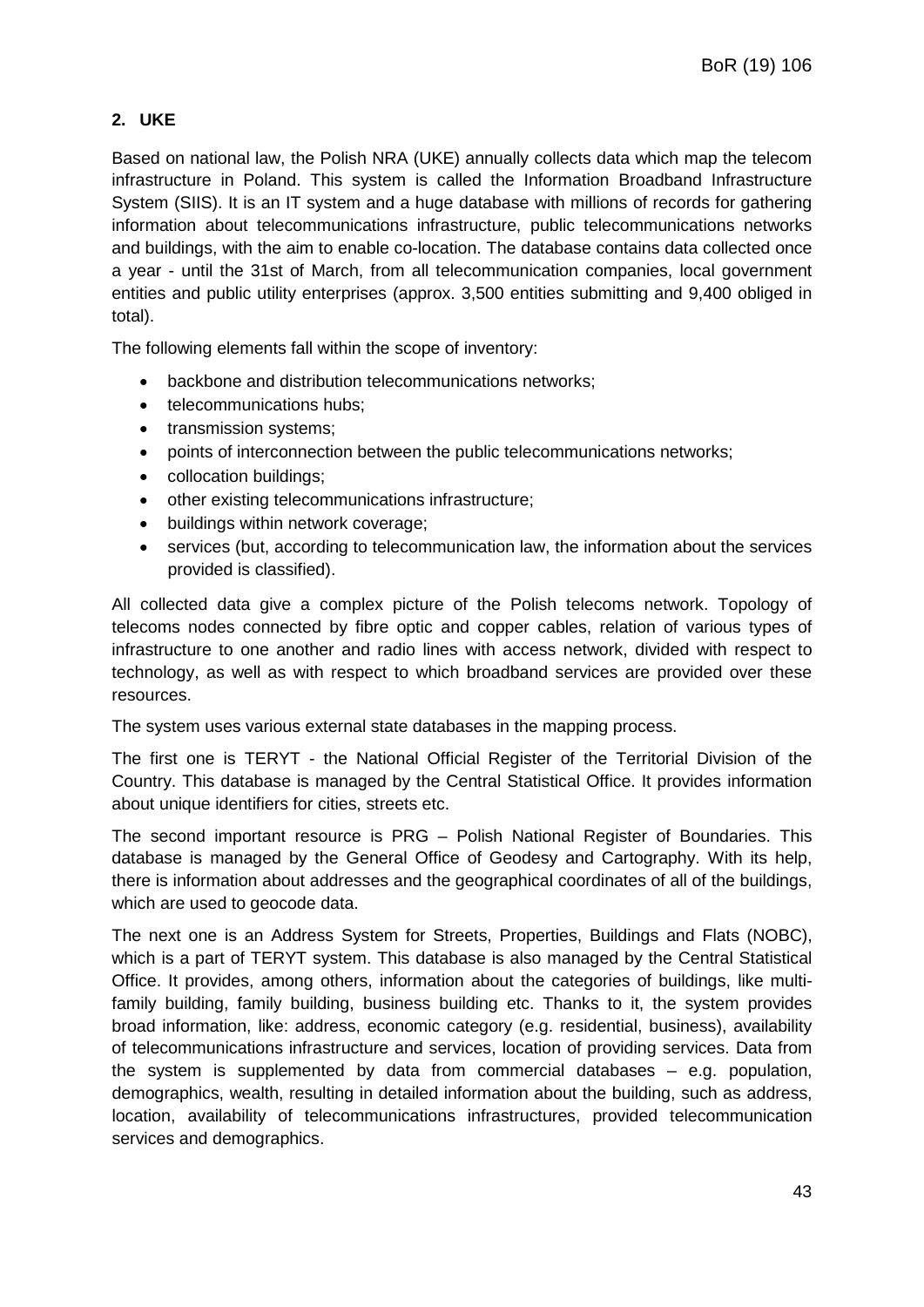The system enables many possibilities to make various analyses (including *ex ante* market assessment) performed at different levels of detail like street, city, NTS-3 level, municipality, etc. It also gives possibilities to identify areas for future investments. With the information about the age structure, wealth, the demand for telecommunication services, it can also provide information on where investments are unprofitable and how much subsidy they should get.

Collected data is used to prepare and publish annually the "Report on state of the telecommunications market in Poland", including infrastructure coverage. Data is also publicly available under Information Point for Telecommunications (PIT), related with Cost Reduction Directive<sup>98</sup>. PIT helps investors and telecommunications companies to plan their investments by providing information about currently existing infrastructure, applying procedures and law.

Data from the system SIIS is subject to standardization and combining with the available databases, usually with the use of Oracle. The data is also subject to a process of geocoding - in GIS tools. Collection process incorporates several build-in data cleaning rules, but data is also monitored and tested for consistency in many processing stages.

The database tools and technology used are:

• Oracle;

- FME a collection of tools for data transformation and data translation;
- QGIS cross-platform free and open-source desktop geographic information system (GIS) application that provides data viewing, editing and analysis capabilities;
- ArcGIS used for: creating and using maps, compiling geographic data and analysing mapped information;
- Python (Lxml, Celery, Django);
- Javascript (jQuery, jQuery UI).

<span id="page-43-0"></span><sup>98</sup> Directive 2014/61/EU of the European Parliament and the Council of 15 May 2014 on measures to reduce the cost of deploying high-speed electronic communications networks.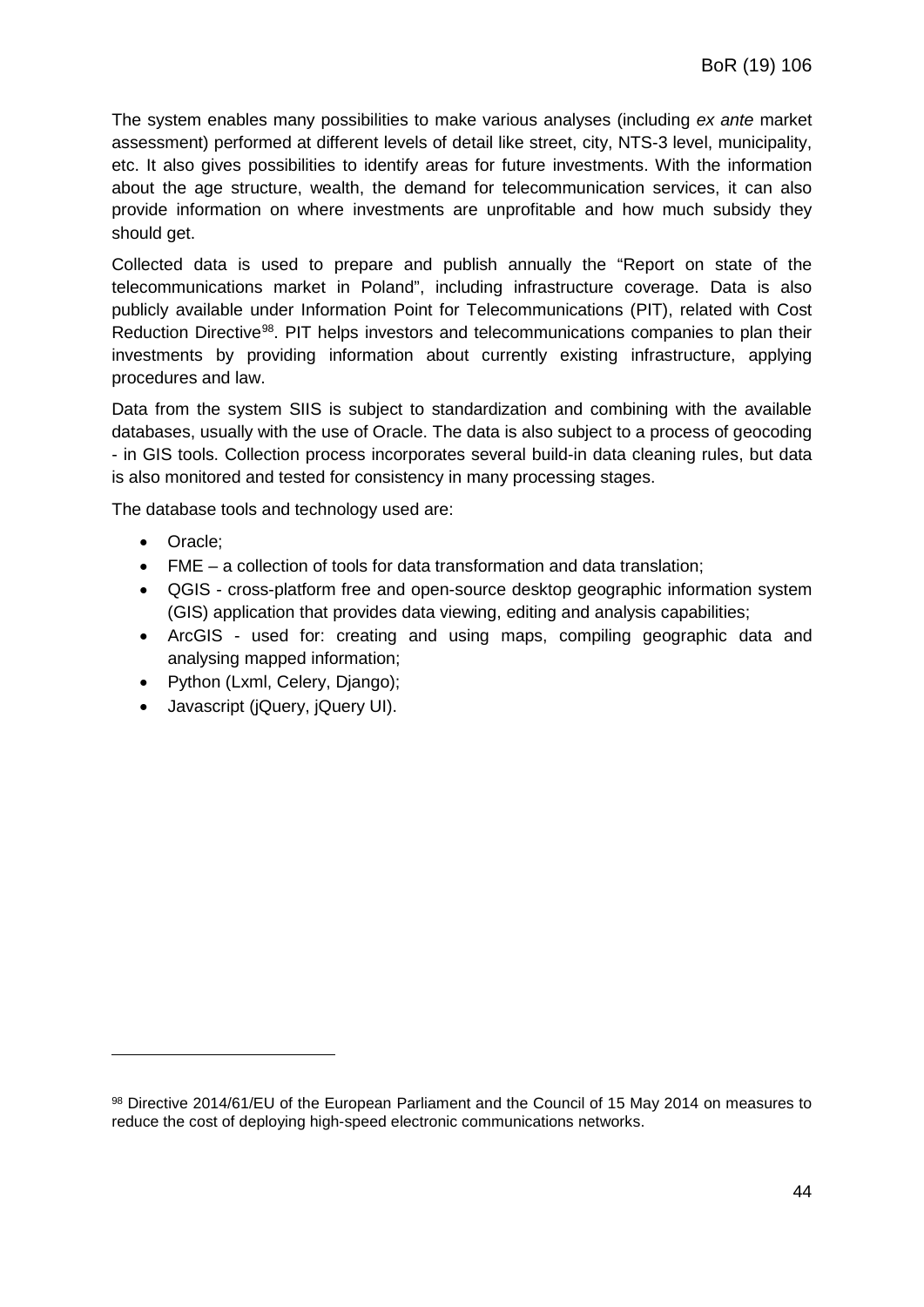### **3. BNETZA**

-

### **Background of "Data as a factor of competition and value added growth in the network sectors"[99](#page-44-0) analysis**

The economy and society are undergoing a rapid change as a result of the digital transformation. Technologies such as the Internet of Things are spreading to more and more fields and enabling the smart networking of machines and resources. Networked functions are added to household goods, modes of transport, buildings and means of production and enhancing their range of functions. This is enabling the development of innovative products and services such as smart home applications, interconnected mobility services, and streaming and communication services.

At the heart of these developments lie the diverse possibilities to be found in data collection, storage, evaluation and transmission. These are the basic requirements for achieving potential intra-company efficiencies and developing innovative business models. Data is thus becoming a central factor of competition and value added growth and is of ever-increasing economic relevance. The European Commission estimates the added value of the EU data economy in 2015 at around €272bn, and forecasts an increase to €643bn by 2020.

Access to relevant data as well as the capability to analyse data will become key competition factors in the further course of digital structural changes. In the public debate about the role of internationally active digital companies, for instance, there is talk of the "data power" of these companies. This is linked to the assumption that privileged access to or exclusive possession of certain data may give rise to market power. An in-depth analysis needs to encompass the detailed legal framework as well as the economic particularities of data.

Data-based value-added processes are also growing in importance in the network sectors regulated by the Bundesnetzagentur, since data is increasingly forming the basis for the control of complex network structures and the associated processes. Physical network infrastructures are therefore also becoming increasingly smart.

Digital technologies enable, for example, continual status reports and monitoring of network components, comprehensive measurements of network activities and transactions, and dedicated control of individual processes. Customers benefit from this development, with improved or completely new products and services.

Another phenomenon is that in particular new market players are offering innovative and often platform-based business models with data as their key value-adding factor. These new business models are able to exert a significant influence on the relevant market structures.

Against the background of these developments, the paper looks at the sectors regulated by the Bundesnetzagentur – telecommunications, post, energy and railway – and analyses the expected competitive effects and the value-adding potential of data as a factor of production. Furthermore, it investigates the extent to which a need for sector-specific action is already

<span id="page-44-0"></span> $99$  The full version of the report is available only in German, following the link: [https://www.bundesnetzagentur.de/SharedDocs/Downloads/DE/Allgemeines/Bundesnetzagentur/Publ](https://www.bundesnetzagentur.de/SharedDocs/Downloads/DE/Allgemeines/Bundesnetzagentur/Publikationen/Berichte/2018/Digitalisierung.pdf?__blob=publicationFile&v=4) [ikationen/Berichte/2018/Digitalisierung.pdf?\\_\\_blob=publicationFile&v=4](https://www.bundesnetzagentur.de/SharedDocs/Downloads/DE/Allgemeines/Bundesnetzagentur/Publikationen/Berichte/2018/Digitalisierung.pdf?__blob=publicationFile&v=4)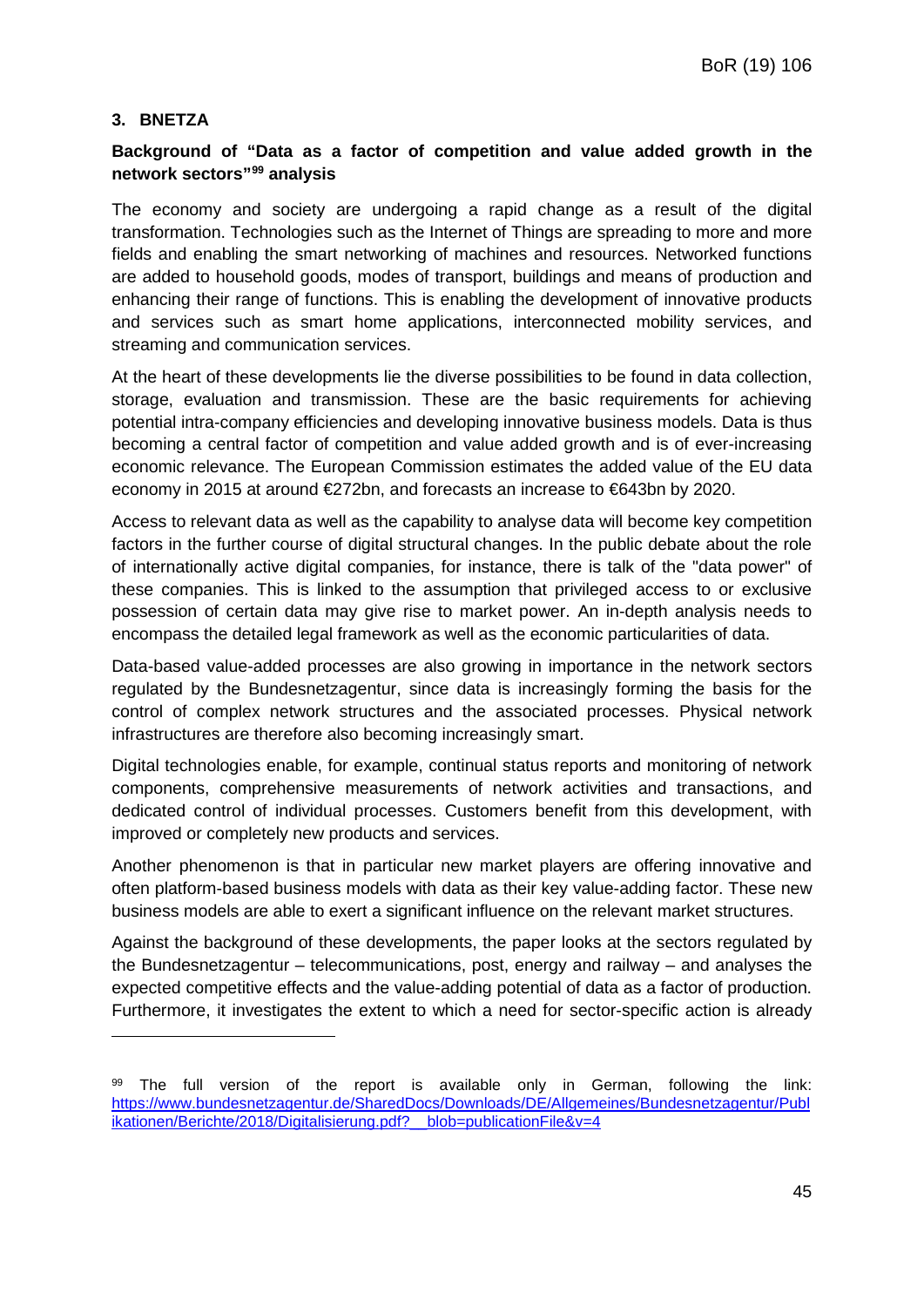apparent and, in light of this, it identifies the possible options for general regulatory action relating to data as a factor of competition and value added growth.

### **Significance of data as a factor of competition and value added growth in the network sectors and for the digital network economy**

Similar developments and comparable challenges in relation to the increasing significance of data as a competition and value-adding factor can be seen **across all the sectors**:

• Market transparency in the regulated network sectors can be increased by consolidating and publishing data, accessibility to relevant information can thus be made considerably simpler for market players (e.g. via intermediation and comparison platforms). This helps to reduce search costs and strengthen price and quality competition.

• Data cooperation can be a suitable means to exploit value-adding potential, through exchanging or sharing specific data. To avoid obstacles to competition, greater attention should be paid to ensuring that cooperation arrangements are non-discriminatory and preferably interoperable.

• Standardisation and interoperability are increasing in importance as the digital transformation progresses. Open standards and interoperable systems can contribute to improving the options for data exchange, avoiding undesirable "lock-in" effects, and lowering barriers to market entry.

• Internet-based platforms and networks also have an ever-increasing influence on established business models in the regulated network sectors. The particularities of the digital network economy (strong network effects, asymmetrical price structures, great importance of data, free products, multi-sided markets) make a competition and welfare analysis considerably more complex than for traditional markets.

The different market structures and individual regulatory frameworks also give rise to the following **sector specific findings**:

### **Telecommunications sector**

• The growing importance of data in the telecommunications sector is reflected in the increasing range of new, data-based products and services (e. g. Internet of Things, zerorating).

• At present, restrictions on competition relating to exclusive data availability at infrastructural level do not seem to be particularly pronounced, owing to the particularities of the telecommunications sector (including, for example, infrastructure competition, a high degree of standardisation, the options for parallel data collection via terminal equipment, and the sector-specific legal framework). In the past, there have been individual cases where the Bundesnetzagentur has imposed obligations on wholesale providers, requiring them to provide necessary information such as line characteristics to competitors on a nondiscriminatory basis.

• User data and the possibilities for evaluation offer great economic potential (this applies to both wholesale and retail customers). This is shown by the fact that telecommunications network operators and service providers are extending their activities into the smart home,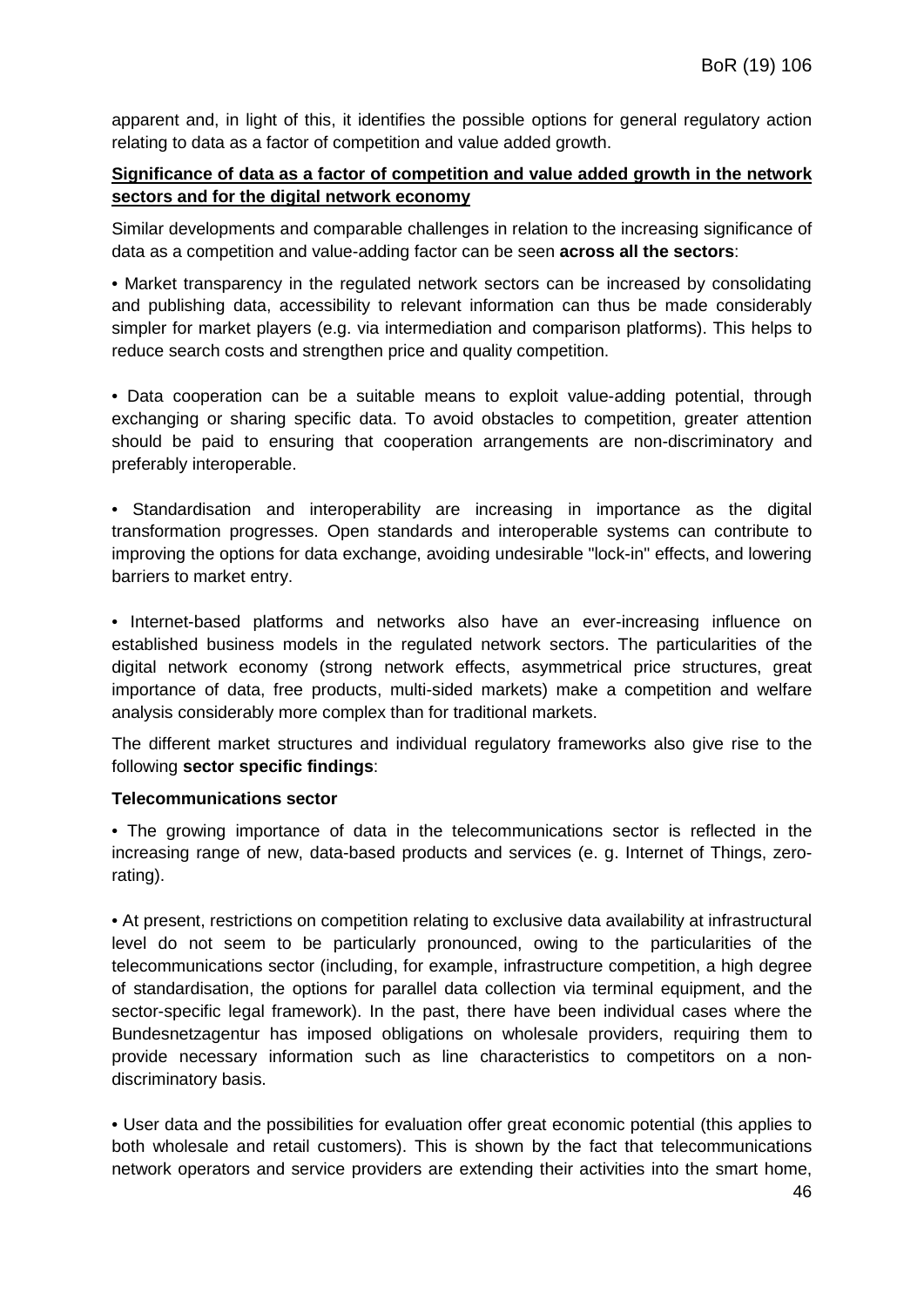health and mobility segments, for example. The aim of the telecommunications companies is to generate higher revenues by collecting and evaluating data. They are also carrying out more intensive evaluations of their own data. For instance, anonymised and aggregated location data from mobile network customers is being used to optimize traffic flows or for geomarketing, thus also enabling new business models and cooperation with other sectors.

• From the consumer's point of view, it is crucial that the same protective provisions (for instance for data protection) generally apply to comparable services (e.g. messaging and VoIP on the one hand, and SMS and telephony on the other); this is also one of the aims within the context of revising the European regulatory framework (European Electronic Communications Code).

#### **Postal sector**

• The spread of digital technology is leading to an increase in the importance of data at all levels of the value chain in the postal sector. This concerns, for instance, communicating with customers, providing postal services, and integrating physical goods flows and associated parcel-related information flows.

• From a competition economics perspective, the availability of data can contribute to strengthening the market position of individual players, for example in view of the increasing emergence of platform-based providers in the postal sector and in post-related economic sectors (e. g. e-commerce and transport and freight exchange platforms). By contrast, competition-related problems as a result of exclusive data availability do not seem to be particularly marked, owing to the specific market structures in the postal sector. The potential for distortion of competition lies primarily in those market areas that are characterised by vertically integrated company structures.

• Standardisation measures can make a significant contribution to increasing market transparency and reducing barriers to market entry, both in national and in cross-border postal markets. Nationwide implementation of open standards can improve the options for data exchange, create interoperability between the various market players, and strengthen competition. Standardisation can, in particular, contribute to integrating procedures and creating uniform interfaces, and in turn help to increase process efficiency, shorten delivery processes and times, and improve service promises, for instance for last-mile delivery or for cooperation within city logistic concepts.

### **Energy sector**

• In the grid-based energy sector, an increasing amount of data is being collected in the area of network operations. At the same time, data-based innovations and business models are growing in importance and new opportunities and fields of applications are emerging, for example for grid flexibility. From a competition perspective there is a need for stricter unbundling requirements for integrated network operators in order to be able to leverage the associated data-based potentials.

• An entitlement for market players against network operators to publish specific network data generated by the operators could facilitate the development of innovative applications, business models and grid-beneficial services in the electricity market. It would have to be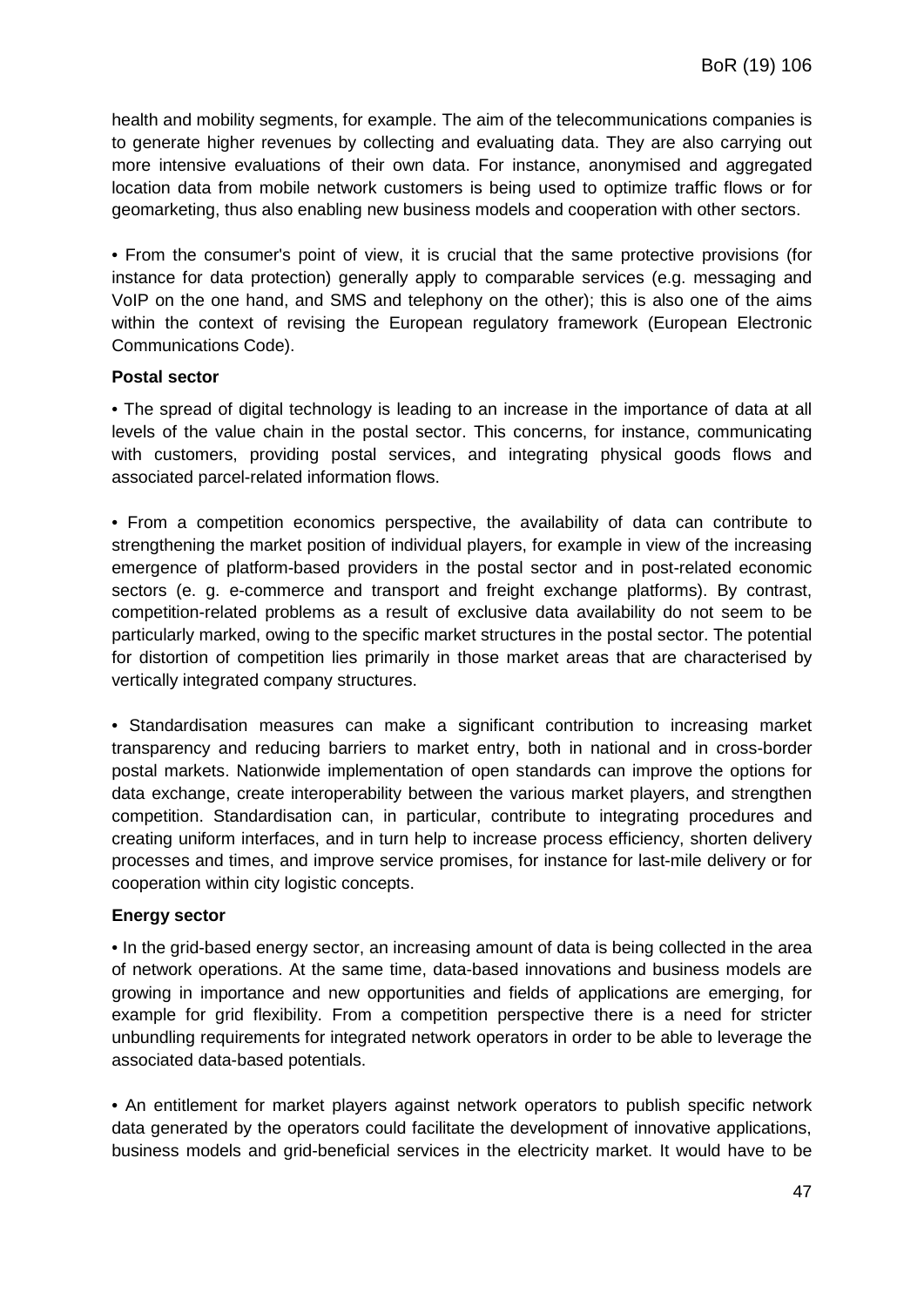ensured that each market participant had non-discriminatory access to a standardised set of data and that publication did not lead to market players being able to optimise their position vis-à-vis network operators. Legal restrictions (particularly on personal data) and securityrelated factors standing in the way of the publication of network data would also have to be taken into account.

• Data exchange as part of data cooperation can help to make managing network infrastructure in a more efficient way, for instance using virtual platforms that distribute data to the relevant authorised parties. However, this kind of cooperation may also require considerable investment, for example to fulfil IT security requirements or to create standardised interfaces for efficient data exchange. The regulatory framework must promote reasonable and cost-reducing cooperation in the field of data collection and exchange.

### **Railway sector**

• Vertically integrated players in the rail sector are presumed to have access to exclusive infrastructure data, i. e. data that competitors cannot generate by other means or obtain elsewhere. Without appropriate regulatory action, this data can only be used exclusively and could be passed on selectively within a vertically integrated group of companies, potentially creating disadvantages for competitors.

• The data exchange opportunities particularly enable new and improved services in the field of cross-modal transport processes, for instance with respect to telematics, networked mobility or sector coupling. Furthermore, in particular vertically integrated railway undertakings and platform providers in the field of mobility or transport logistics can potentially gain sovereignty over key customer interfaces and thus access to an increasingly wider range of valuable data. Overall, it can be stated that the use of data-based applications to optimise intra-company processes and cost structures is currently less pronounced in the rail markets than in other sectors.

• Furthermore, it may be advantageous for players in the rail sector to enter into data cooperation arrangements. In this context, however, greater attention should be paid to ensuring that such arrangements are non-discriminatory, promote innovation and are as interoperable as possible, with a view to preventing obstacles to competition.

### **Options for action and outlook**

The analysis reveals that data-related issues are often multifaceted and complex. This is largely due to the specific characteristics of data and digital markets. In this context, traditional economic analysis tools are increasingly reaching their limits. From a legal perspective, too, data handling poses challenges. Although the current legislative framework provides for a variety of data property rights, there is no absolute right to data from which specific usage rights can be derived. What is more, numerous different data-related rules and statutory provisions currently exist. The main legal challenge will therefore be developing clear and innovation-friendly regulations conforming to data protection requirements that **guarantee** a reasonable **balance between the various interests of the market players**.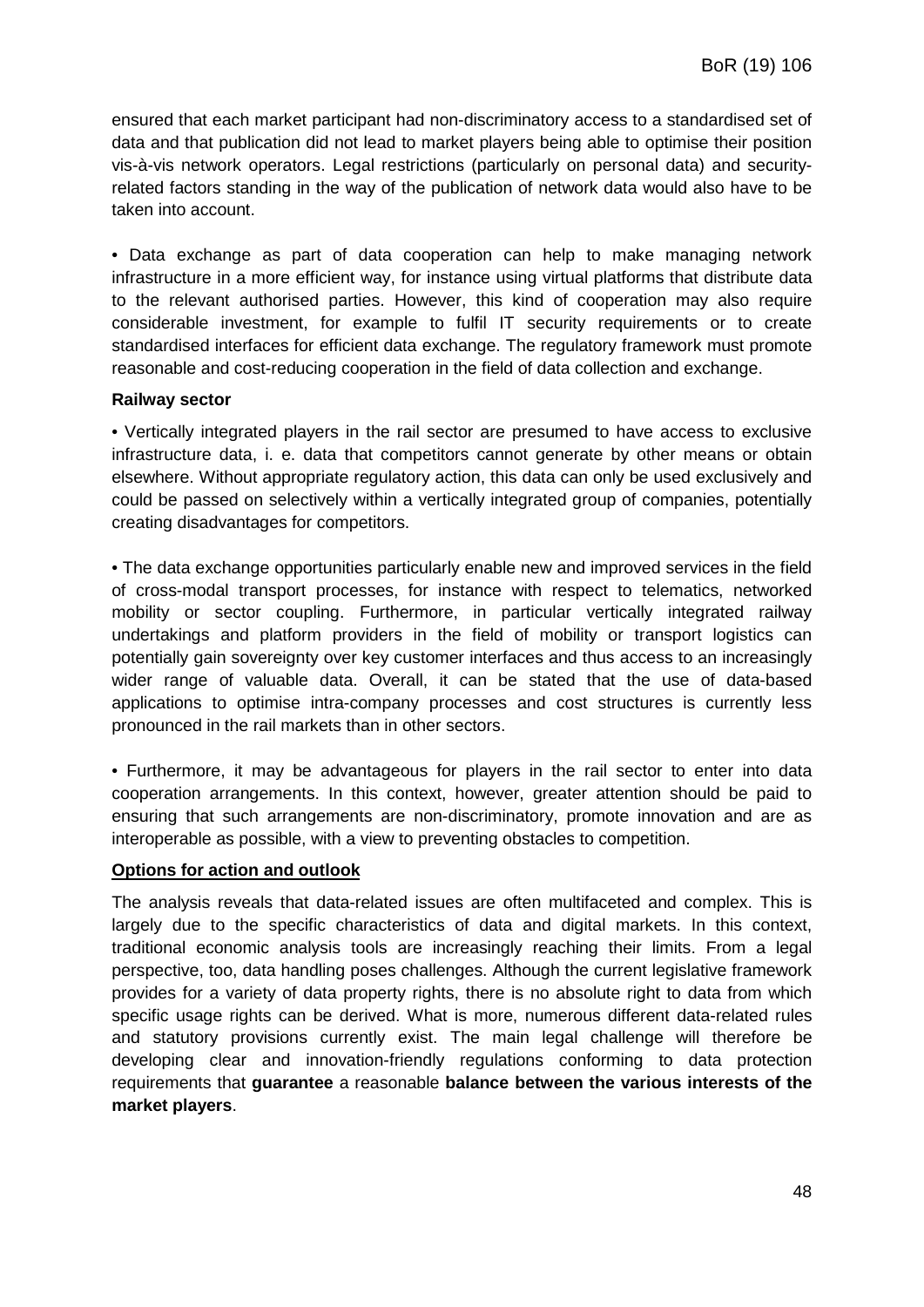To meet the challenge of creating a regulatory framework for data, it is important to draw on specific analyses of individual cases when assessing obstacles to competition and the suitability of remedies. Depending on the individual market conditions of the relevant sector or business model, the conclusions drawn may well differ.

With a view to creating fair competitive conditions and promoting the value-adding potential of data, there are various regulatory options with, in particular, varying levels of intervention:

- *promoting standardisation and interoperability*
- *imposing transparency obligations*
- *ensuring a level playing field*
- *implementing data portability obligations*
- *establishing rules for access to data (pools)*
- *adjusting unbundling measures*
- *extending market monitoring.*

In assessing whether and which measures are ultimately suitable, it is often necessary to take account of complex interdependencies (including the multilateral nature of markets) and feedback effects (e. g. network effects) as well as possibly conflicting goals, such as consumer protection (and in particular data protection) interests versus the interests of companies in the innovative use of data.

In the digital age, a comprehensive, continual and proactive market monitoring is therefore of decisive importance, because only a comprehensive basis of data and information can provide a proper assessment of the changes and their consequences for regulated network sectors. In view of the growing level of complexity and dynamism in the market, it would also make sense for all the relevant stakeholders (e.g. companies and professional associations) to become even more involved in the market monitoring process. Furthermore, in light of the increasingly blurred borders between markets, it is important to look at whether certain information requirements for market players vis-à-vis regulatory authorities should be extended to adjacent sectors, for instance to players in the digital network economy (e. g. internet platform providers).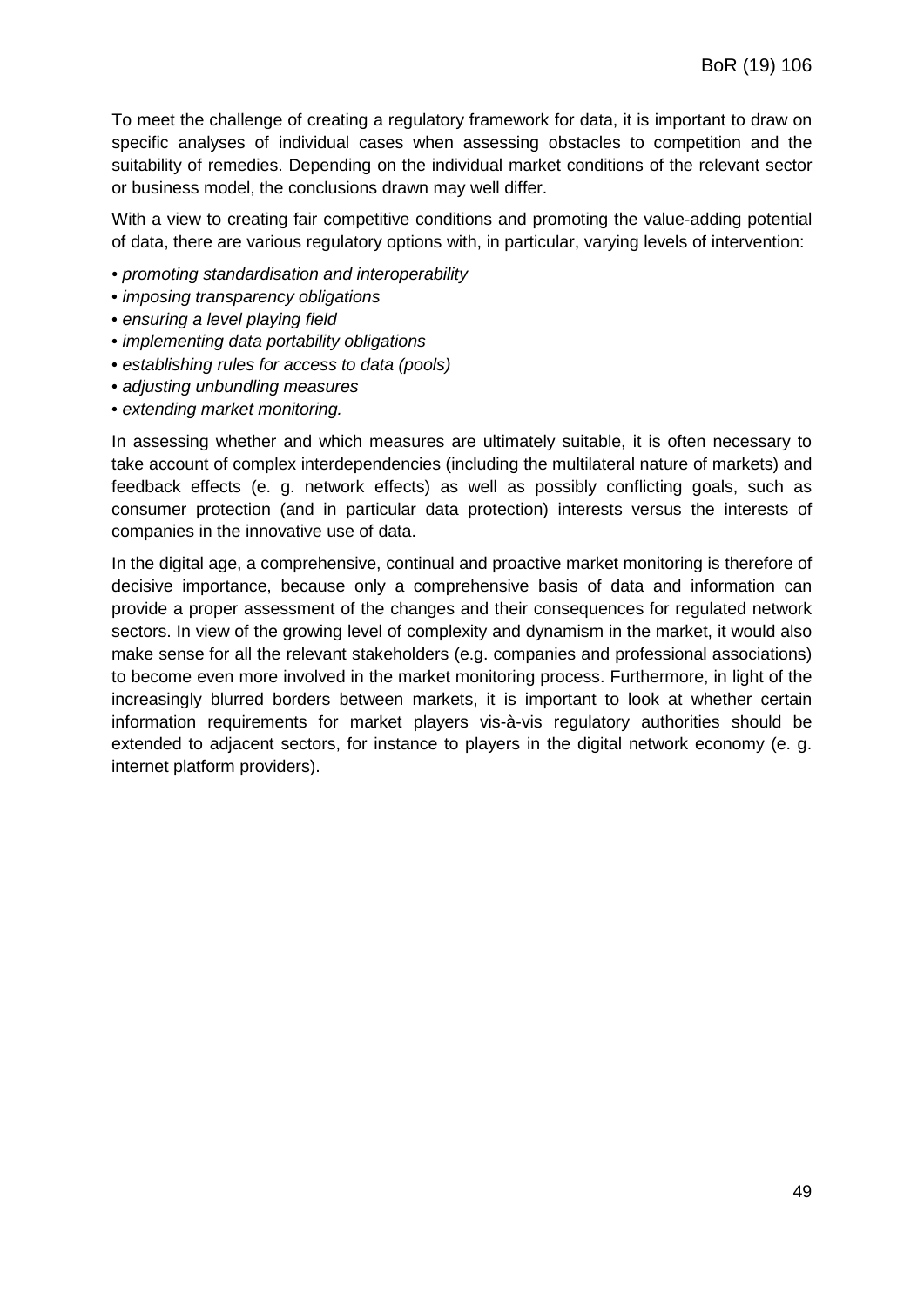# **4. ACM**

ACM, the Dutch regulator, has focused recently on two main issues related to the data economy. An overview of each of the two analysed aspects is provided below.

### *a) Organisation-wide programme to promote data driven oversight*

For nearly two years, ACM has supported an organisation-wide programme to promote data driven oversight. The programme consists of various working groups designing policy advice, organising trainings and events events and communicate with the organisation about the programme and its ambitions. Several projects have been designated as projects of special interest under the programme. These projects are relatively complex because of the volume and/or sensitivity of the data so they provide an opportunity to define best practices.

### *b) Data managers govern data processes*

ACM departments that work with data a lot, have appointed data managers that govern the processes related to data. They ensure that data are collected, stored, distributed and processed according to the relevant laws, policies and best practices. They also keep an overview of the available data.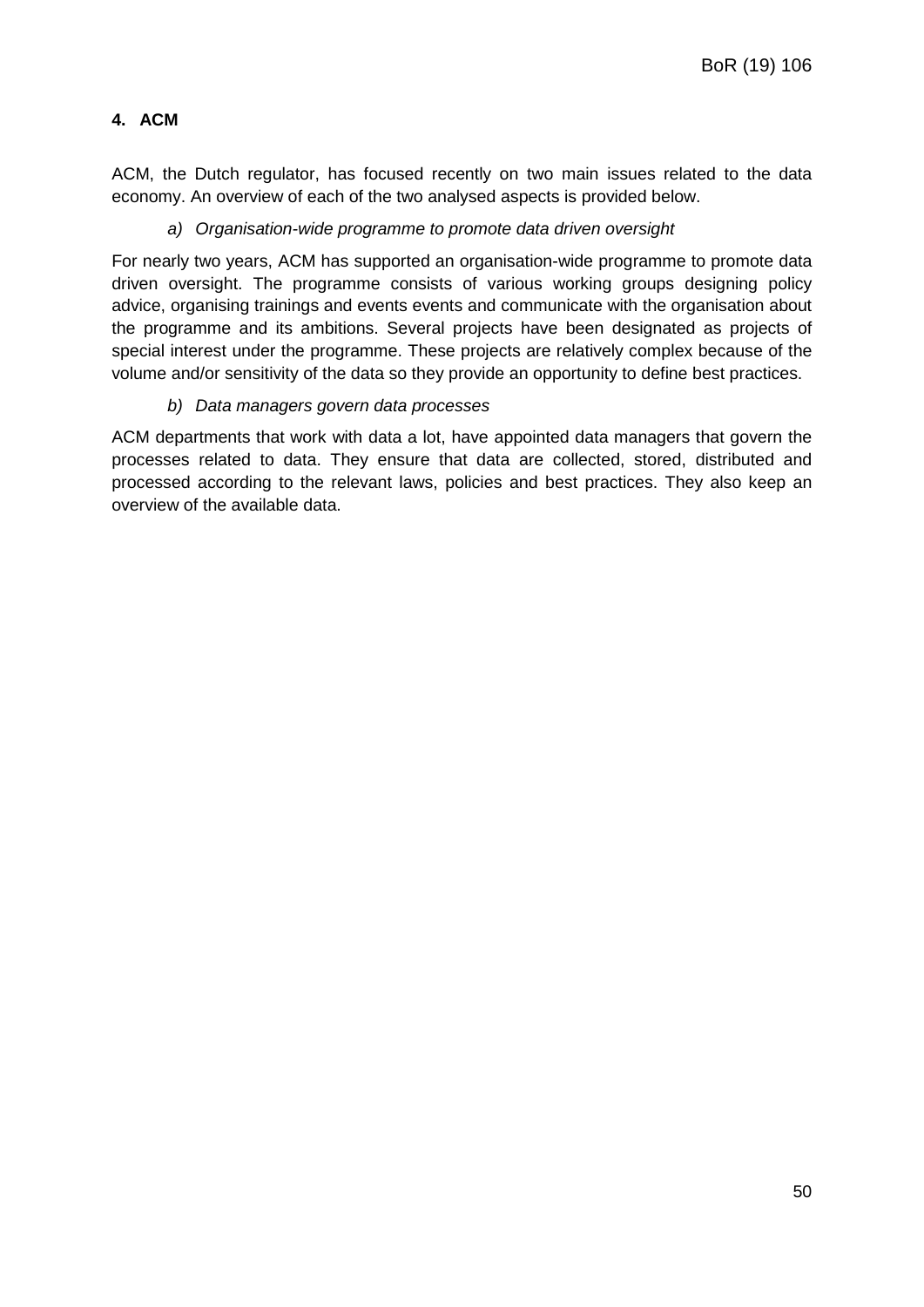# <span id="page-50-0"></span>**ANNEX 2 - NATIONAL AND EC DECISIONS/ INVESTIGATIONS RELATING TO THE DATA ECONOMY**

## **Table 2 EC Decisions related to the data economy**

| Mergers - Reg. No 139/2004                                                                    |                                                                                                                                                   |                                                                                                                                                    |  |  |  |
|-----------------------------------------------------------------------------------------------|---------------------------------------------------------------------------------------------------------------------------------------------------|----------------------------------------------------------------------------------------------------------------------------------------------------|--|--|--|
| <b>CASE</b> reference                                                                         | <b>Relevant market/s</b>                                                                                                                          | <b>Measures adopted</b>                                                                                                                            |  |  |  |
| M.4731<br>Google/Doubleclick<br>$\overline{\phantom{a}}$<br>(11/3/2008)                       | Online advertising services                                                                                                                       | Unconditional clearance (Phase II)                                                                                                                 |  |  |  |
| <b>TomTom/TeleAtlas</b><br>$M.4854 -$<br>(14/5/2008)                                          | Digital map databases for navigation<br>Portable navigation devices (PNDs)                                                                        | Unconditional clearance (Phase II)                                                                                                                 |  |  |  |
| M.5727<br>Microsoft/Yahoo<br>Search Business (18/2/2010)                                      | Internet search<br>Online advertising                                                                                                             | Unconditional clearance (Phase I)                                                                                                                  |  |  |  |
| <b>Telefónica</b><br>M.6314<br>UK/Vodafone<br><b>UK/Everyting</b><br>Everywhere/JV (4/9/2012) | (Mobile) advertising services<br>Data analytics services                                                                                          | Unconditional clearance (Phase II)                                                                                                                 |  |  |  |
| M.7023<br><b>Publicis/Omnicom</b><br>$\sim$<br>(9/1/2014)                                     | Marketing and communication services<br>Media buying services<br>("Big") data analytics services                                                  | Unconditional clearance (Phase I)                                                                                                                  |  |  |  |
| M.7217 - Facebook/Whatsapp<br>(3/10/2014)                                                     | Online advertising<br>Instant messaging services                                                                                                  | Unconditional clearance (Phase I)                                                                                                                  |  |  |  |
| Microsoft/LinkedIn<br>M.8124<br>(6/12/2016)                                                   | Sales intelligence solutions<br><b>CRM</b> solutions<br>Online advertising services                                                               | Conditional clearance (Phase I)<br>but no remedies regarding the<br>markets for sales intelligence<br>solutions/CRM<br>online<br>or<br>advertising |  |  |  |
| Verizon/Yahoo!<br>M.8180<br>$\overline{\phantom{0}}$<br>(21/12/2016)                          | General search services<br>Online advertising services<br>Data analytics services                                                                 | Unconditional clearance (Phase I)                                                                                                                  |  |  |  |
| M.8251<br>Bite/Tele2/Telia<br>$\overline{\phantom{0}}$<br>Lietuva/JV (19/7/2017)              | Mobile payment services                                                                                                                           | Unconditional clearance (Phase I)                                                                                                                  |  |  |  |
| M.8788<br>Apple/Shazam<br>(6/9/2018)                                                          | Digital music distribution services<br>ACR software solutions, including music<br>recognition apps<br>Online advertising services                 | Unconditional clearance (Phase II)                                                                                                                 |  |  |  |
| Microsoft/Github<br>M.8994<br>(19/10/2018)                                                    | Source and code hosting services for<br>version control and collaboration<br>Development and operations ("DevOps")<br>tools<br>laaS/PaaS services | Unconditional clearance (Phase I)                                                                                                                  |  |  |  |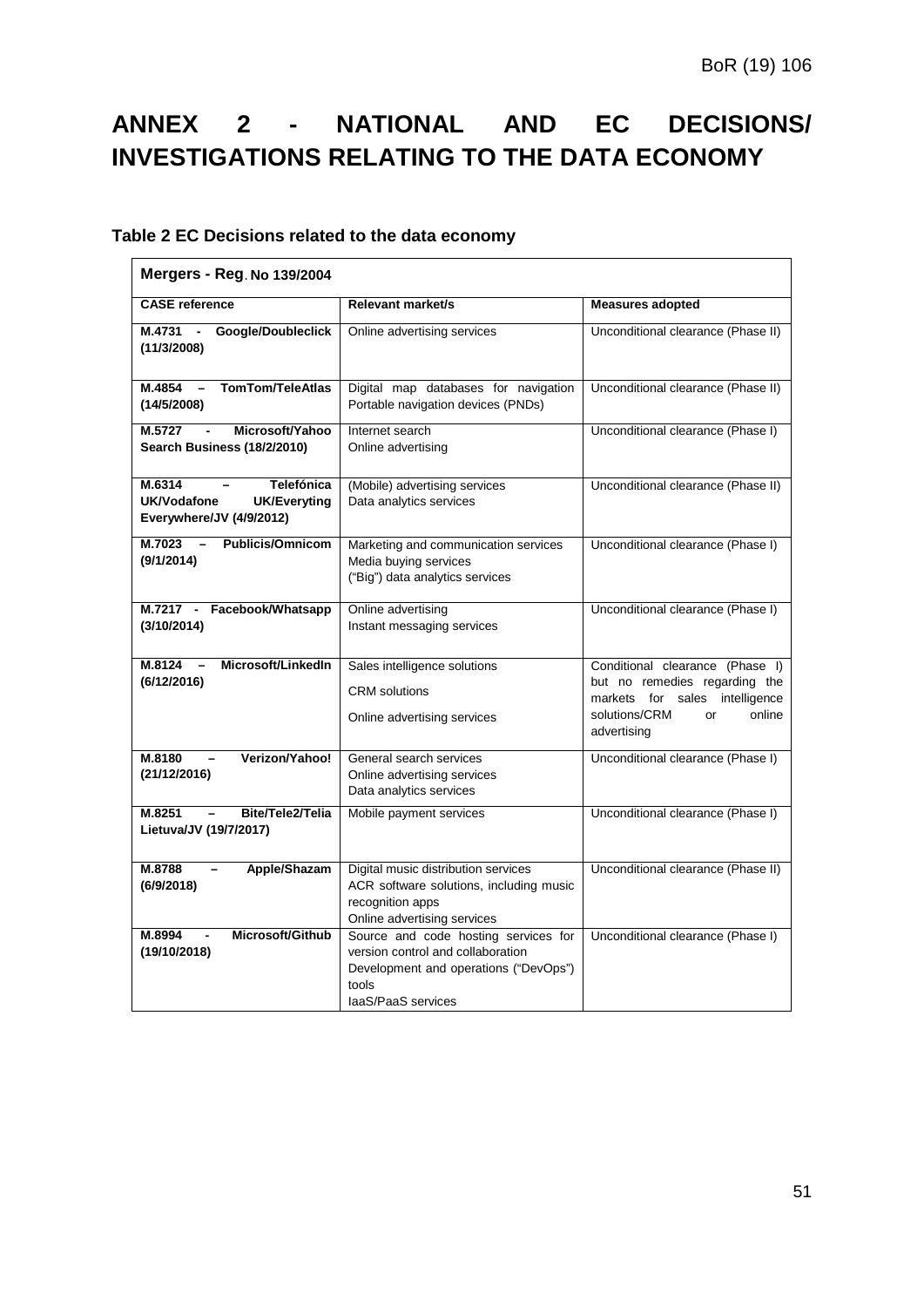| Cases art. 101 - 102 TFEU                                                                |                                                                                                                                                      |                                                                                                                                                                                                                                                                                                                                  |  |  |  |  |
|------------------------------------------------------------------------------------------|------------------------------------------------------------------------------------------------------------------------------------------------------|----------------------------------------------------------------------------------------------------------------------------------------------------------------------------------------------------------------------------------------------------------------------------------------------------------------------------------|--|--|--|--|
| <b>Case reference</b>                                                                    | <b>Relevant market/s</b>                                                                                                                             | <b>Measures adopted</b>                                                                                                                                                                                                                                                                                                          |  |  |  |  |
| AT 39740 Google Search (abuse of<br>102<br>dominant<br>position<br>art.<br>infringement) | Market for general search services<br>market<br>and<br>for<br>comparison<br>shopping services                                                        | Fine; order to bring the abuse<br>to an end within 90 days from<br>the decision's notification in so<br>far as the undertaking has not<br>already done so                                                                                                                                                                        |  |  |  |  |
| AT 40099 Google Android (abuse<br>dominant position - art. 102<br>οf<br>infringement)    | General<br>search<br>internet<br>services, licensable smart mobile<br>operating systems and app stores<br>for the Android mobile operating<br>system | Fine; order to bring the abuse<br>to an end within 90 days from<br>the decision's notification in so<br>far as the undertaking has not<br>already done so                                                                                                                                                                        |  |  |  |  |
| AT 40411 Google Adsense (abuse<br>of dominant position -art.102)                         | Market<br>for<br>online<br>search<br>advertising<br>intermediation<br>(brokering of online search adverts)                                           | Fine; Google ceased the illegal<br>practices a few months after the<br>Commission issued in July 2016 a<br>Objections<br>Statement<br>of<br>concerning this case. The decision<br>requires Google to, at a minimum,<br>stop its illegal conduct, to the<br>extent it has not already done so,<br>and to refrain from any measure |  |  |  |  |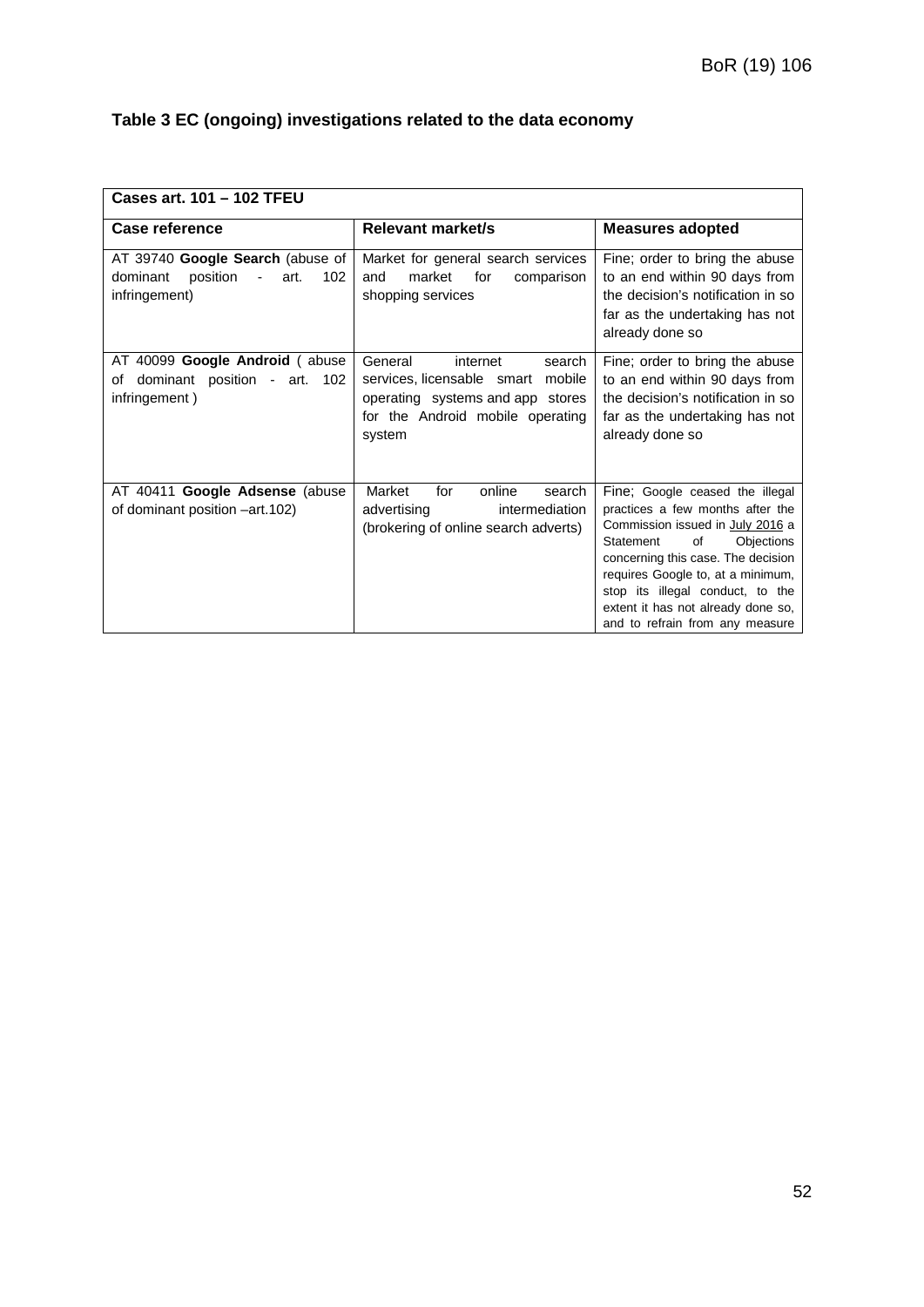| object or effect. (IP/19/1770) | that has the same or equivalent |  |  |  |
|--------------------------------|---------------------------------|--|--|--|
|--------------------------------|---------------------------------|--|--|--|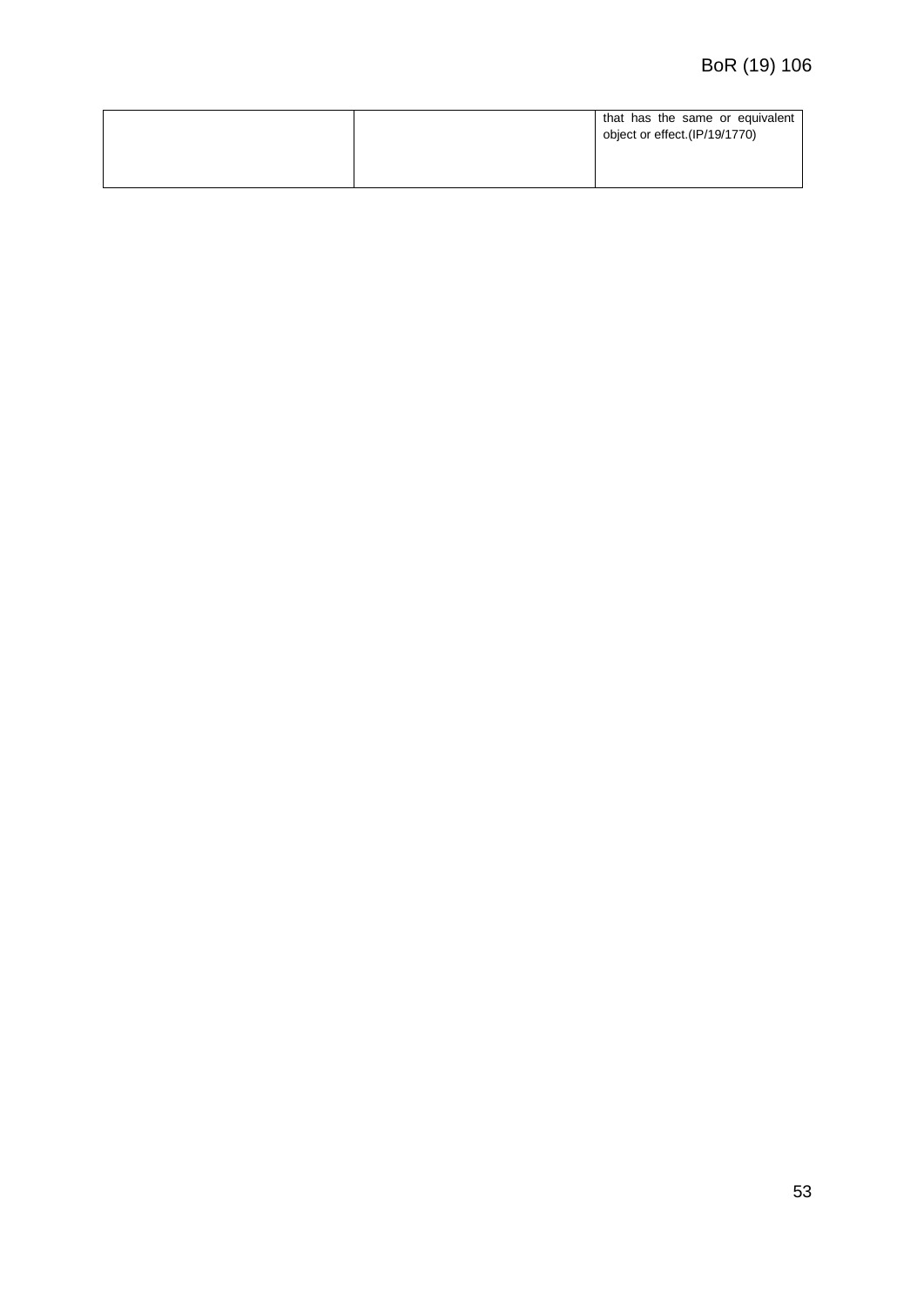|  | Table 4 Data economy related national antitrust decisions |
|--|-----------------------------------------------------------|
|--|-----------------------------------------------------------|

|                                                                                                                                    | <b>Cases dealt by antitrust authorities (NCAs)</b>                                                                                                                                                                                                                                                                                                                                                                                                                                                                                                                                                                                                                                        |                                                                                                                                                                                                                     |  |
|------------------------------------------------------------------------------------------------------------------------------------|-------------------------------------------------------------------------------------------------------------------------------------------------------------------------------------------------------------------------------------------------------------------------------------------------------------------------------------------------------------------------------------------------------------------------------------------------------------------------------------------------------------------------------------------------------------------------------------------------------------------------------------------------------------------------------------------|---------------------------------------------------------------------------------------------------------------------------------------------------------------------------------------------------------------------|--|
| Case reference                                                                                                                     | <b>Abstract</b>                                                                                                                                                                                                                                                                                                                                                                                                                                                                                                                                                                                                                                                                           | <b>Sanction/Adopted measure:</b>                                                                                                                                                                                    |  |
| IT Italy AGCM Facebook - 7 Dec<br>2018<br>Breaches of the Italian Consumer<br>Code - misleading and unfair<br>commercial practices | Facebook was fined following the<br>enactment of two unfair commercial<br>practices.<br>1.<br>Facebook misleads<br>consumers into registering<br>because in the page for<br>registering (Iscriviti) does<br>not provide any reference<br>to the commercial uses of<br>their data operated by the<br>platform, but only to the<br>free offer of social<br>services.<br>2.<br>Facebook adopts a<br>misleading opt out<br>mechanism (pre-selected<br>function of "Piattaforma<br>attiva"), in order to<br>exchange the data of its<br>users with third party<br>websites and apps. Such a<br>pre-selected system<br>overstates the penalties<br>caused by deselecting the<br>pre-set option. | Facebook was sanctioned 5 million<br>euro for<br>each of the unfair<br>commercial practices enacted.                                                                                                                |  |
| DE Germany - Bundeskartellamt 6<br>Febr 2019<br><b>Breaches</b><br>of<br>German<br>the<br>Competition Act (GWB)                    | Bundeskartellamt prohibited<br>The<br>Facebook (FB) to collect and merge<br>users and device - related data from<br>FB Business tools (API, plug-ins,<br>other analytics services) and from<br>FB's own platforms (WhatsApp and<br>Instagram)<br>without<br>users'<br>the<br>It<br>prohibited<br>consent.<br>also<br>combining the above mentioned<br>data with FB data for purposes<br>related to the social network.                                                                                                                                                                                                                                                                    | Facebook<br>ordered<br>was<br>to<br>implement changes to its data and<br>within<br>cookies<br>policy<br>twelve<br>months. To such an extent, a period<br>of four months was granted to<br>submit a compliance plan. |  |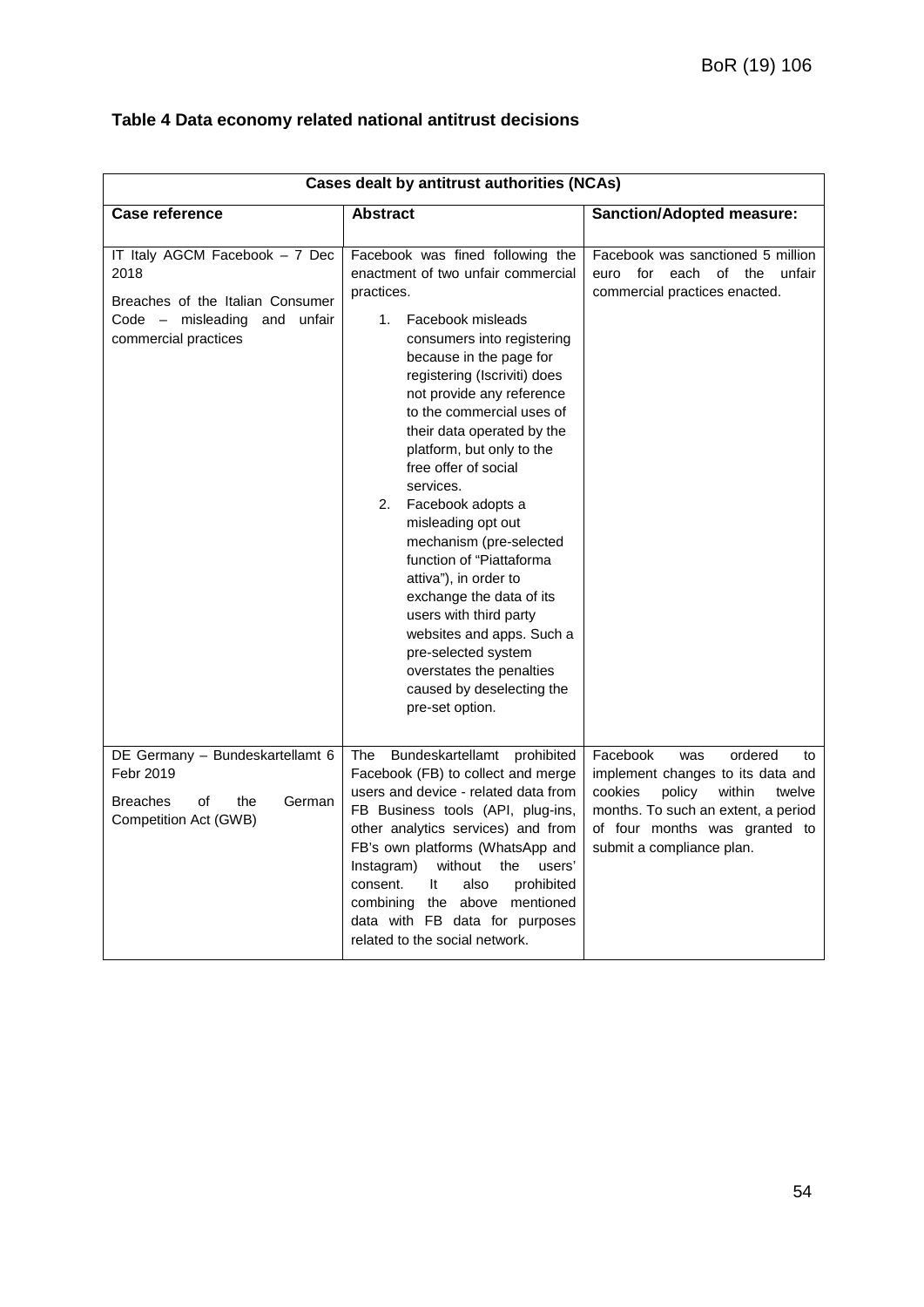# <span id="page-54-0"></span>**ANNEX 3 – TAXONOMY OF DATA IN THE CONTEXT OF THE TELECOMMUNICATION SECTOR**

The following tables propose a taxonomy of data regarding the telecommunications sector: it depicts what kind of data the different actors have access to, distinguishing the accuracy of the data collected and the legal status of the collection of such data. Two sub-types of data are distinguished: personal data and network management data.

### **Figure 2: Tables 5 and 6 labels**

| Number of circles refers to the accuracy of data collected          |                                                                                             |  |  |  |  |
|---------------------------------------------------------------------|---------------------------------------------------------------------------------------------|--|--|--|--|
| ೦೦೦                                                                 | Comprehensive access to detailed data                                                       |  |  |  |  |
| 00                                                                  | Possibility to infer data, or access to accurate data in most cases                         |  |  |  |  |
| ◙                                                                   | Access to "noisy" data, or to accurate data in very few cases                               |  |  |  |  |
|                                                                     | No access to data                                                                           |  |  |  |  |
| Filling of circles refers to the legal status of the access to data |                                                                                             |  |  |  |  |
|                                                                     | Access to the data is technically possible and allowed (in some case with prior<br>consent) |  |  |  |  |
|                                                                     | Access to the data is only technically possible                                             |  |  |  |  |

### **Table 5: Proposed taxonomy for Personal Data**

|                                      | Customer                                     | Content data                                          |                                                                                                                   | Metadata                                                                                                                                 |                                                                                                      |                                                                                                              |
|--------------------------------------|----------------------------------------------|-------------------------------------------------------|-------------------------------------------------------------------------------------------------------------------|------------------------------------------------------------------------------------------------------------------------------------------|------------------------------------------------------------------------------------------------------|--------------------------------------------------------------------------------------------------------------|
|                                      | Relationship<br>Managemen<br>t data (CRM)    | Content in Clear text                                 | <b>Encrypted Content</b>                                                                                          | Traffic metadata                                                                                                                         | <b>VPN</b><br>Encrypted<br>traffic<br>metadata                                                       | Location                                                                                                     |
| Fixed<br><b>Network</b><br>Operator  | 000<br>Required to<br>manage the<br>customer | 000<br>Have access to<br>content but cannot<br>use it | Can only access<br>traffic data and<br>quess content using<br>methods like traffic<br>pattern identification      | 000<br>Full access to<br>traffic data<br>(source,<br>destination and<br>pattern) if the user<br>consented (but for<br>limited purposes). | O<br>Hardly any<br>access to data                                                                    | ooc<br>Exact address<br>of the end-<br>user (through<br>CRM)                                                 |
| Mobile<br><b>Network</b><br>Operator | 000<br>Required to<br>manage the<br>client   | 000<br>Have access to<br>content but cannot<br>use it | Can only access<br>traffic data and<br>guess content using<br>methods like traffic<br>pattern identification      | 000<br>Full access to<br>traffic data<br>(source,<br>destination and<br>pattern) if the user<br>consented (but for<br>limited purposes). | O<br>Hardly any<br>access to data                                                                    | 000<br>Access to<br>Cell- location<br>(mobile) if the<br>user<br>consented (but<br>for limited<br>purposes). |
| (M)VNO                               | 000<br>Required to<br>manage the<br>client   | 000<br>Have access to<br>content but cannot<br>use it | O<br>Can only access<br>traffic data and<br>guess content using<br>methods like traffic<br>pattern identification |                                                                                                                                          | May depend on the specific contractual relationship<br>with the NO (seesection 6.2 for more details) |                                                                                                              |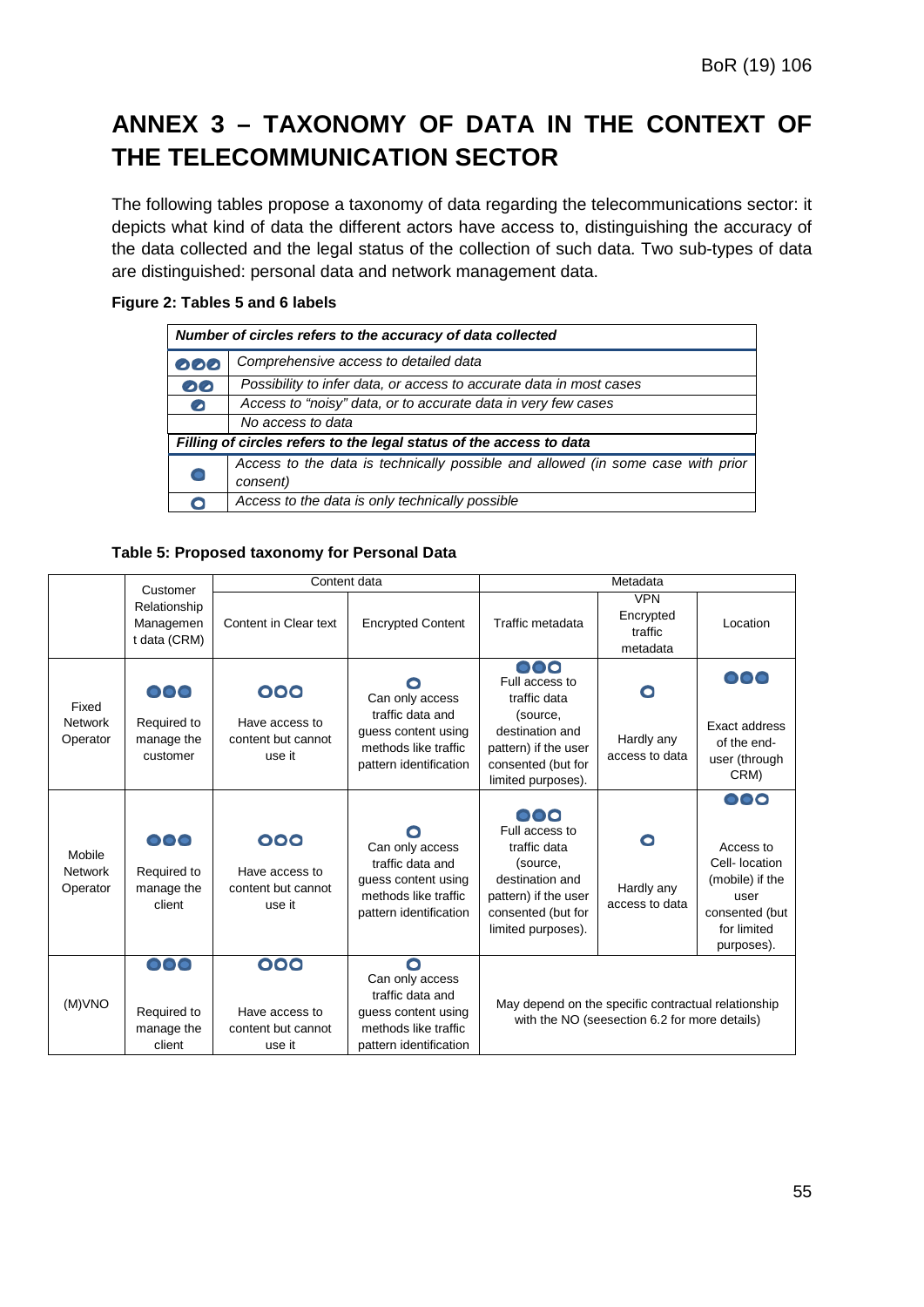|                                                  | 00                                                               | 000                                                                                | 000<br>Unless they<br>provide End-To-                                                                          | 000                                                                                     | 000                                                  |                                                                                                      |
|--------------------------------------------------|------------------------------------------------------------------|------------------------------------------------------------------------------------|----------------------------------------------------------------------------------------------------------------|-----------------------------------------------------------------------------------------|------------------------------------------------------|------------------------------------------------------------------------------------------------------|
| <b>OTT</b><br>service<br>provider <sup>100</sup> | Required to<br>manage the<br>client but<br>could be<br>erroneous | OTT service<br>providers can access<br>the data for the<br>service they<br>provide | End encryption,<br>OTT service<br>providers are not<br>affected by the<br>encryption added by<br>their service | OTT service<br>providers have<br>access to traffic<br>data related to<br>their services | Not affected<br>by the VPN                           | OTT service<br>provider can<br>request an<br>access to GPS<br>coordinate if<br>the user<br>consented |
| Device                                           | 00<br>An account                                                 | $\bullet$                                                                          | $\bullet$                                                                                                      | $\bullet$                                                                               | 000                                                  | 000                                                                                                  |
| manufactu<br>rer/OS<br>provider                  | may be<br>used, but<br>info could be<br>erroneous                | Can access data<br>before it leaves the<br>device                                  | Can access data<br>before it leaves the<br>device                                                              | Can access data<br>before it leaves<br>the device                                       | Can access<br>data before it<br>leaves the<br>device | Has access to<br><b>GPS</b><br>coordinate and<br><b>GSM</b> strength<br>signal                       |

#### **Table 6: Proposed taxonomy for Network Management Data**

|                                                  | (Core) network related data                                                 |                                               |                                                   | Radio access network related data (mobile networks only)                                             |                                                                                                                                                                                                      |                                                                                                                                                                        |  |
|--------------------------------------------------|-----------------------------------------------------------------------------|-----------------------------------------------|---------------------------------------------------|------------------------------------------------------------------------------------------------------|------------------------------------------------------------------------------------------------------------------------------------------------------------------------------------------------------|------------------------------------------------------------------------------------------------------------------------------------------------------------------------|--|
|                                                  | Usage                                                                       | Maintenance &                                 | Configuration                                     | Usage                                                                                                | Maintenance &                                                                                                                                                                                        | Configuration &                                                                                                                                                        |  |
|                                                  |                                                                             | Quality                                       |                                                   |                                                                                                      | Quality                                                                                                                                                                                              | Location                                                                                                                                                               |  |
| <b>Network</b><br>operator                       | 000                                                                         | 000                                           | 000                                               | 000                                                                                                  | 000                                                                                                                                                                                                  | 000                                                                                                                                                                    |  |
| <b>VNO</b>                                       | 000                                                                         | 000                                           | 000                                               | May depend on the specific contractual relationship with the NO<br>(seesection 6.2 for more details) |                                                                                                                                                                                                      |                                                                                                                                                                        |  |
| <b>OTT</b><br>service<br>provider <sup>101</sup> | Can see<br>routes that<br>are used<br>and<br>observe<br>latency on<br>links | Can observe<br>the latency on<br>a given link | Cannot access<br>to core<br>configuration<br>data | By observing<br>bandwidth<br>variation, can<br>infer some<br>usage                                   | Can guess the link<br>quality (e.g. during a<br>call)                                                                                                                                                | Knowing users location<br>and the link quality,<br>may infer data about<br>the location of the<br>towers. Know how<br>often a device<br>communicates with the<br>tower |  |
| Device<br>manufactur<br>er/OS<br>provider        | Can<br>observe<br>latency on<br>links                                       | Can observe<br>the latency on<br>a given link | Cannot access<br>core network<br>data             | $\bullet$<br>Can infer<br>some data<br>about the cell<br>tower usage                                 | Knowing the signal<br>strength,<br>the<br>network<br>operator<br>and the location of<br>the device user, the<br>device operator can<br>draw a map of the<br>actually<br>areas<br>by<br>covered<br>an | Can infer cell towers<br>location, and know how<br>often devices are<br>pinged (see Google<br>example <sup>102</sup> )                                                 |  |

<span id="page-55-0"></span><sup>100</sup> When the revised ePrivacy regulation will come into force, it is expected that access to data by OTTs and ECS providers will be subject to the same legal constraints.

<span id="page-55-1"></span><sup>101</sup> When the reviesed ePrivacy regulation will come into force, acess to data by OTTs and ECS providers will be subject to the same legal constraints.

<span id="page-55-2"></span><sup>102</sup> Data regarding cell towers (location, quality of signal…) were collected by Android since they were considered as an "additional signal to further improve the speed and performance of message delivery".

See: [https://www.theverge.com/2017/11/21/16684818/google-location-tracking-cell-tower-data](https://www.theverge.com/2017/11/21/16684818/google-location-tracking-cell-tower-data-android-os-firebase-privacy)[android-os-firebase-privacy](https://www.theverge.com/2017/11/21/16684818/google-location-tracking-cell-tower-data-android-os-firebase-privacy)